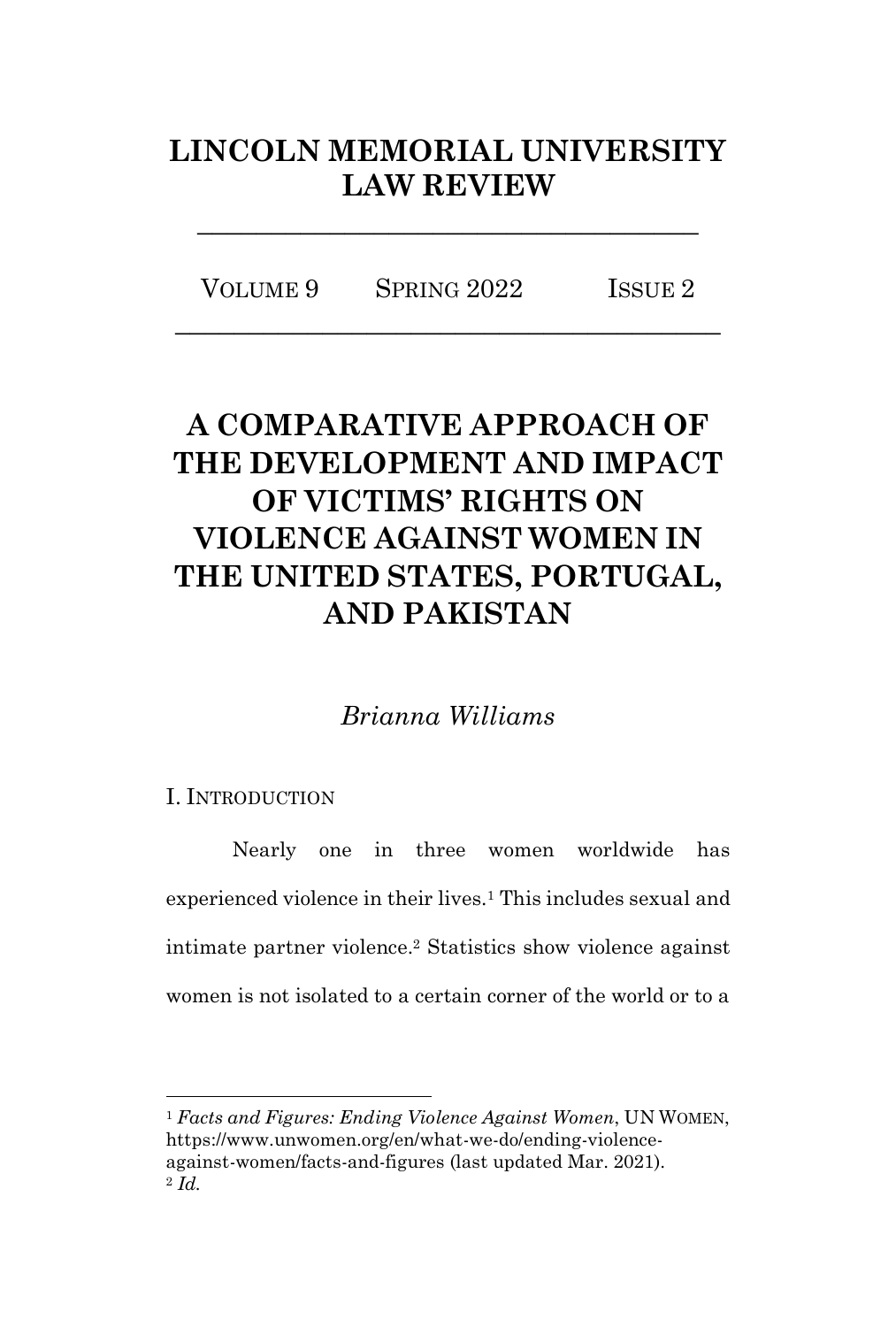certain time period in history.<sup>3</sup> Rather, it continues to plague communities in every socio-economic group in every country in the world.<sup>4</sup> An estimated 1,946 women were killed by men in 2018 in the United States out of a population of 327 million. <sup>5</sup> In 2017 in Portugal, 12 women were killed out of a population of 10 million, and in 2019, a national day of mourning for victims of domestic violence was declared in response to the increasing reports of femicide.<sup>6</sup> An estimated 1,000 "honor killings" take place each year in Pakistan in a population of over 210 million, but the number is feared to be much higher and is compounded by the number of women who die from additional forms of violence. 7

*<sup>3</sup> Id.* 

<sup>4</sup> *Id.* 

<sup>5</sup> *When Men Murder Women*, VIOLENCE POLICY CENTER 3 (Sept. 2020), https://vpc.org/studies/wmmw2020.pdf; *U.S. Population 1950-2021*, MACROTRENDS, https://www.macrotrends.net/ countries/USA/united-states/population (last visited Nov. 20,

<sup>2021).</sup>

<sup>6</sup> Goncalo Almeida, *Portugal declares day of mourning for domestic violence victims*, REUTERS (Feb. 28, 2019, 12:12 PM), https://www.reuters.com/article/us-portugal-government-domestic violence/portugal-declares-day-of-mourning-for-domestic-violencevictims-idUSKCN1QH2BV.

<sup>7</sup> Sabir Shah, *An overview of crimes against women in Pakistan*, THE NEWS INTERNATIONAL (July 28, 2021),

https://www.thenews.com.pk/print/869740-an-overview-of-crimesagainst-women-in-pakistan (Pakistan ranks sixth most dangerous place in the world for women, with cases of sexual cries and domestic violence rising at a rapid rate due to cultural, religious,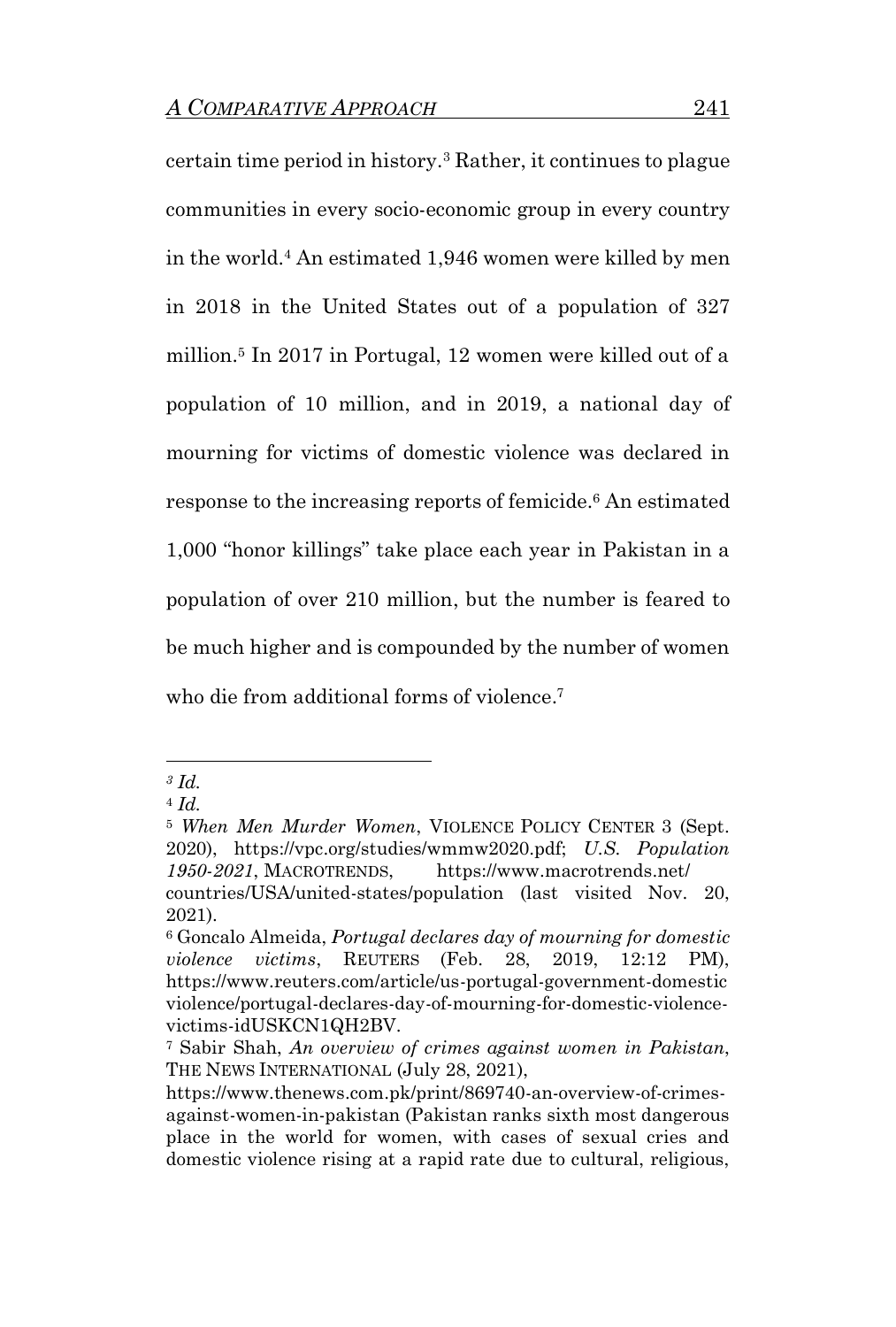Approximately 24% of women experience violence in their lifetime in both the United States and Portugal, while 90% of women experience violence in Pakistan.<sup>8</sup> Each of these countries experienced an increase of violence against women during the Covid-19 global pandemic.<sup>9</sup>

While both the United States and Portugal require improvement in enforcement of their victims' rights laws, both countries have comprehensive legal frameworks aimed at both prevention of gender-based violence and creation of responsive victim assistance programs. Such legal frameworks for victims in Pakistan, in particular women

https://www.portugalresident.com/violence-against-women-and-

https://www.thehotline.org/stakeholders/domestic-violence-

and traditional practices); *Pakistan Population (Live),* WORLDOMETER https://www.worldometers.info/world-population/ pakistan-population/ (last visited Nov. 20, 2021).

<sup>8</sup> David Thomas, *Violence against women and domestic abuse*, PORTUGAL RESIDENT (Mar. 21, 2019),

domestic-abuse/; Shah, *supra* note 7; *Domestic Violence Statistics*, NATIONAL DOMESTIC VIOLENCE HOTLINE,

statistics/ (last visited Nov. 20, 2021) [hereinafter *Domestic Violence Statistics*].

<sup>9</sup> Brad Boserup et al., *Alarming trends in US domestic violence during the COVID-19 pandemic*, NATIONAL CENTER FOR BIOTECHNOLOGY INFORMATION (Apr. 28, 2020),

https://www.ncbi.nlm.nih.gov/pmc/articles/PMC7195322/; Ana Gama et al., *Domestic Violence during the Covid-19 Pandemic in Portugal*, PORTUGUESE JOURNAL OF PUBLIC HEALTH 37-39 (Mar. 10, 2021), https://www.karger.com/Article/PDF/514341; *Pakistan Events of 2020*, HUMAN RIGHTS WATCH,

https://www.hrw.org/world-report/2021/country-chapters/pakistan (last visited Nov. 20, 2021).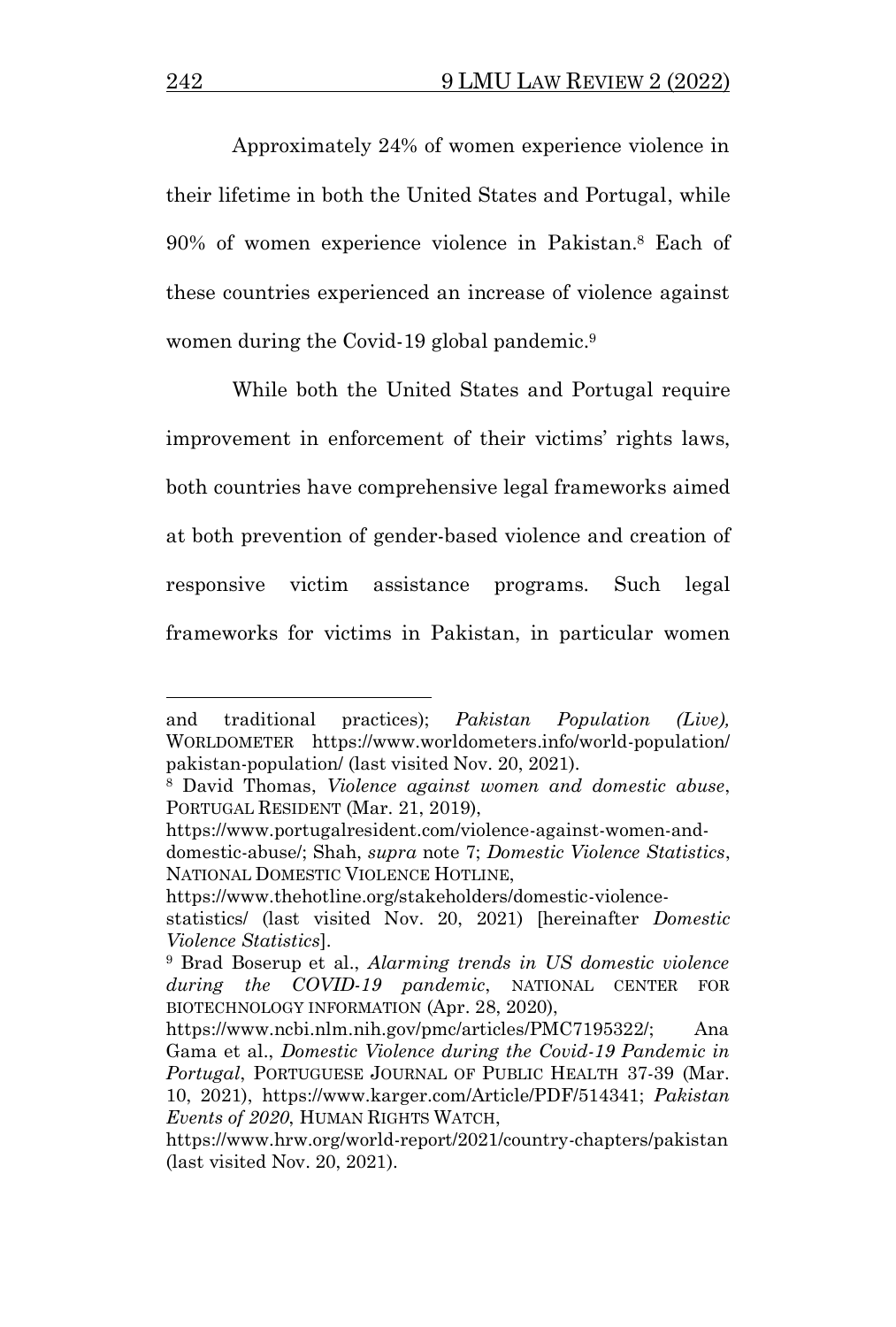victims, are at best deficient and at worst mere lip-service both in how victims' rights and gender-based violence laws are approached and enforced. Despite increased awareness and support for victims' rights and an increase of victim involvement, violence perpetrated against women has only decreased incrementally. This poses the question: why do rates of serious violence against women still persist at high levels given the implementation of victims' rights legislation? Has the implementation of victims' rights legislation had any impact on violence against women?

This paper will focus on three areas of the world: (1) the United States, (2) Portugal-a member of the European Union, and (3) Pakistan. Part II of this paper will examine how victims' rights are defined in each country and how these rights are triggered, focusing particularly on how violence against women is addressed under the victims' rights legislation. Part III will evaluate any correlation between the presence and enforcement of victims' rights and the impact victims' rights has had on violent crimes against women. Finally, Part IV will analyze where improvements must be made in both violence prevention and response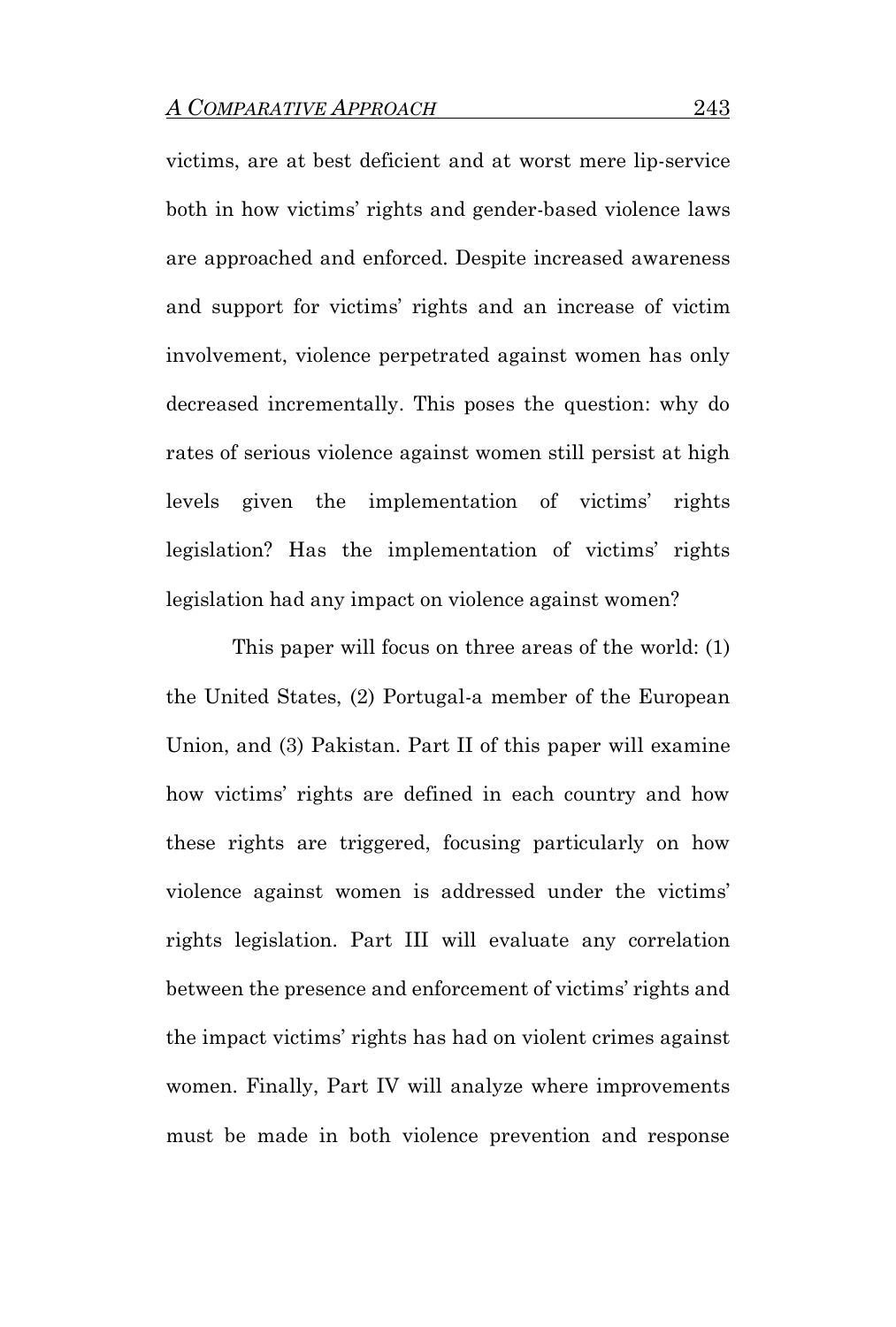policies so that victims' rights laws may have their intended effect on violent crime against women. By comparing the strengths and weaknesses of victims' rights legislation, enforcement of victims' rights, and societal attitudes toward women in each country, this paper proposes creating an improved legal framework that combats violence against women. This paper offers two initiatives to achieve this framework. The first targets the prevention of violence toward women by raising women's societal status through corporate and political leadership. The second initiative targets the response to violence against women through governments' increased accountability to victims, specifically as it relates to the expansion of sexual assault laws, and through expanding victims' participation and control in criminal cases during both the investigative and adjudication phases. This paper's scope will cover adult victims who are citizens of each mentioned country at the federal level or equivalent level of government.

II. WHAT ARE VICTIMS' RIGHTS, WHO DO VICTIMS' RIGHTS COVER, AND WHEN ARE VICTIMS' RIGHTS TRIGGERED?

A. THE UNITED STATES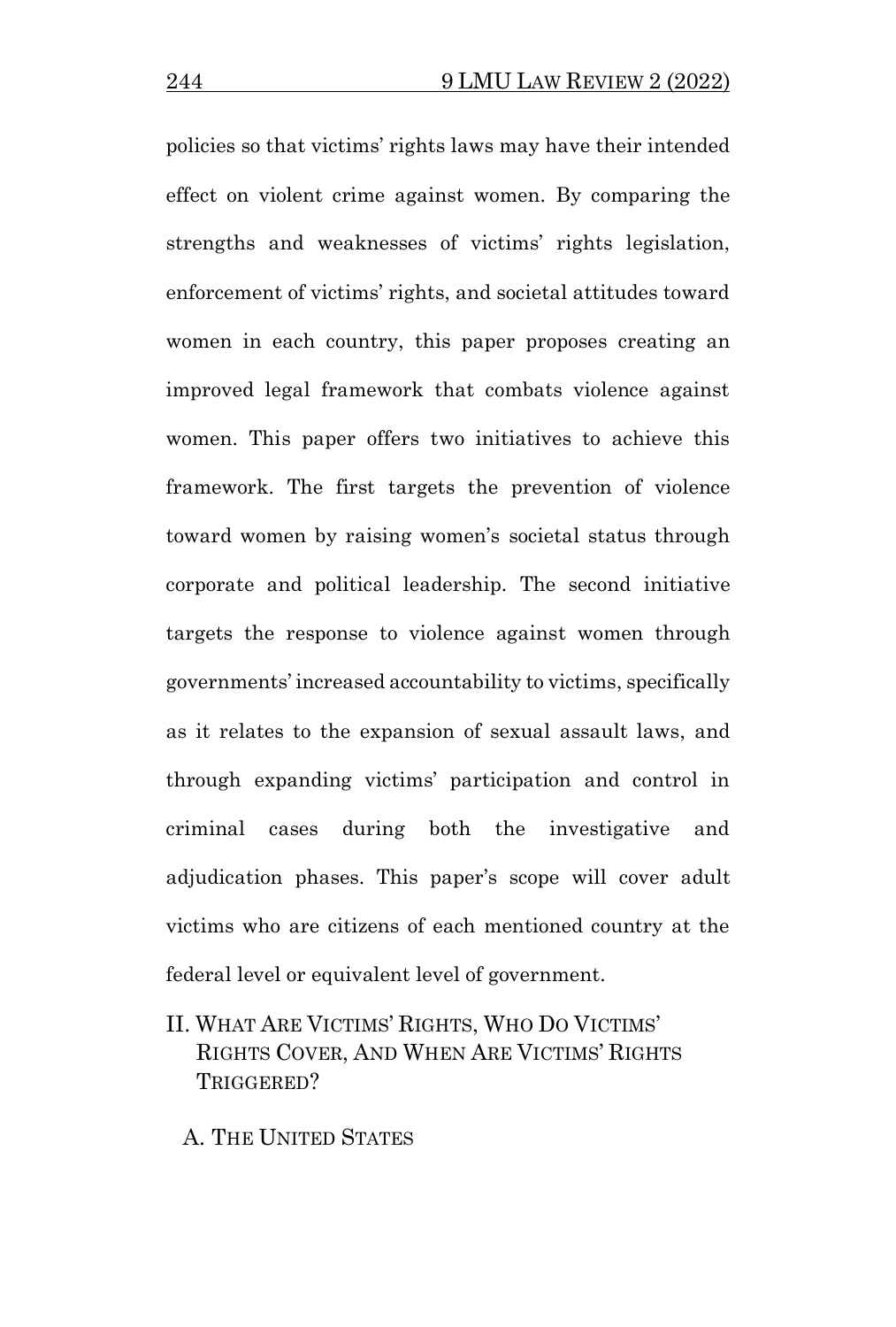Victims' rights are the legal rights afforded to victims of crimes.<sup>10</sup> The United States currently has comprehensive victims' rights legislation with a victim-centric approach., however, most of these rights were enacted within the past 40 years. <sup>11</sup> Linda R.S. v. Richard D. constitutes the furthest the United States has strayed from a victim-centric approach.<sup>12</sup> In Linda R.S., the Supreme Court of the United States held the complainant lacked legal standing to challenge the prosecution's discriminatory application of a law criminalizing non-payment of child support for illegitimate children.<sup>13</sup> The Court stated the complainant lacked a sufficient nexus between her injury and the challenged government action to justify judicial intervention.<sup>14</sup> Moreover, the Court stated that in American jurisprudence, "a private citizen lacks a judicially cognizable interest in the prosecution or non-prosecution of another." 15

<sup>10</sup> *Victim Law: About Victims' Rights,* OFFICE OF JUSTICE PROGRAMS, https://victimlaw.org/victimlaw/pages/victimsRight.jsp (last visited Nov. 20, 2021) [hereinafter *About Victims' Rights*].  $11 \, Id.$ 

<sup>12</sup> Kathyrne M. Young, *Parole Hearings and Victims' Rights: Implementation, Ambiguity, and Reform*, 49 CONN. L. REV. 431, 435-36 (2016).

<sup>13</sup> Linda R.S. v. Richard D*.*, 410 U.S. 614, 617-19 (1973). <sup>14</sup> *Id.* 

<sup>15</sup> *Id.* at 619.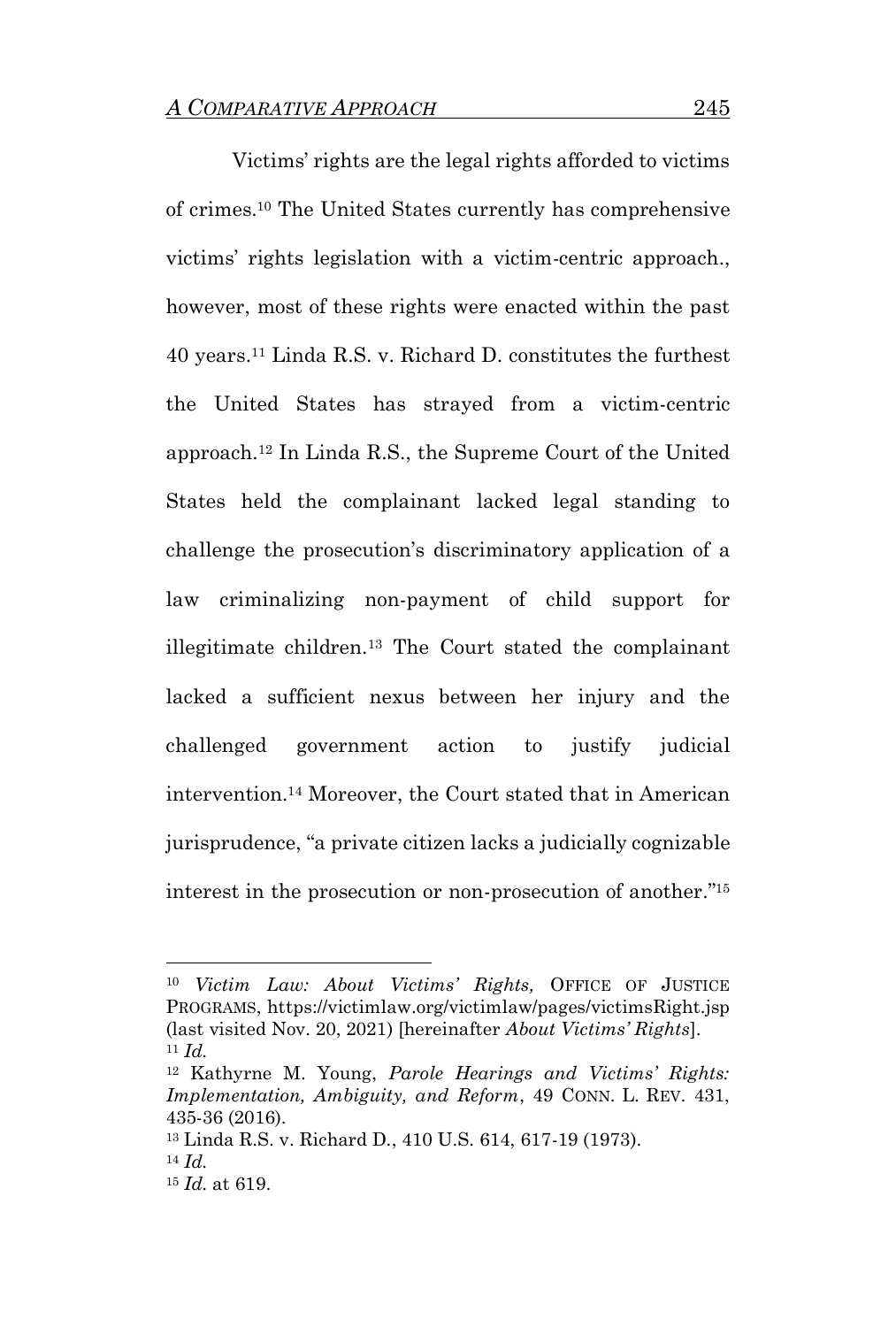This case highlighted that victims in the 1970s had "no formal legal status beyond that of a witness or piece of evidence." <sup>16</sup> The Court, however, stated that Congress had power to "enact statutes creating legal rights, the invasion of which creates standing."<sup>17</sup> This case, along with other social justice movements, such as the civil rights movement and the feminist movement, prompted social consciousness about victims' rights and the roles victims played in the criminal justice system, thus propelling the modern crime victims' rights movement. <sup>18</sup> This movement spurred recognition for the need for victim participation and victims' services at the state and federal levels. <sup>19</sup> Currently, two key federal laws address victims' rights. First, the Crime Victims' Rights Act (CVRA) 18 U.S.C. § 3771, enacted in 2004, specifies a broad set of rights for victims of federal crimes and authorizes federal funding for programs to assist victims with accessing

<sup>16</sup> *Fundamentals Of Victims' Rights: A Brief History of Crime Victims' Rights in the United States,* NATIONAL CRIME VICTIM LAW INSTITUTE 1 (Nov. 2011), https://evawintl.org/wpcontent/uploads/fundamentals-of-victims-rights-a-brief-historyof.pdf.

<sup>17</sup> *Linda R.S.*, 410 U.S. at 617 n.3 (1973).

<sup>18</sup> Jessica Jackson, *Clemency, Pardons, and Reform: When People Released Return to Prison*, 16 U. ST. THOMAS L.J. 373, 382 (2020). <sup>19</sup> Robin Turner, *Domestic Violence: Victims' Rights*, 40 MONT. LAW. 18, 18 (2015).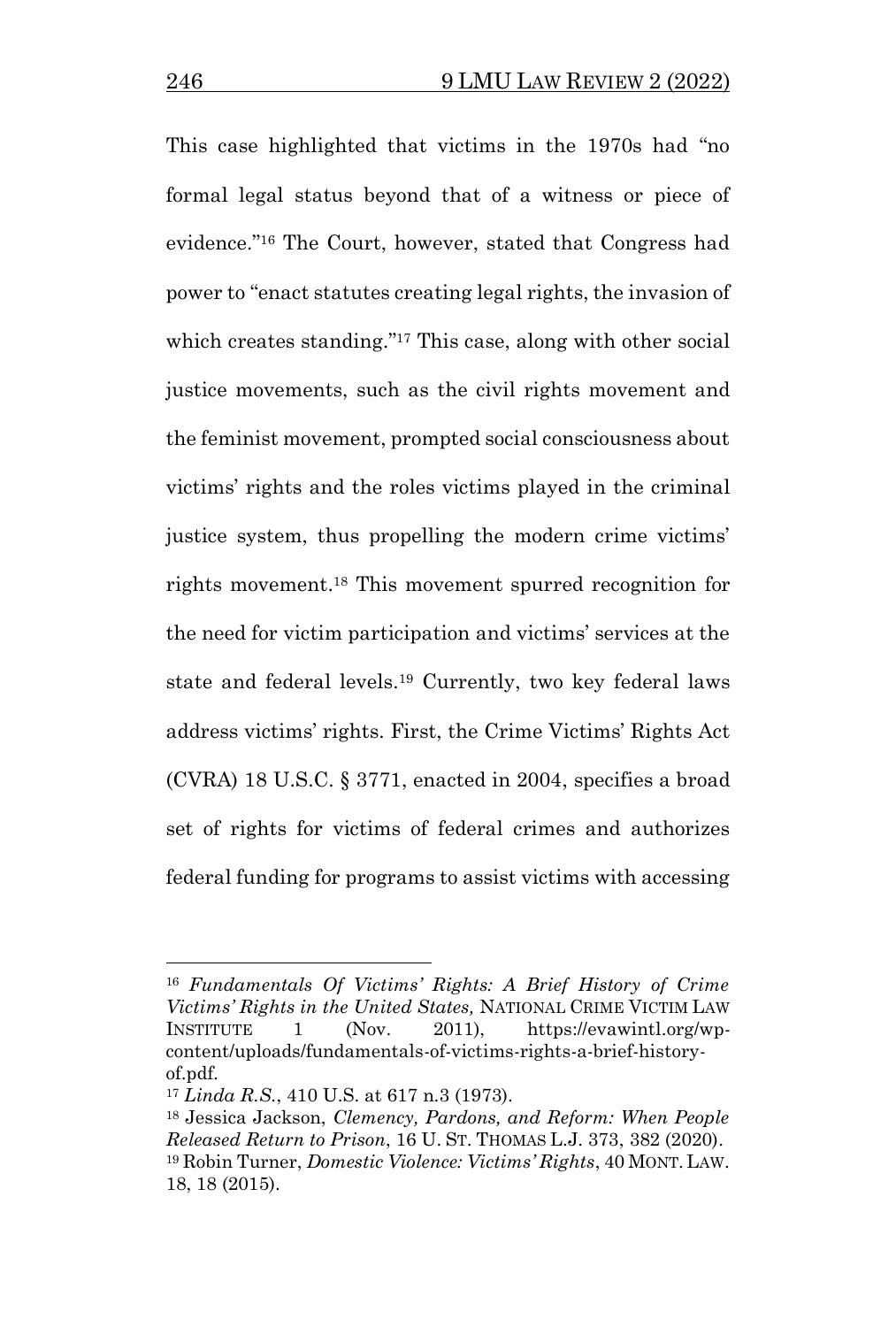and enforcing these rights.<sup>20</sup> The rights afforded to victims under CVRA are: (1) the right to protection from the accused; (2) the right to notification; (3) the right not to be excluded from the proceedings; (4) the right to speak at criminal justice proceedings; (5) the right to consult with the prosecuting attorney; (6) the right to restitution; (7) the right to a proceeding free from unreasonable delay; (8) the right to be treated with fairness and respect for the victims' dignity and privacy.<sup>21</sup>

Second, the Victims of Crime Act (VOCA), enacted in 1984, established the Crime Victim Fund financed by offender fees, which provides funds for victims' compensation, victims' notification systems, and victims' assistance programs.<sup>22</sup> Who the law considers a "victim" entitled to the particular rights in federal legislation is

<sup>20</sup> 18 U.S.C.S. § 3771 (2021); Matthew B. Riley, *Victim Participation in the Criminal Justice System: In re Kenna and Victim Access to Presentence Reports*, 2007 UTAH L. REV. 235, 238- 39 (2007).

<sup>21</sup> 18 U.S.C.S. § 3771 (2021).

<sup>22</sup> Victims of Crime Act of 1984, Pub. L. No. 98-473, 98 Stat. 2170 (1984) (codified in scattered sections of 18 U.S.C.S. and 42 U.S.C.S.); *Victims of Crimes Act*, NATIONAL NETWORK TO END DOMESTIC VIOLENCE, https://nnedv.org/content/victims-of-crimeact/ (last visited Nov. 20, 2021).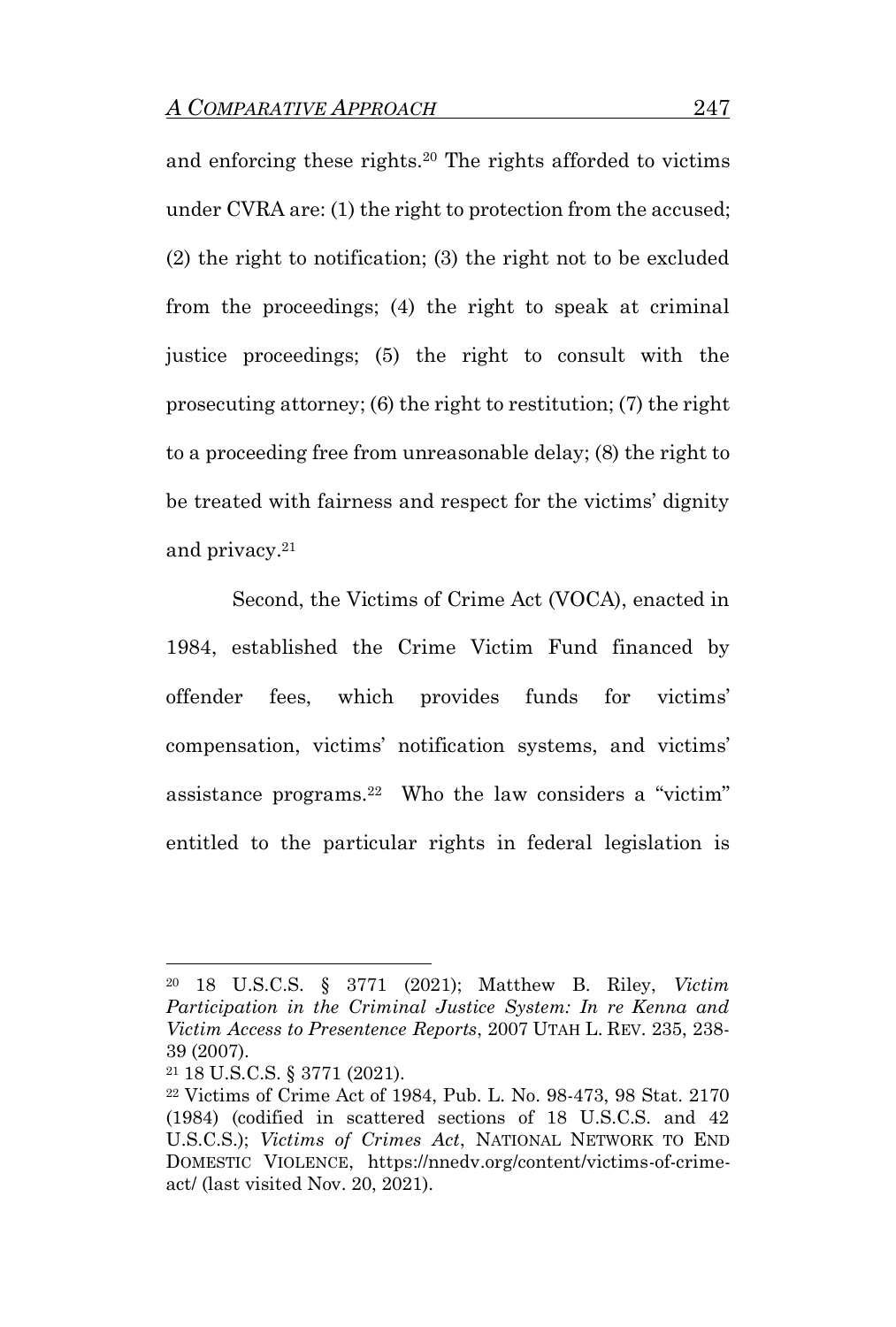generally defined within that legislation.<sup>23</sup> At times, victims' rights attach only to a particular group protected by certain legislation. Other times they attach to victims of felonies, or certain types of violent crime regardless of status.<sup>24</sup> Currently, a circuit split exists when victims' rights are attached under CVRA. In In re Wild, the Eleventh Circuit held the rights under CVRA do not attach during the precharge investigatory phase.<sup>25</sup> Rather, the right to consult with the prosecution attaches to a pending prosecution, not preceding the prosecution.<sup>26</sup> This decision contradicted the 5th circuit's holding in In re Dean, which held the right to confer with the prosecution applied pre-charge.<sup>27</sup> In re Wild has been appealed and is awaiting review.

B. PORTUGAL

Article I of the Portuguese Constitution provides that Portugal is a sovereign republic based on the dignity of the human person.<sup>28</sup> Portugal's legal framework, which is

<sup>23</sup> *About Victims' Rights,* s*upra* note 10.

<sup>24</sup> *About Victims' Rights,* s*upra* note 10.

<sup>25</sup> In re Wild, 955 F.3d 1196, 1220-21 (11th Cir. 2020).

<sup>26</sup> *Id.*

<sup>27</sup> In re Dean, 527 F.3d 391, 394-95 (5th Cir. 2008).

<sup>28</sup> Constituição da República Portuguesa [C.R.P.], art. 1,

https://www.constituteproject.org/constitution/Portugal\_2005.pdf.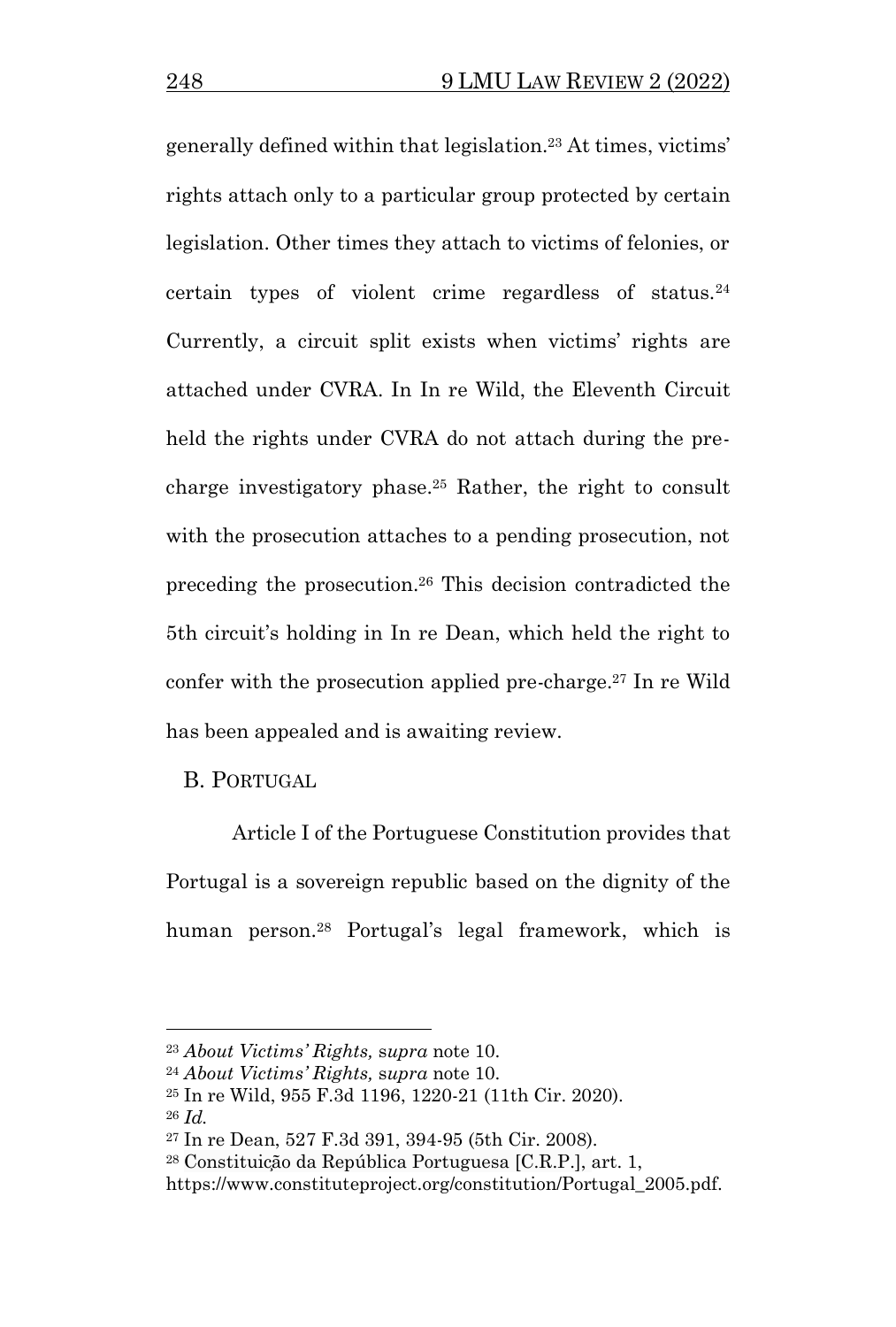influenced by membership in the European Union, includes promoting gender equality, focusing specifically on violence against women.<sup>29</sup> Under the Victims' Rights Directive, victims' rights apply to all victims of crimes that occurred in the European Union, both subjective and objective crimes, regardless of citizenship, and apply retroactively. <sup>30</sup> Further, all victims of crimes in the European Union, including Portugal, are afforded a: (1) right to respect and recognition; (2) right to be heard; (3) right to information; (4) right to reimbursement of expenses; (5) right to protection; (6) right to support; (7) right to compensation; (8) right to interact with trained professionals; and (9) right to cross-border assistance.<sup>31</sup> A "victim of crime" has suffered a personal

https://data.unwomen.org/country/portugal (last visited Nov. 20, 2021); *See Portugal*, EUROPEAN UNION, https://europeanunion.europa.eu/principles-countries-history/country-

<sup>29</sup> *Portugal*, UN WOMEN,

profiles/portugal\_en (last visited Nov. 21, 2021).

<sup>30</sup> Directive 2012/29, of the European Parliament and of the Council of 25 October 2012 establishing minimum standards on the rights, support and protection of victims of crime, and replacing Council Framework Decision 2001/220/JHA, https://eurlex.europa.eu/eli/dir/2012/29/oj; *Victims' Rights Directive: Frequently Asked Questions,* EUROPEAN COMMISSION,

https://ec.europa.eu/commission/presscorner/detail/hr/MEMO\_15\_ 6113 (last visited Nov. 20, 2021).

<sup>31</sup> *Help For Victims Victims' Rights*, VICTIM SUPPORT EUROPE, https://victim-support.eu/help-for-victims/victims-rights/ (last visited Nov. 20, 2021).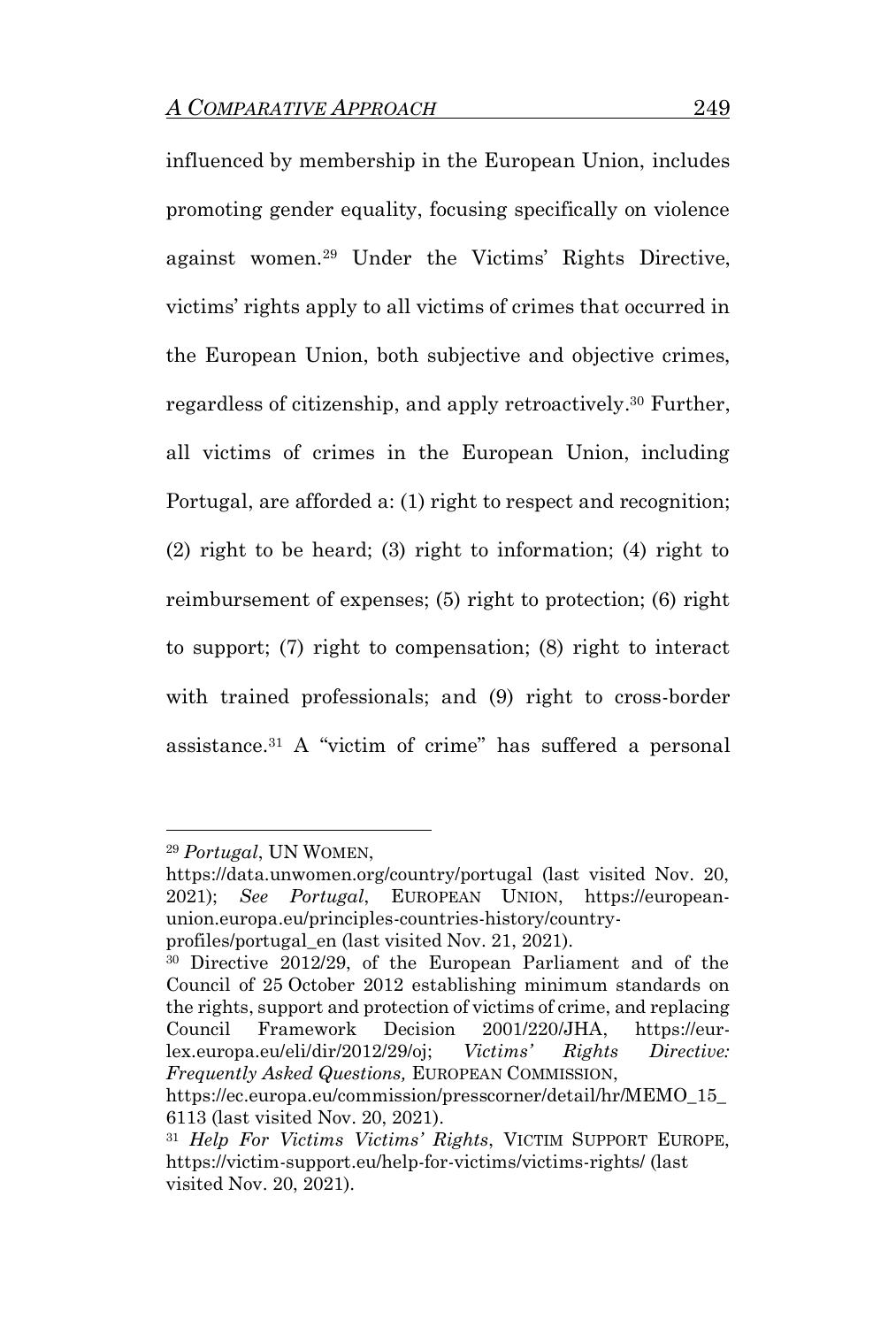injury, property theft, or damage as the result of an incident that constitutes a crime according to national law.<sup>32</sup> Victims' rights are triggered when this occurs and continue after court proceedings.<sup>33</sup> Criminal proceedings include two stages: (1) investigation, where police and prosecutors collect evidence and build a case against the offender, and (2) trial, where the offender is prosecuted.<sup>34</sup> This differs from the United States where the dispute continues regarding when rights first become available and where victims are bound by the trial outcome. <sup>35</sup>

In Portugal, victims have more power, are entitled to greater involvement, and have certain rights after a trial has concluded.<sup>36</sup> During the trial, a victim may participate as a

<sup>32</sup> *Victims' rights-by country Portugal*, EUROPEAN JUSTICE, https://e-

justice.europa.eu/content\_rights\_of\_victims\_of\_crime\_in\_criminal \_proceedings-171-pt-en.do?member=1 (last visited Nov. 20, 2021). <sup>33</sup> *Id.* 

<sup>34</sup> *Id.* 

<sup>35</sup> *Compare In re Wild*, 955 F.3d at 1220-21 (rejecting application of CVRA during pre-criminal proceedings), *with In re Dean*, 527 F.3d at 394-95 (allowing application of CVRA during pre-criminal proceedings).

<sup>36</sup> *Victims' rights-by country Portugal*, EUROPEAN JUSTICE, https://e-

justice.europa.eu/171/EN/victims\_\_rights\_\_by\_country?PORTUG AL&action=maximizeMS&clang=en&idSubpage=2&member=1 (last visited Nov. 20, 2021) [hereinafter *Victims' rights-by country Portugal*].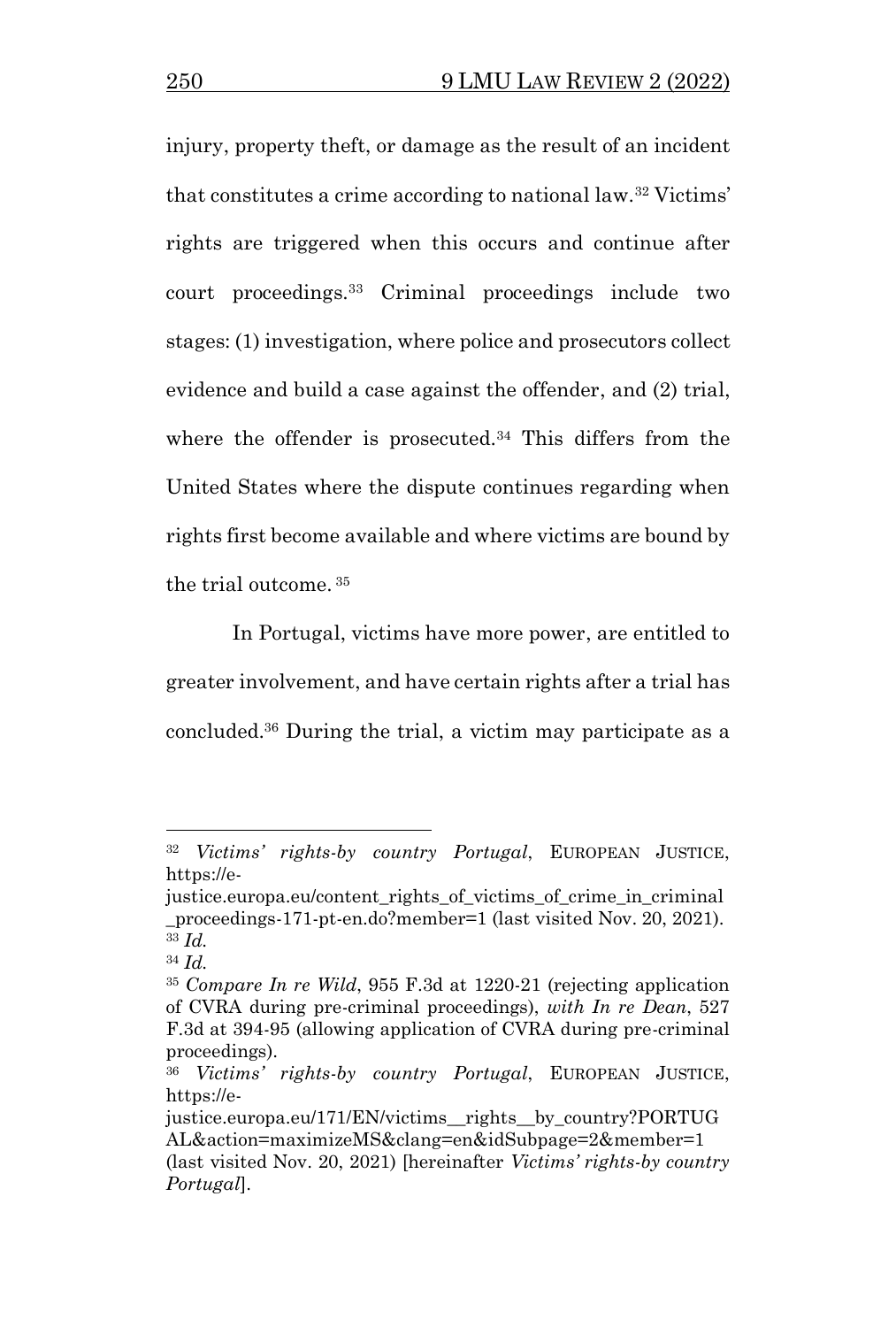witness, civil claimant, or assistant to the prosecutor.<sup>37</sup> In each of these roles, victims are entitled to certified copies of case file documents and are entitled to an attorney.<sup>38</sup> These victims' attorneys are appointed if victims are unable to afford legal services.<sup>39</sup> In a witness role, victims are only allowed in the courtroom during public hearings and only after their testimony is given.<sup>40</sup> The victims' attorney, however, may remain in the courtroom and represent the victim in their absence. <sup>41</sup> As a civil claimant or assistant to the prosecutor, however, victims are allowed in the courtroom throughout the entire court hearing.<sup>42</sup> In this situation, the victims' attorney may make introductory and final remarks, ask questions, examine and cross-examine witnesses, present and request evidence, and make proposals.<sup>43</sup> Further, victims may request their testimony be given outside the presence of the defendant.<sup>44</sup> After a trial, victims who participated in an assistant role may appeal the

- <sup>37</sup> *Id.*
- <sup>38</sup> *Id.*
- <sup>39</sup> *Id.*
- <sup>40</sup> *Id.*
- <sup>41</sup> *Id.*
- <sup>42</sup> *Id.*
- <sup>43</sup> *Id.* <sup>44</sup> *Id.*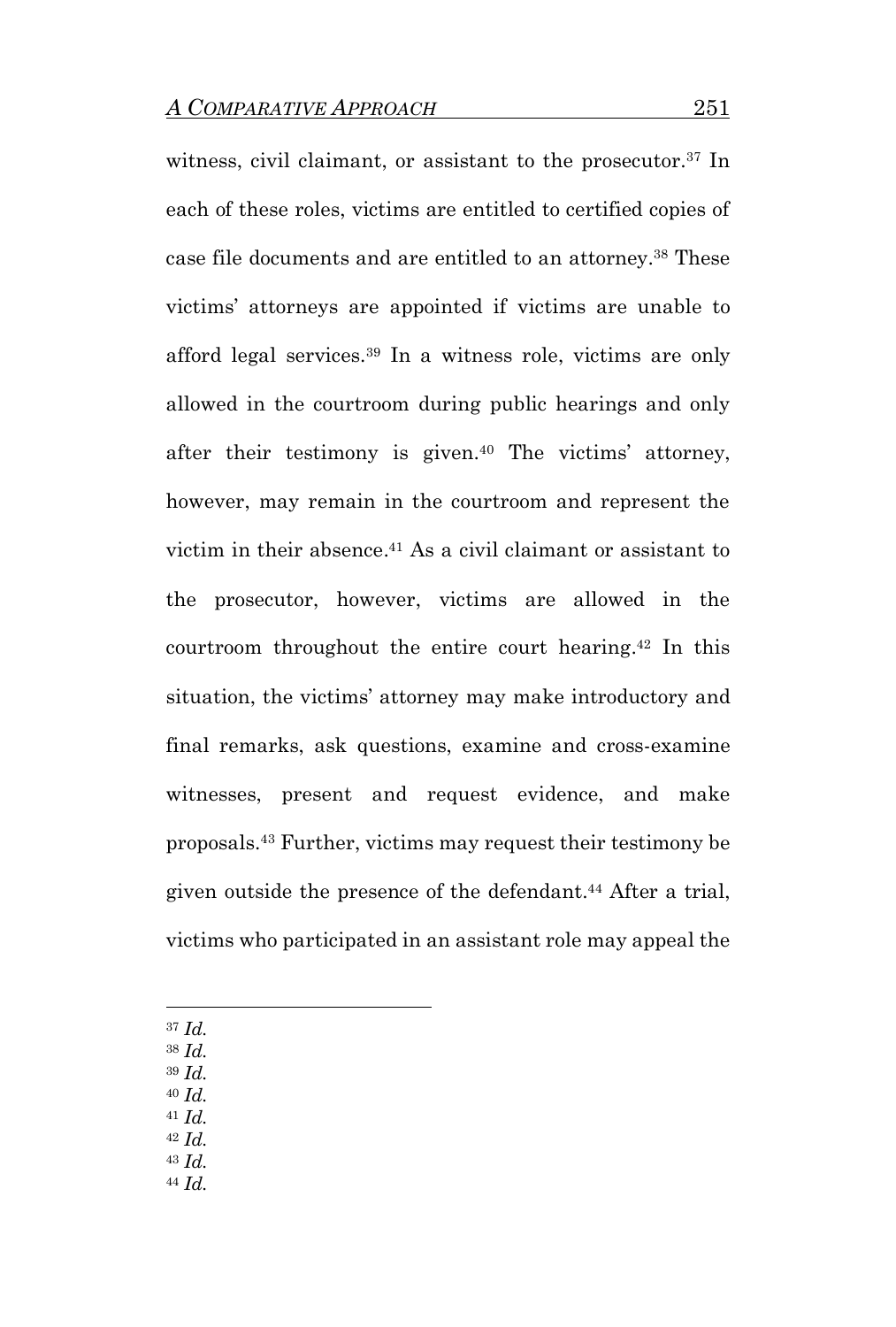court's decision and if the appellate court affirms the original verdict, these victims may appeal the decision to the Supreme Court in certain cases.<sup>45</sup> As with the United States, however, merely enacting legislation has proven insufficient in achieving the full potential of victims' rights. 46

Portugal only recently enacted violence against women laws due to efforts over the past 40 years. <sup>47</sup> These efforts have succeeded in implementing laws against rape, female genital mutilation, stalking, and forced marriage as well as providing victims' program funding and assistance for victims of domestic violence.<sup>48</sup> A key development was the Universal Declaration of Human Rights (UDHR) in 1948.<sup>49</sup> This Declaration classified violence against women as an

<sup>45</sup> *Victims' rights-by country Portugal*, EUROPEAN JUSTICE, https://e-

justice.europa.eu/171/EN/victims\_\_rights\_\_by\_country?PORTUG AL&action=maximizeMS&clang=en&idSubpage=3&member=1 (last visited Nov. 20, 2021).

<sup>46</sup> Robyn Holder et. al., *Transforming crime victims' rights: from myth to reality*, 45 INT'L J. OF COMPARATIVE AND APPLIED CRIM. JUST. 1, 7-10 (Dec. 10, 2020),

https://www.tandfonline.com/doi/pdf/10.1080/01924036.2020.1857 278.

<sup>47</sup> *Combating violence against women Portugal*, EUROPEAN INSTITUTE FOR GENDER EQUALITY 2,

<sup>2016.5490</sup>\_mh0416664enn\_pdfweb\_20170215100610.pdf (last visited Nov. 20, 2021) [hereinafter *Combating violence*]. <sup>48</sup> *Id.* 

<sup>49</sup> *Universal Declaration of Human Rights*, UNITED NATIONS, https://www.un.org/en/about-us/universal-declaration-of-humanrights (last visited Nov. 20, 2021).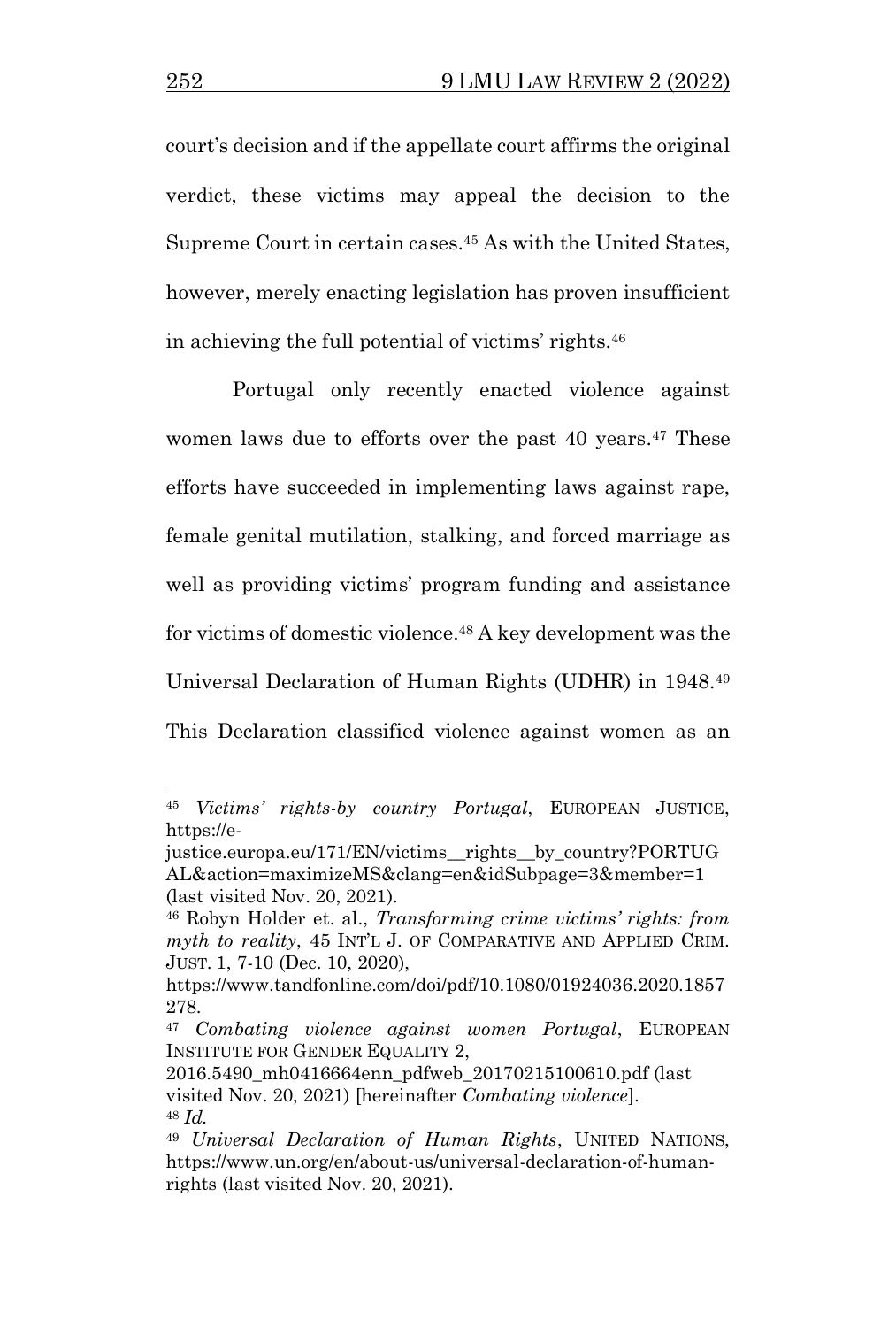abuse of human rights. <sup>50</sup> It provides the right to life, liberty, and the security of person constituting an inalienable right, inherent to the dignity of the human person.<sup>51</sup> This language clarified the obligation of the United Nations to prevent, eradicate, and punish violence inflicted upon its citizens.<sup>52</sup>

Several subsequent European Union treaties specifically addressed crimes against women and three addressed the global crisis of violence against women. First, the Istanbul Convention of 2011, considered the most farreaching international treaty, recognized violence against women as a serious human rights violation.<sup>53</sup> Portugal signed this treaty in 2011 and it became effective in 2014.<sup>54</sup>

<sup>50</sup> Universal Declaration of Human Rights, G.A. Res. 217A, U.N. GAOR 3d Sess., 1st plen. mtg., U.N. Doc. A/810, preamble (Dec. 12, 1948).

<sup>51</sup> *Id.* at art. 3.

<sup>52</sup> *What is the Universal Declaration of Human Right?*, AMNESTY INTERNATIONAL UK (Oct. 21, 2017, 12:44 AM),

https://www.amnesty.org.uk/universal-declaration-human-rights-UDHR.

<sup>53</sup> *Here's Why the Istanbul Convention Saves Lives*, AMNESTY INTERNATIONAL (May 7, 2021, 9:43 AM),

https://www.amnesty.org/en/latest/news/2021/05/heres-why-theistanbul-convention-saves-lives/ [hereinafter *Here's why*].

<sup>54</sup> *See EU Accession to the Council of Europe Convention of Preventing and Combating Violence Against Women ('Istanbul Convention)*, EUROPEAN PARLIAMENT (Mar. 2016), https://www.europarl.europa.eu/legislative-train/theme-a-newpush-for-european-democracy/file-eu-accession-to-the-istanbulconvention; *See Group of Experts on Action against Violence*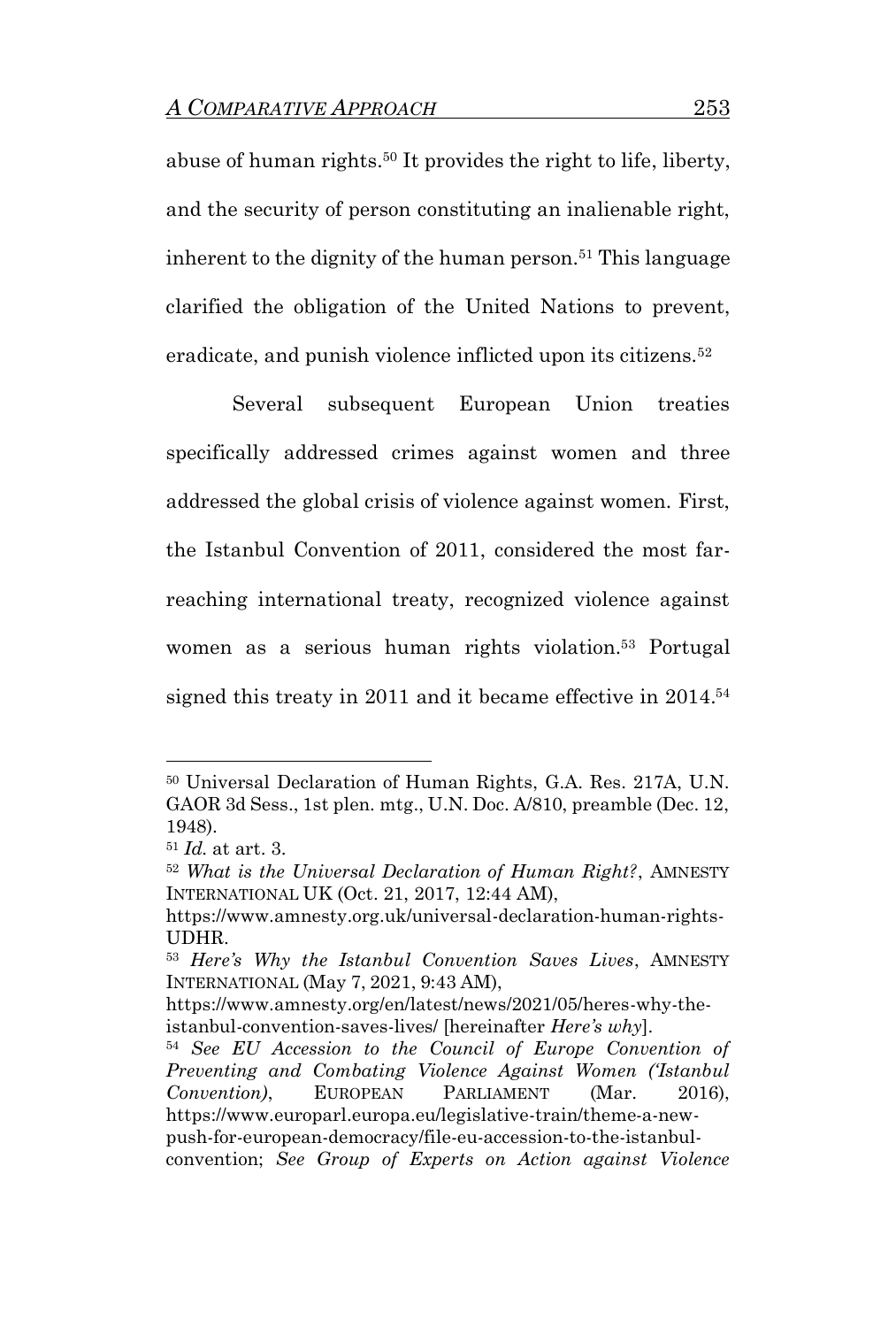It prioritized the prevention of violence, the protection of victims, and the prosecution of perpetrators and declared European Union members would be held accountable for failures to adequately respond to such violence, obligating members, for the first time, to incorporate these crimes into their legal systems.<sup>55</sup> It defines a victim as "any natural person who is subject to the conduct specified" as "violence against women" or "domestic violence." <sup>56</sup> "Violence against women" includes, "all acts of gender-based violence that results in or is likely to result in physical, sexual, psychological, or economic harm or suffering to women . . . " including threats and coercion to inflict this harm.<sup>57</sup> "Domestic violence" includes "all acts of physical, sexual, psychological or economic violence that occur within the family or domestic unit between former or current spouses or partners, whether or not the perpetrator shares or has shared the same residence with the victim." <sup>58</sup> These rights

*against Women and Domestic Violence (GREVIO)*, COUNCIL OF EUROPE 10 (Sept. 8, 2017) https://rm.coe.int/portugal-statereport/168074173e [hereinafter *Group of Experts*]. <sup>55</sup> *Here's why*, *supra* note 53.

<sup>56</sup> *Council of Europe Convention on Preventing and Combating Violence against Women and Domestic Violence*, COUNCIL OF EUROPE, art. 3 (Apr. 12, 2011), https://rm.coe.int/168046031c. <sup>57</sup> *Id.* <sup>58</sup> *Id.*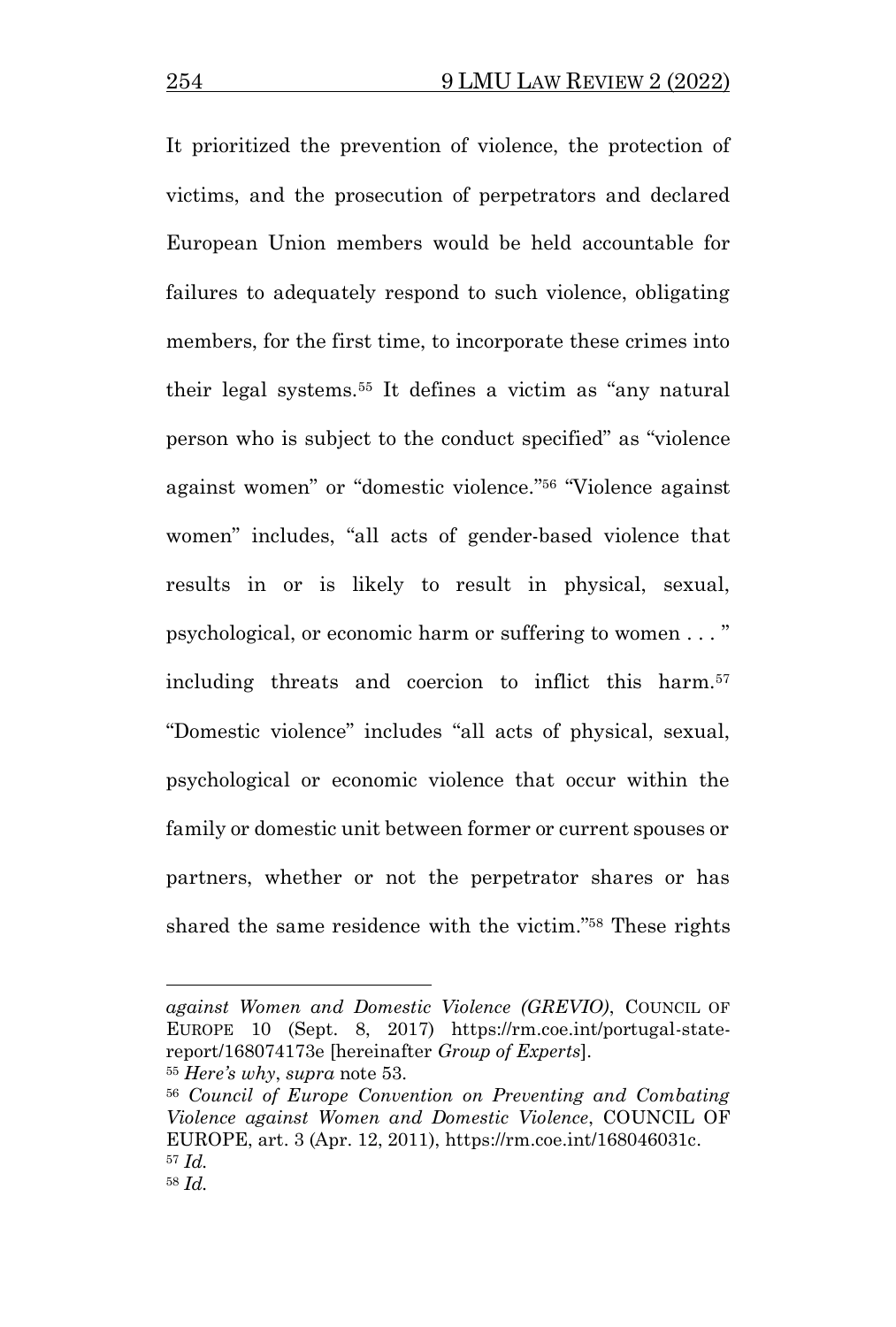and services are activated once a triggering event is reported by a victim, witness, or professional.<sup>59</sup> The Istanbul Convention instructed all Member States to begin work on immediate development and implementation of measures to eradicate all prejudices and practices based on women's inferiority and on gender stereotypes.<sup>60</sup>

Second, the Victims' Rights Directive of 2012 ("The Directive") established minimum standards on the rights, support, and protection of victims of crime.<sup>61</sup> Its goal is to ensure that victims of crime are recognized and treated with respect by strengthening the victims' procedural rights in criminal proceedings.<sup>62</sup> Protection under The Directive activates the moment a complaint is made, or once authorities initiate criminal proceedings ex officio. <sup>63</sup> Victims are entitled to The Directive's protection regardless of whether an offender is identified, apprehended, prosecuted,

<sup>61</sup> Directive 2012/29; *Victims' rights in the EU: Legal and policy framework on victims' rights*, EUROPEAN COMMISSION, https://ec.europa.eu/info/policies/justice-and-fundamentalrights/criminal-justice/protecting-victims-rights/victims-rights-

eu\_en (last visited Nov. 20, 2021) [hereinafter *Legal and policy framework*].

<sup>59</sup> *Id.* at art. 27-28.

<sup>60</sup> *Id.* at art. 12.

<sup>62</sup> Directive 2012/29; *Legal and policy framework, supra* note 61. <sup>63</sup> Directive 2012/29 at ¶ 22.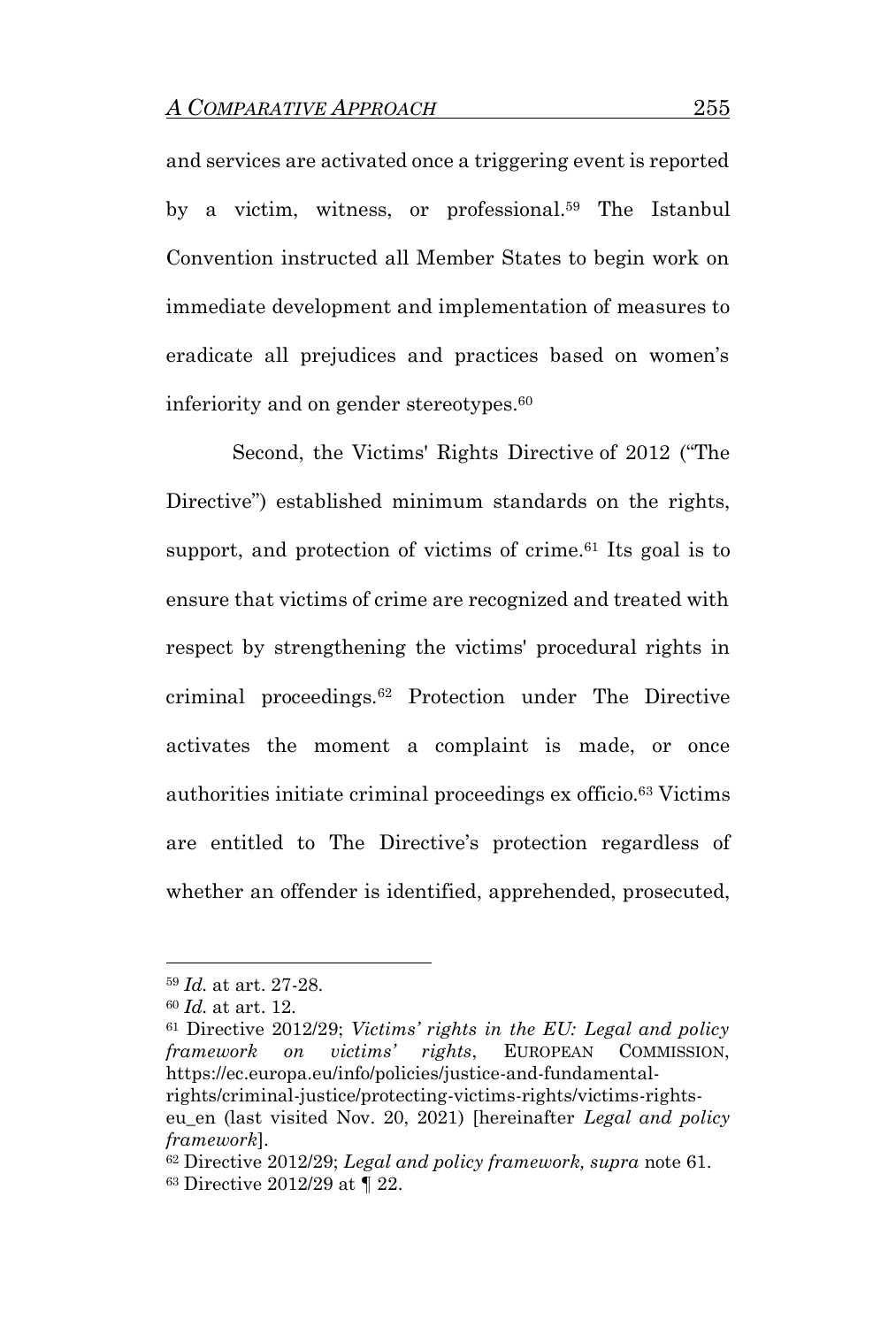or convicted.<sup>64</sup> The Directive required European Union countries to implement its provisions into their national laws by November 16, 2015, however, a 2020 report assessing implementation showed Portugal as having an incomplete or incorrect transposition.<sup>65</sup>

Third, the European Union Strategy on Victims' Rights (2020-2025) ("The Strategy") aims to ensure all victims of crimes can fully rely on their rights no matter how or where in the European Union the crime occurred.<sup>66</sup> Its key priorities are: (1) effective communication with victims and a safe environment for victims to report crime; (2) improving support and protection to the most vulnerable victims; (3) facilitating victims' access to compensation; (4) strengthening cooperation and coordination among all relevant actors; and (5) strengthening the international

<sup>65</sup> *Legal and policy framework, supra* note 61; *Report From the Commission to the European Parliament and the Council*, EUROPEAN COMMISSION 3 (May 11, 2020), https://eurlex.europa.eu/legal-

content/EN/TXT/PDF/?uri=CELEX:52020DC0188&from=EN.

<sup>64</sup> *Id.* at ¶19.

<sup>66</sup> *EU Strategy on victims' rights (2020-2025)*, EUROPEAN COMMISSION, https://ec.europa.eu/info/policies/justice-andfundamental-rights/criminal-justice/protecting-victims-rights/eustrategy-victims-rights-2020-2025\_en (last visited Nov. 20, 2021) [hereinafter *EU Strategy*].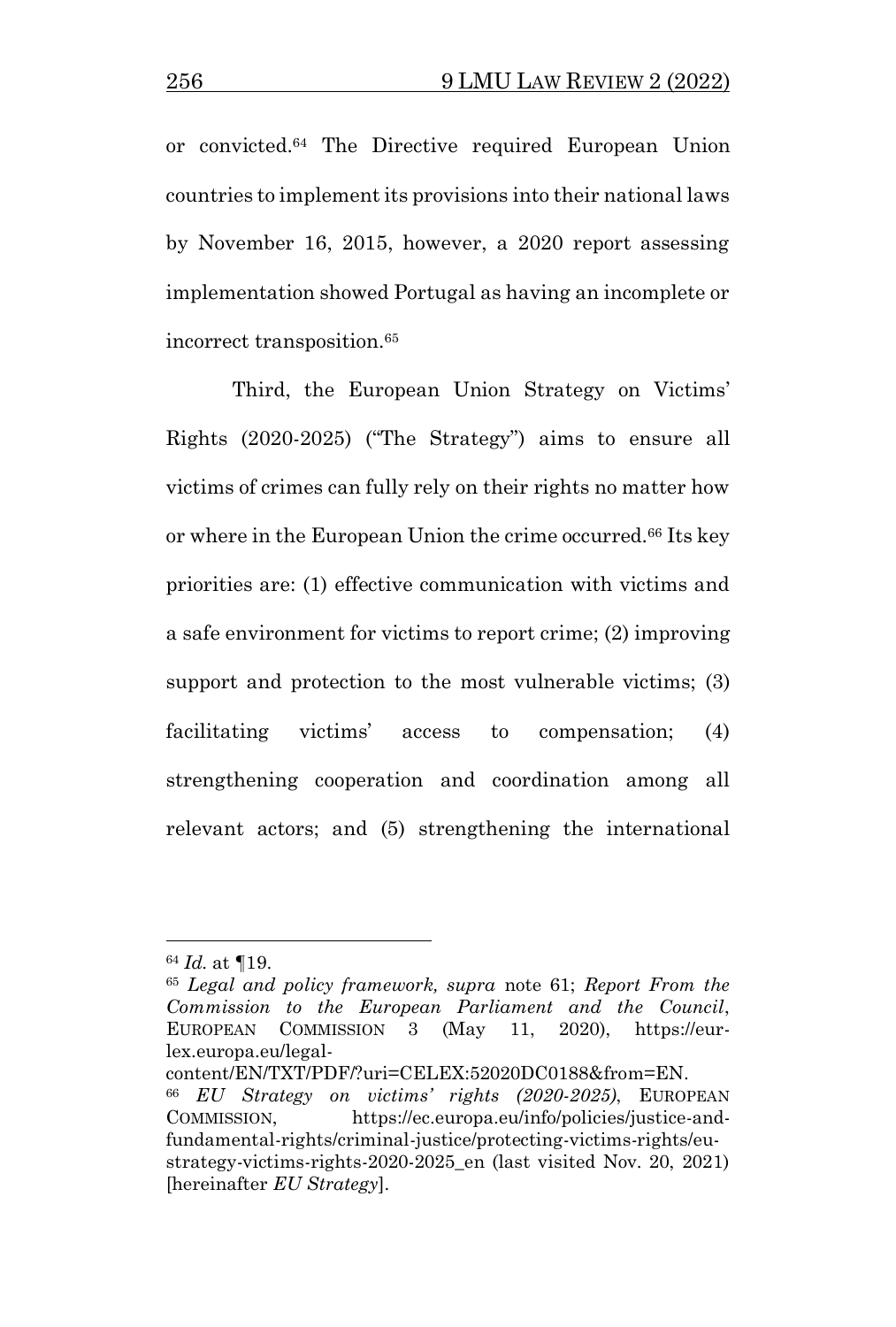dimension of victims' rights.<sup>67</sup> The Strategy addressed recent studies showing that Member States of the European Union, including Portugal, have not achieved the minimum standards set forth in victims' rights legislation, including the treaties mentioned above.<sup>68</sup> The Strategy aims to strengthen and improve already existing laws by empowering victims and working together for victims' rights.<sup>69</sup> Victims under The Strategy, therefore, continue to be classified as they are under existing laws, and protections continue to be activated once a triggering event is reported.<sup>70</sup> Contrary to the United States where controversy still exists over whether victims' rights are triggered during the investigatory stage, these three treaties expressly provide a guarantee that victims' rights and protections are triggered earlier than they are guaranteed in certain parts of the United States. This shows the European Union and

<sup>67</sup> *Communication from the Commission to the European Parliament, the Council, the European Economic and Social Committee and the Committee of the Regions: EU Strategy on victims' rights (2020-2025)*, EUROPEAN COMMISSION 3 (June 24, 2020), https://eur-lex.europa.eu/legal-

content/EN/TXT/PDF/?uri=CELEX:52020DC0258&from=EN. <sup>68</sup> *Id.* at 1-2.

<sup>69</sup> *Id.* at 3.

<sup>70</sup> *See id.* at 1-3.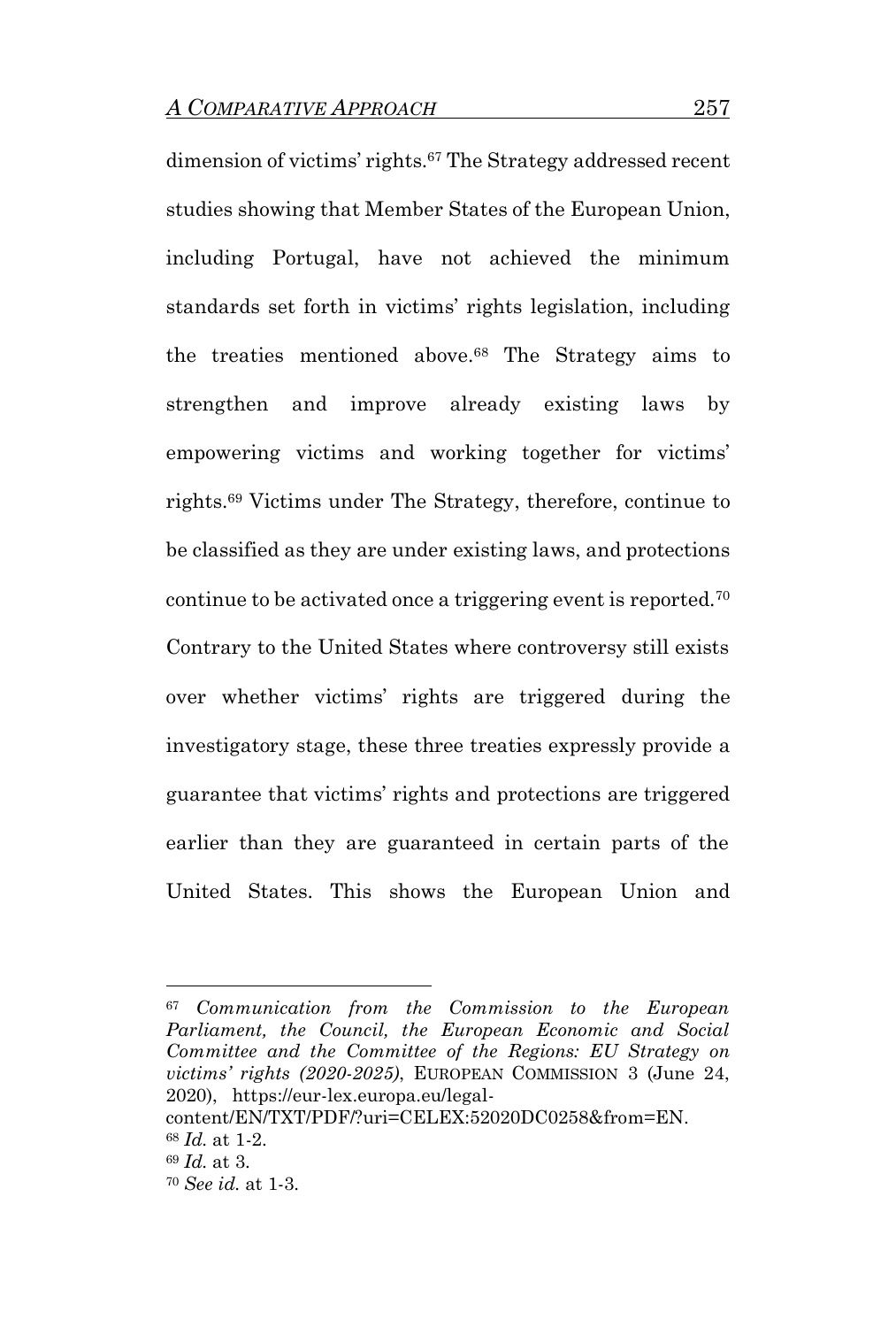Portugal's, strong position and commitment to an expansive victims' rights legal framework.

#### C. PAKISTAN

The Constitution of Pakistan, 1973, is the chief legal authority of Pakistan. <sup>71</sup> The fundamental rights specified within the Constitution are to some extent based on the United Nations Universal Declaration of Human Rights, 1948.<sup>72</sup> Article 8 through Article 28 of Pakistan's Constitution cover the fundamental human rights provided, with Article 8 specifically stating enactments conflicting with these fundamental human rights shall be null and void.<sup>73</sup> The principles of policy contained within the Constitution, however, are merely guiding principles lacking mandatory implementation.<sup>74</sup> The Pakistan Penal Code, 1860, the Criminal Procedure Code, 1898, and the Police Rules, 1934, all old British Empire enactments, provide the

<sup>71</sup> Muhammad Athar Waheed, *Victims of Crime in Pakistan*, PARTICIPANTS' PAPER FOR THE 144TH INTERNATIONAL SENIOR SEMINAR 141, https://www.unafei.or.jp/publications/pdf/RS\_ No81/No81\_14PA\_Waheed.pdf (last visited Nov. 20, 2021). <sup>72</sup> *Id.*

<sup>73</sup> PAKISTAN CONST. art. 8, ¶ 1, art. 28,

http://www.pakistani.org/pakistan/constitution/part2.ch1.html; Waheed, *supra* note 71, at 141.

<sup>74</sup> Waheed, *supra* note 71, at 141.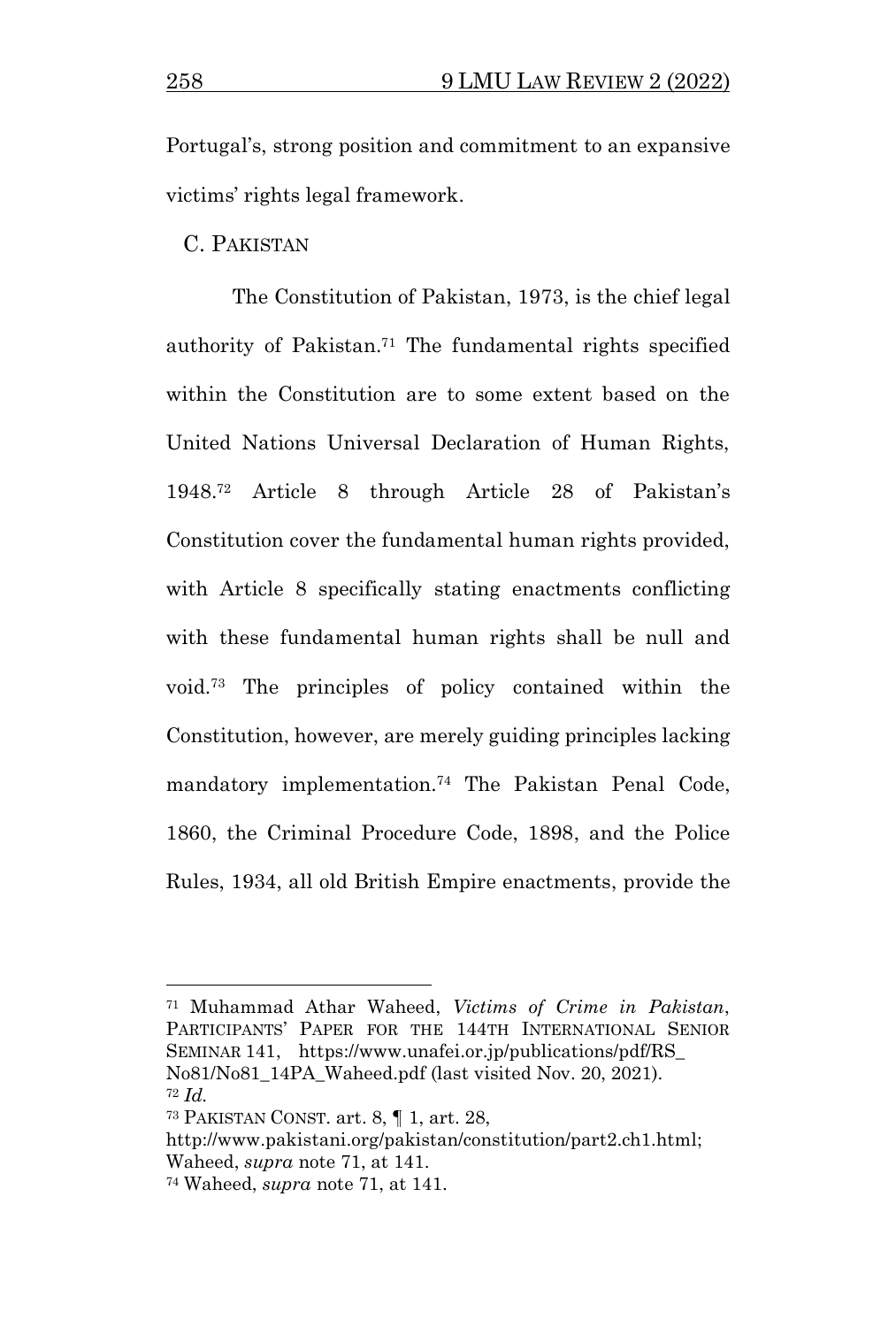legal framework for victims' rights.<sup>75</sup> These laws and subsequent legislation in conjuncture with Pakistan's societal values greatly affect the role and treatment of victims, particularly women, in the criminal justice process.<sup>76</sup> Despite the supposed protective legislation, certain discriminatory laws have been enacted specifically placing women victims at a disadvantage in the legal system.<sup>77</sup> Two laws, which have been highlighted by the human rights commission, include Section 295-C of the Penal Code and Article 17 of the Evidence Act, 1984.<sup>78</sup> Section 295-C of the Penal Code, which deals with blasphemy and is subject to the death penalty, has been misused by some religious groups in regard to female victims coming forward to seek legal help. <sup>79</sup> Article 17 of the Evidence Act discounts the testimony of women by treating a female's testimony as worth only half of a male's testimony in financial matters and, in other circumstances, leaves the

<sup>75</sup> Waheed, *supra* note 71, at 141.

<sup>76</sup> *See* Waheed, *supra* note 71, at 141.

<sup>77</sup> Waheed, *supra* note 71, at 141.

<sup>78</sup> Waheed, *supra* note 71, at 141.

<sup>79</sup> 15 PAK. PENAL CODE § 295-C (1860), http://www.pakistani.org/ pakistan/legislation/1860/actXLVof1860.html; Waheed, *supra* note 71, at 141.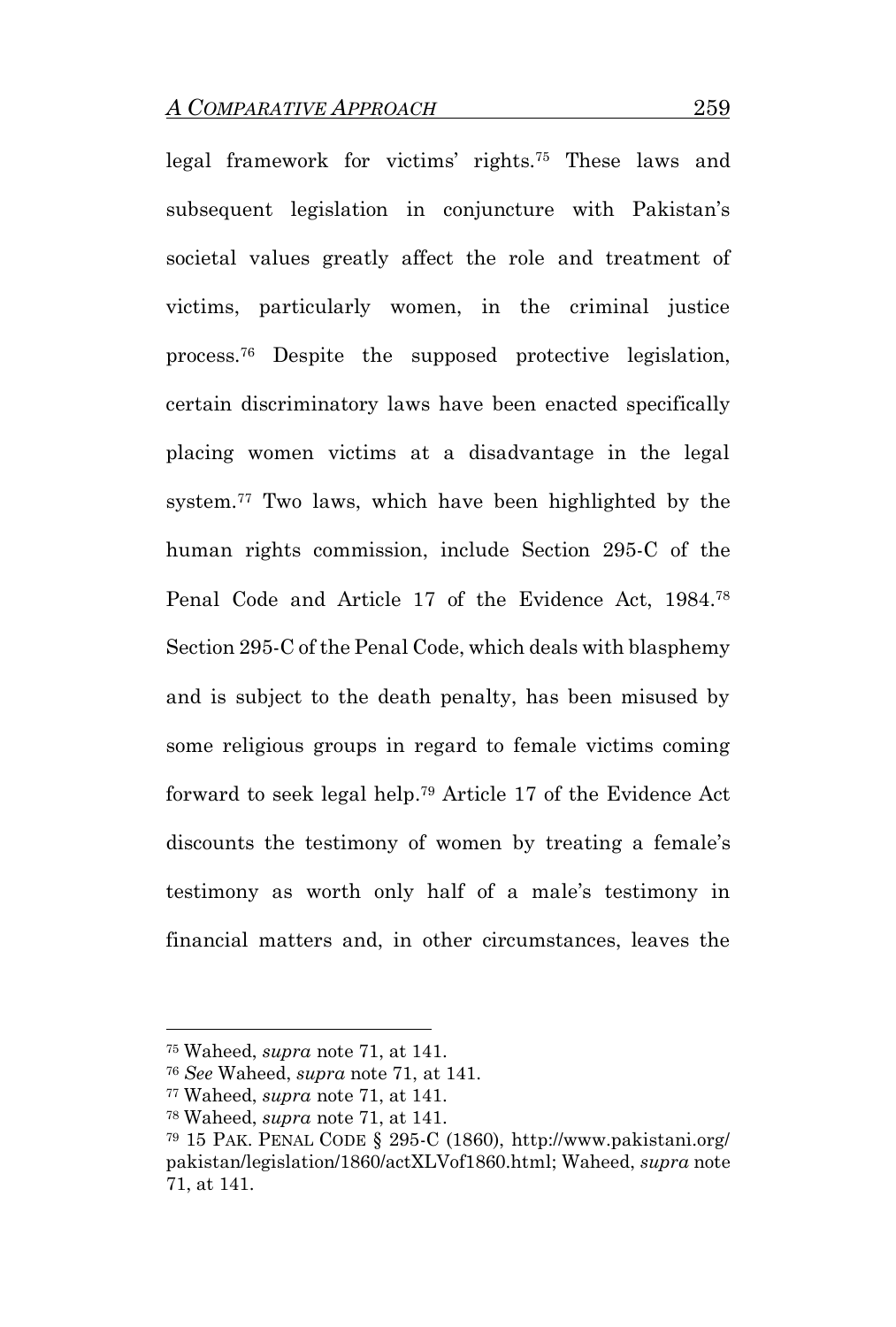weight of a female's testimony to the court's discretion.<sup>80</sup> Despite internal calls from advocacy groups and external calls from humanitarian organizations, the Pakistani government has been reluctant to amend these laws.<sup>81</sup> Further, laws related to offenses against the state and religion are stronger than the laws for the protection of women victims.<sup>82</sup> This proves especially challenging to help women victims achieve justice when the state itself is the offender.<sup>83</sup>

Information regarding Pakistan's victims' rights legislation and when these rights are triggered is deficient and defective. <sup>84</sup> Under national law, victims of crime are permitted to participate in nearly all proceedings against the accused and can steer the course of the investigation once a triggering event occurs. <sup>85</sup> This appearance of victim control, however, is misleading because Islamic jurisprudence is

<sup>80</sup>The Qanun-E -Shahadat Order, 1984 (Law of Evidence), art. 17 (1984), https://punjabpolice.gov.pk/system/files/qanun-e-shahadatorder-1984.pdf; Waheed, *supra* note 72, at 141; Andreea Vesa, *International and Regional Standards for Protecting Victims of Domestic Violence*, 12 AM. U.J. GENDER SOC. POL'Y & L. 309, 321 n.61(2004).

<sup>81</sup> Waheed, *supra* note 71, at 141.

<sup>82</sup> Waheed, *supra* note 71, at 141.

<sup>83</sup> Waheed, *supra* note 71, at 141.

<sup>84</sup> Waheed, *supra* note 71, at 141 and 148.

<sup>85</sup> Waheed, *supra* note 71, at 146.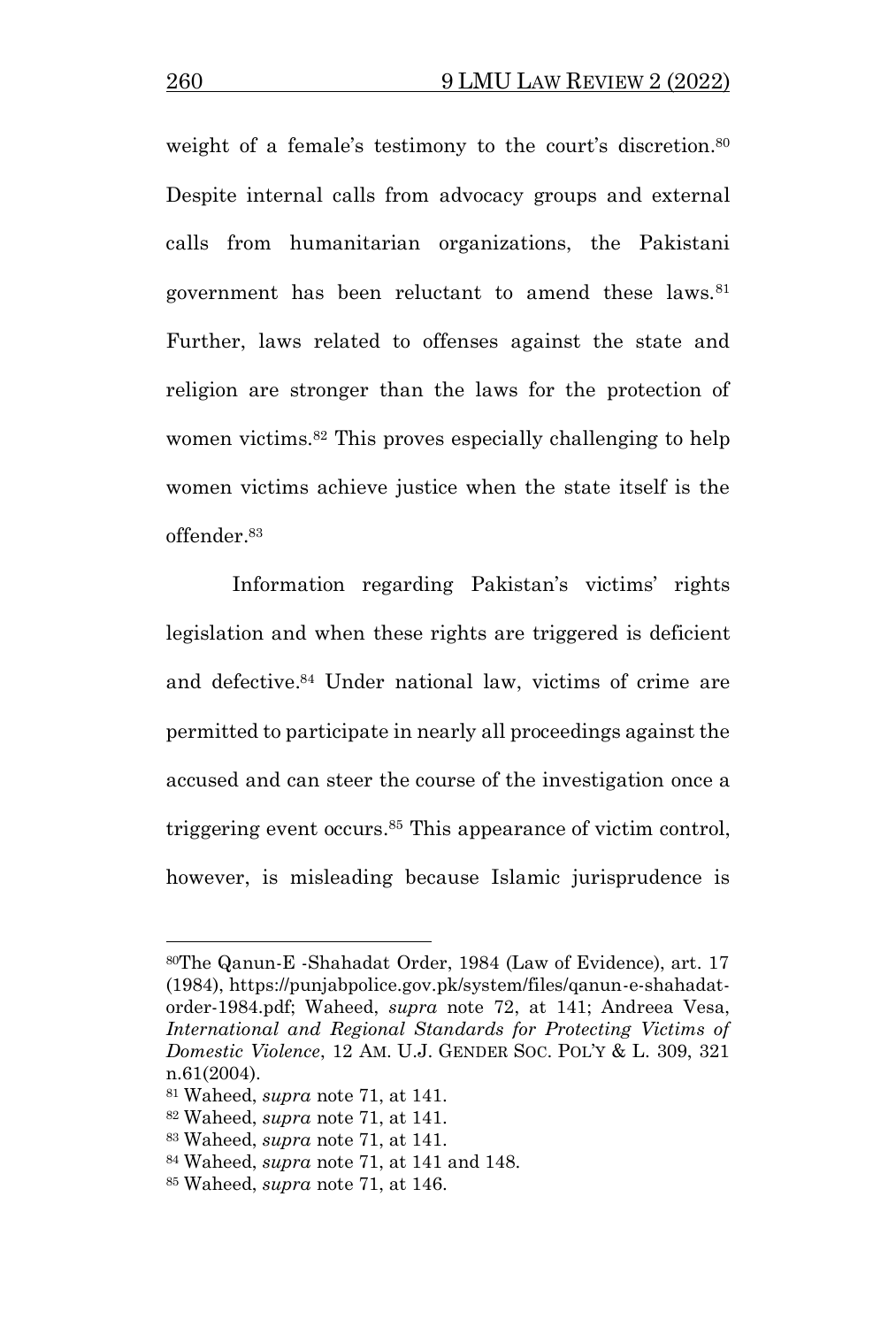based around retribution, allowing for the provision of compensation. <sup>86</sup> The level of attainable compensation to the victim is much higher compared to English common law.<sup>87</sup> In some sections of the Pakistani Penal Code, compensation has no fixed amount but is rather based on the satisfaction of the victim.<sup>88</sup> Issues surrounding seeking justice for victims arise as compensation payments have been misused as a bargaining tool between the victim and the accused.<sup>89</sup> Unlike the United States and Portugal, there is no victim compensation scheme in Pakistan meaning the only compensation a victim may receive is from the accused.<sup>90</sup> Moreover, victims of crime have the right to forgive the accused, even in serious crimes like murder.<sup>91</sup> The victim must only declare forgiveness of the accused in court "in the name of God."<sup>92</sup> The primary motive for "forgiveness"

<sup>86</sup> Waheed, *supra* note 71, at 146-47.

<sup>87</sup> Waheed, *supra* note 71, at 147.

<sup>88</sup> Waheed, *supra* note 71, at 147.

<sup>89</sup> Waheed, *supra* note 71, at 147.

<sup>90</sup> Waheed, *supra* note 71, at 147.

<sup>91</sup> Secunder Kermani, *Pakistan forgiveness laws: The price of getting away with murder,* BBC NEWS (Jan. 6, 2020), https://www.bbc.com/news/world-asia-50716694. <sup>92</sup> *Id.*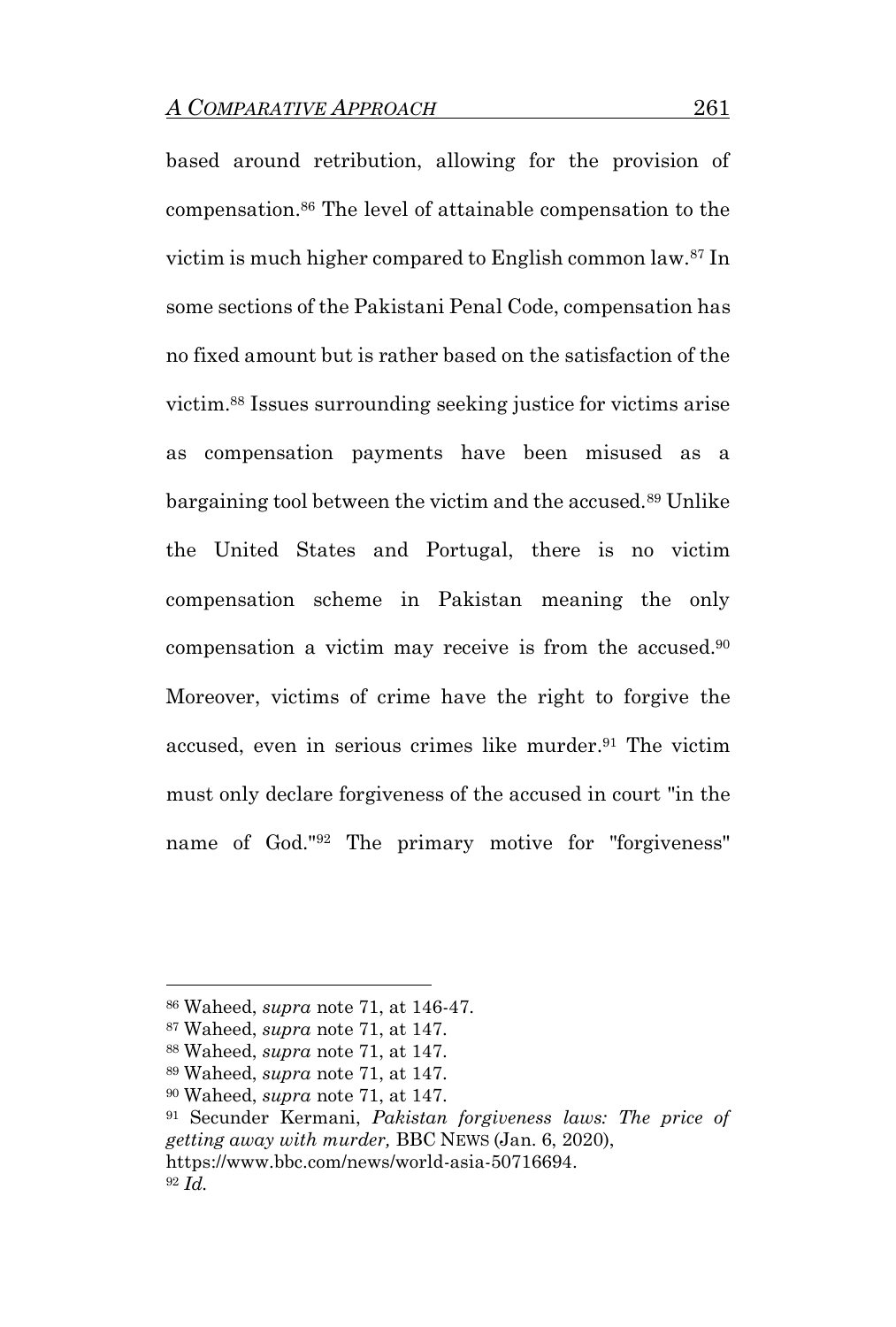declarations, however, is generally the compensation paid to victims.<sup>93</sup>

In Pakistan, no comprehensive and consistent postvictimization services exist. Crime victims may request physical protection by the police, but this protection only lasts for a short time.<sup>94</sup> Lack of emergency services, training, and resources additionally plague the response to crime victims, specifically women. <sup>95</sup> Unlike the United States and Portugal, only some police districts have crisis centers that offer legal guidance and counseling to victims of crime.<sup>96</sup> The government has established some female-staffed police stations as well as women-run help desks in general police stations to provide a safe place for female victims to register complaints, file charges, and receive legal advice and counseling. <sup>97</sup> However, these centers are relatively few as women account for less than 1% of the police force. <sup>98</sup> These centers are severely under-resourced, and the quality of their

<sup>93</sup> *Id.*

<sup>94</sup> Waheed, *supra* note 71, at 143.

<sup>95</sup> *See* Waheed, *supra* note 71, at 143.

<sup>96</sup> Waheed, *supra* note 71, at 143.

<sup>97</sup> *Country Policy and Information Note Pakistan: Women fearing gender based violence*, UK HOME OFFICE 50 (Feb. 2020), https://www.justice.gov/eoir/page/file/1250691/download [hereinafter *Country Policy and Information*]. <sup>98</sup> *Id.* at 45.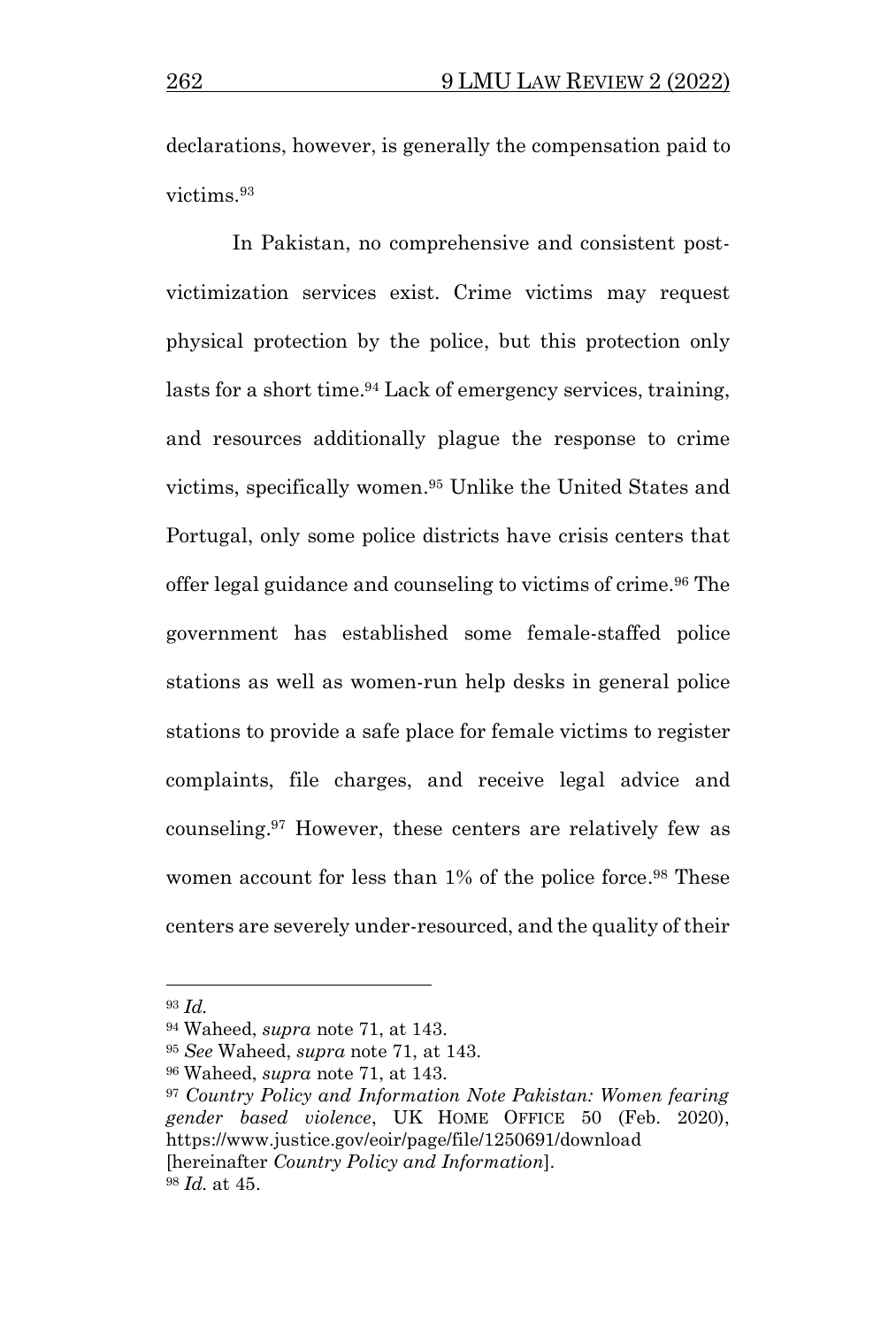counseling has not been adequately assessed.<sup>99</sup> Moreover, victims must generally be accompanied by an officer to receive medical treatment.<sup>100</sup> Certain laws disallow doctors from treating victims of crime without a police report leading some hospitals to set up police posts within their walls to assist female victims of crime. <sup>101</sup> Lastly, a woman's ability to access any of these sparse resources depends on her location and status within Pakistan's deeply patriarchal society.<sup>102</sup>

It is difficult to assess when victims' rights take effect because law enforcement officials' responses can almost be described as case-by-case. All cases are sent to public prosecutors irrespective of the area of specialization.<sup>103</sup> Moreover, in cases against the state, private attorneys are hired for prosecution whereas, in more heinous cases, matters are referred to the public prosecutors who are reportedly less motivated and less professional.<sup>104</sup> Instead of filing charges in domestic assault or rape cases, police often respond by encouraging the parties to reconcile and by

<sup>99</sup> *Id.*

<sup>100</sup> Waheed, *supra* note 71, at 143.

<sup>101</sup> *Country Policy and Information, supra* note 97, at 7.

<sup>102</sup> Waheed, *supra* note 71, at 143.

<sup>103</sup> Waheed, *supra* note 71, at 144.

<sup>104</sup> Waheed, *supra* note 71, at 144-45.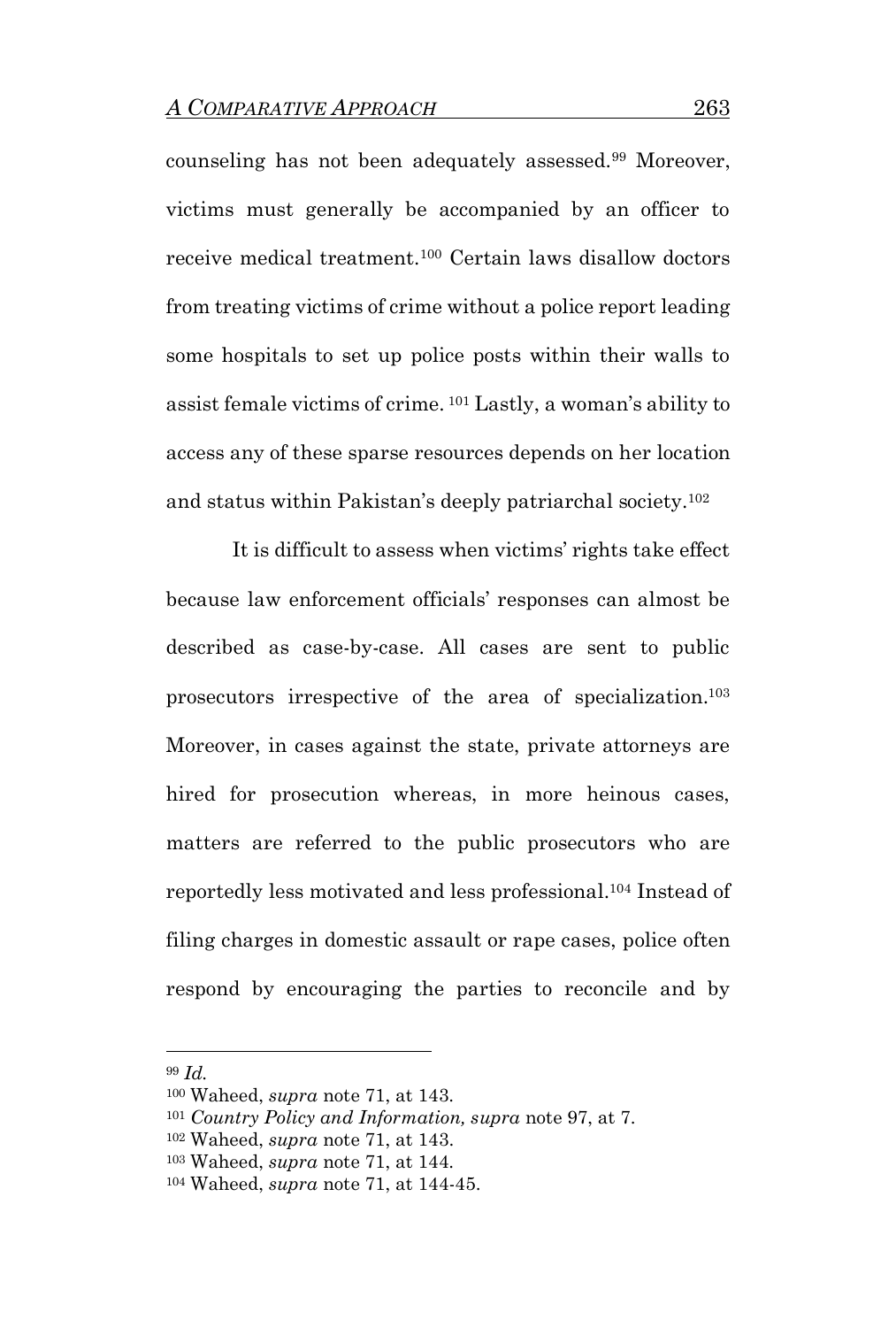returning victims to their abusers.<sup>105</sup> It is common for police to refuse to register reports of rape while some police demand bribes before registering cases and then go on to conduct superficial investigations.<sup>106</sup> Courts and law enforcement have historically perceived rape victims as immoral and blameworthy rather than in need of protection. <sup>107</sup> In response to recent public outcry against sexual violence following the gang rape of a woman in a motorway, however, Pakistan's president has approved a tough new anti-rape law.<sup>108</sup>

III. THE IMPACT ON VIOLENCE AGAINST WOMEN IN THE UNITED STATES, PORTUGAL, AND PAKISTAN SINCE THE INTRODUCTION OF VICTIMS' RIGHTS IN THOSE **COUNTRIES** 

## A. THE UNITED STATES

Despite major progress and efforts by advocacy groups, violence against women continues to affect women's economic security, health, civic engagement, and

<sup>105</sup> *Country Policy and Information, supra* note 97, at 48.

<sup>106</sup> *Country Policy and Information, supra* note 97, at 48.

<sup>107</sup> *Country Policy and Information, supra* note 97, at 12.

<sup>108</sup> *Pakistan anti-rape ordinance signed into law by president*, BBC NEWS (Dec. 15, 2020), https://www.bbc.com/news/world-asia-55314493.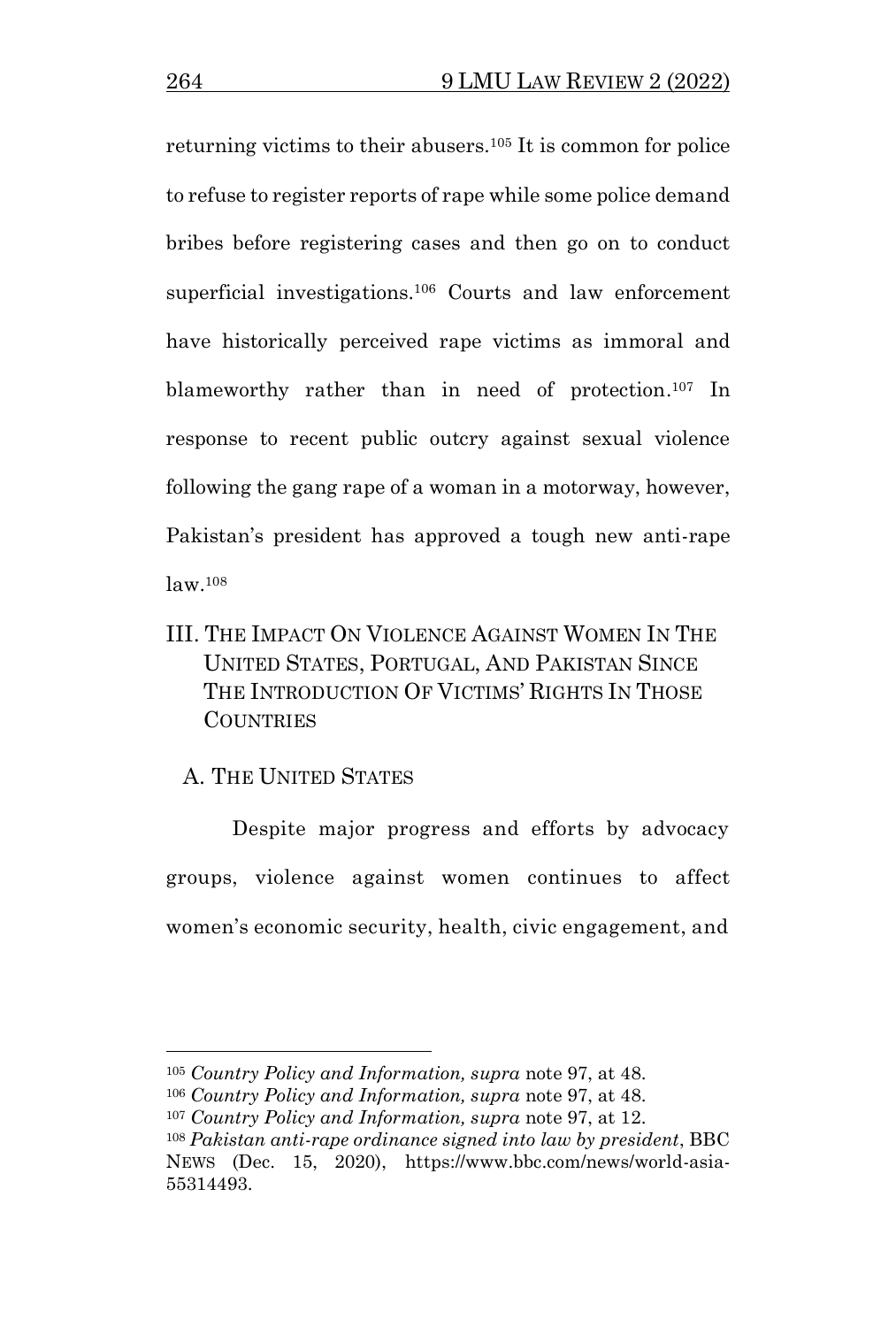overall well-being.<sup>109</sup> The rate of women murdered by men in single victim/single offender incidents rose by 11% between 2014 and 2016.<sup>110</sup> One in four women experiences severe intimate partner physical violence, intimate partner sexual violence, or intimate partner stalking with impacts such as injury, fearfulness, post-traumatic stress disorder, use of victims' services, or contraction of sexually transmitted diseases.<sup>111</sup> Further, 72% of all murder suicides involve an intimate partner and 94% of these victims are female.<sup>112</sup> Domestic violence hotlines nationwide receive more than 20,000 phone calls per day on average.<sup>113</sup> Forty years ago, and before the enactment of major victims' rights legislation, however, victims were virtually overlooked in the

<sup>110</sup> Meg Black, *Violence Against Women Is an Issue That Concerns Us All*, UNICEF USA (Dec. 10, 2018), https://www.unicefusa.org/ stories/violence-against-women-issue-concerns-us-all/35247. <sup>111</sup> *Statistics,* NATIONAL COALITION AGAINST DOMESTIC VIOLENCE, https://ncadv.org/STATISTICS#:~:text=On%20average%2C%20ne arly%2020%20people,10%20million%20women%20and%20men.& text=1%20in%203%20women%20and,violence%20by%20an%20in timate%20partner (last visited Nov. 20, 2021). <sup>112</sup> *Id.* 

<sup>109</sup> *Violence & Safety,* STATUS OF WOMEN IN THE STATES, https://statusofwomendata.org/explore-the-data/violencesafety/#chapter (last visited Nov. 20, 2021).

<sup>113</sup> *Id.*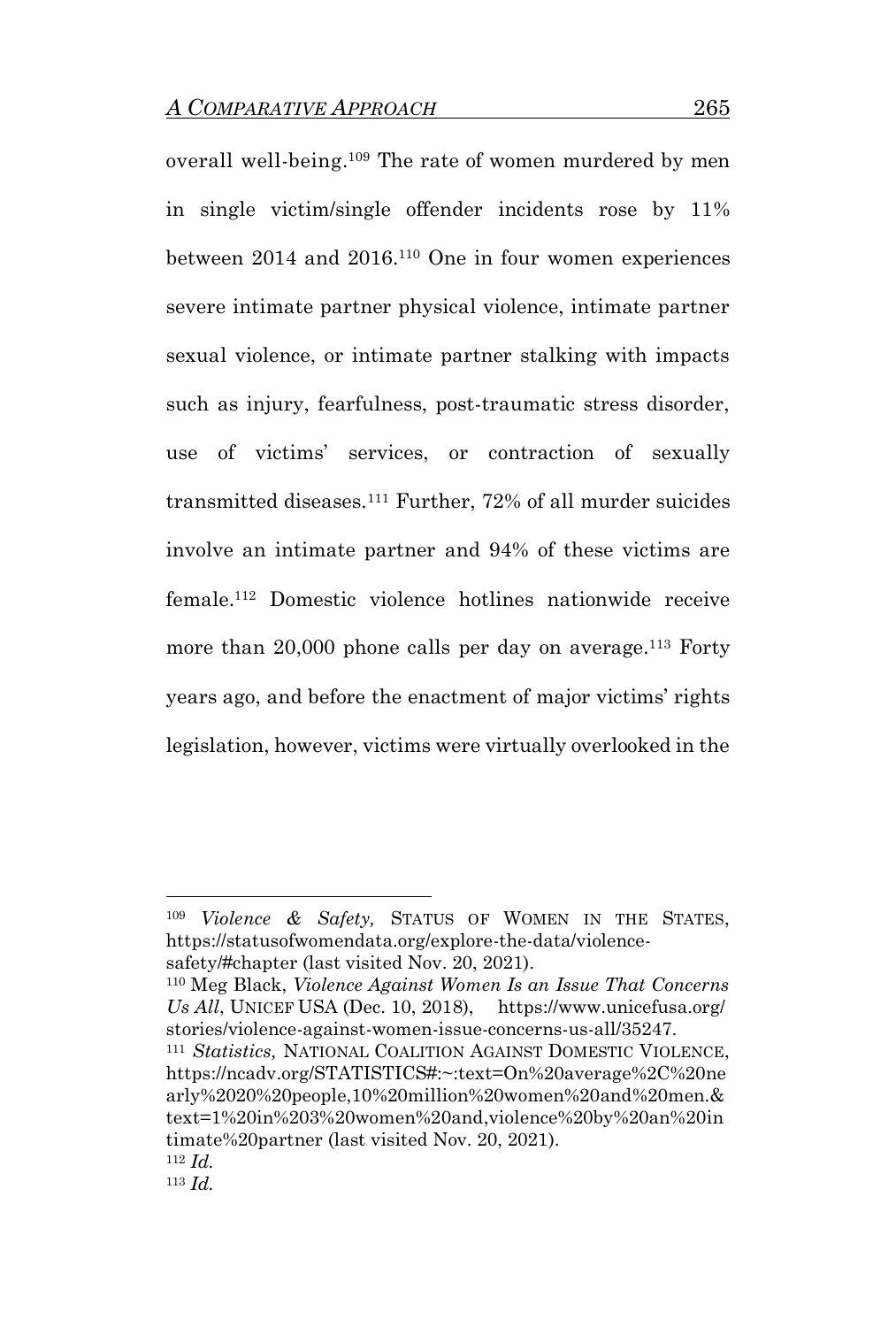criminal justice system.<sup>114</sup> Receiving no or minimal assistance navigating the criminal justice system, their needs were disregarded.<sup>115</sup> Often denied the chance to speak in court, excluded from the investigation, and having no access to compensation, victims were left to their own devices to rebuild their lives.<sup>116</sup> Moreover, few victims had access to counseling or compensation for physical injury treatment. 117 Over the years, however, the nation has made great strides in securing rights, protections, and services for victims. <sup>118</sup> VOCA, CVRA, and the Victim and Witness Protection Act (VWPA) of 1982, have all improved victims' access to justice, raised awareness for violence against women, and strive to hold government actors accountable for the implementation of these rights.<sup>119</sup> VWPA provides the "fair treatment standards" for victims in the federal criminal justice system and assigns responsibility for victims'

- <sup>116</sup> *Id.*
- $117$  *Id.* <sup>118</sup> *Id.*
- <sup>119</sup> *Id.*

<sup>114</sup> *Celebrating 2020 National Crime Victims' Rights Week – Seeking Justice and Inspiring Hope*, THE UNITED STATES ATTORNEY'S OFFICE DISTRICT OF WYOMING (Apr. 20, 2020) https://www.justice.gov/usao-wy/pr/celebrating-2020-nationalcrime-victims-rights-week-seeking-justice-and-inspiring-hope [hereinafter *Celebrating 2020*].

 $115$  *Id.*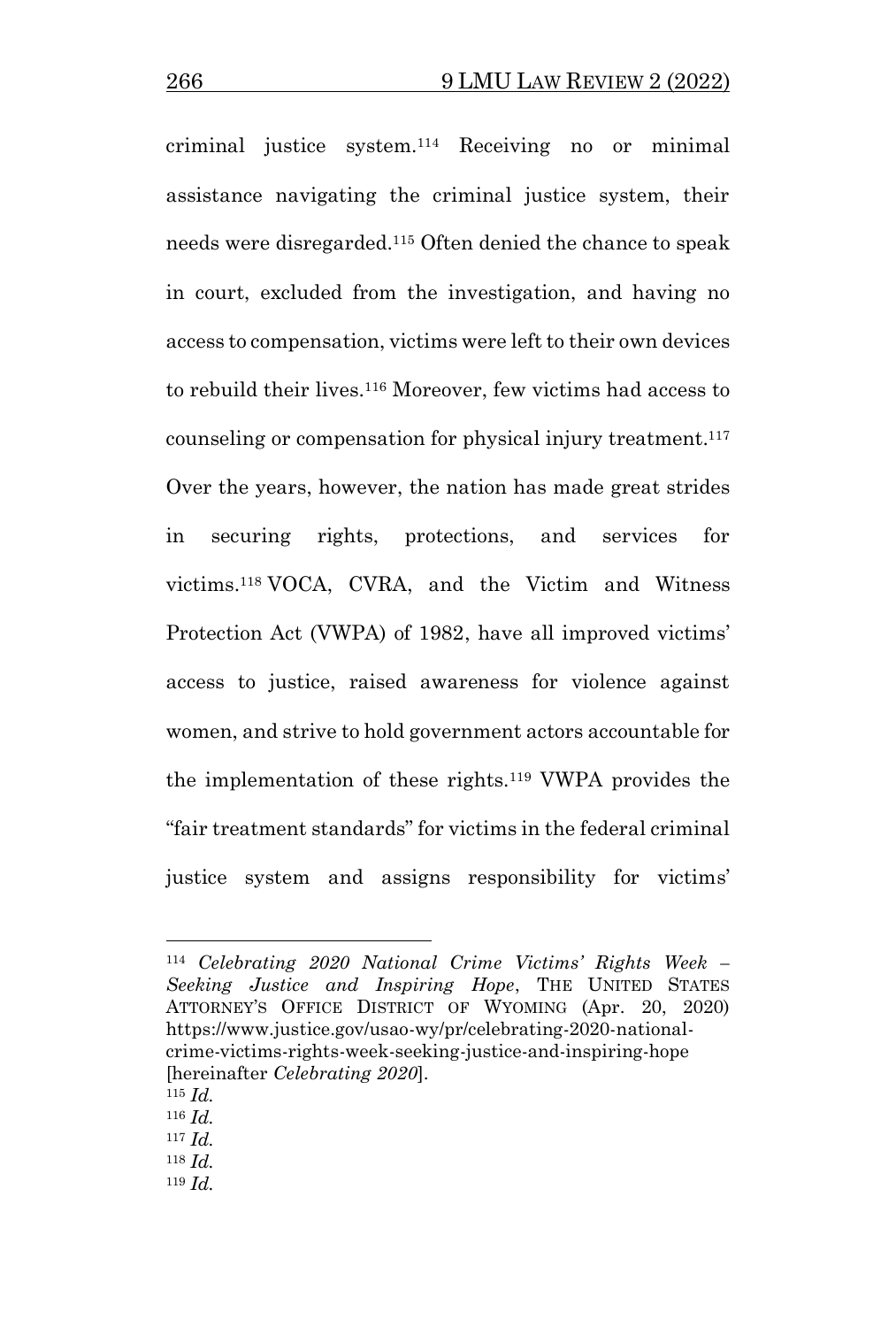assistance to U.S. Attorneys' Offices nationwide.<sup>120</sup> Presently, each U.S. Attorney's Office employs a Victim-Witness Coordinator to ensure compliance with victims' rights legislation.<sup>121</sup> Further, the judiciary has also moved towards victim participation in the criminal justice process.<sup>122</sup> The United States Supreme Court in Payne v. Tennessee held victim testimony in the form of a victim impact statement was admissible during the sentencing phase of a trial.<sup>123</sup> Unlike in Portugal, however, victims are not entitled to a victims' attorney to advocate their rights, represent them in trial, or appeal a trial outcome. <sup>124</sup> Victims are left to rely on law enforcement and prosecutors during the investigation and trial stages because victims only have the "reasonable right to confer with the attorney for the Government. . . ." <sup>125</sup> Despite the development of VWPA, it is

<sup>120</sup> *Id*.; Victim and Witness Protection Act of 1982, Pub. L. No. 97- 291, 96 Stat. 1248 (Oct. 12, 1982).

<sup>121</sup> *Celebrating 2020, supra* note 115.

<sup>122</sup> *History of Victims' Rights*, NAT'L CRIME VICTIM LAW INST., https://law.lclark.edu/centers/national\_crime\_victim\_law\_institut e/about\_ncvli/history\_of\_victims\_rights/ (last visited Nov. 20, 2021).

<sup>123</sup> Payne v. Tennessee, 501 U.S. 808, 827 (1991).

<sup>124</sup> *Cases That Are Appealed*, UNITED STATES ATTORNEY'S OFFICE DISTRICT OF WYOMING, https://www.justice.gov/usao-wdwi/victim witness-program/cases-are-appealed (last visited Nov. 20, 2021). <sup>125</sup> *Id.*; 18 U.S.C.S. § 3771(a)(5).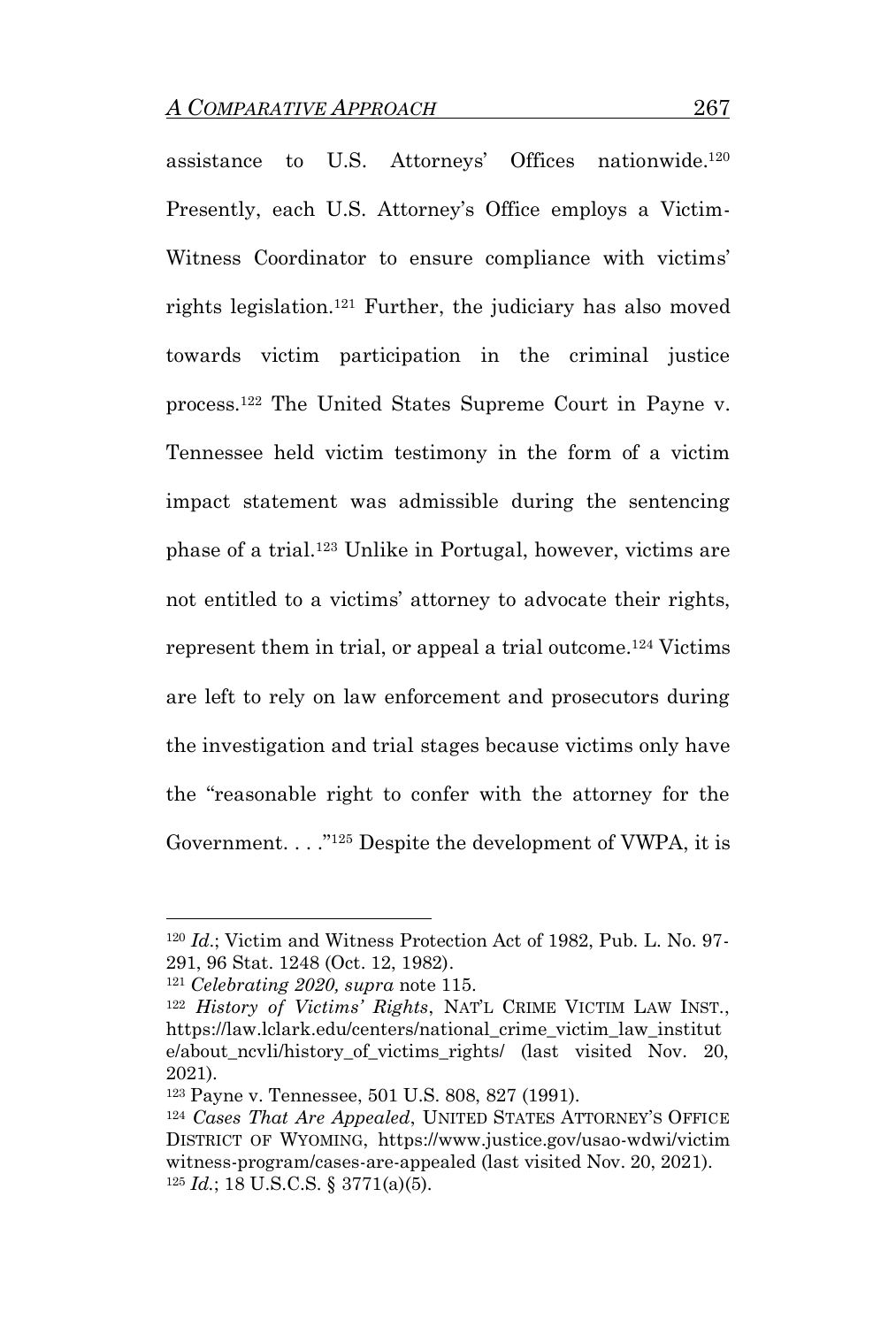up to the individual prosecutors or policies of a particular office on how well this program is implemented.<sup>126</sup> Only "best efforts" are required to ensure victims are accorded their rights creating a subjective standard for enforcement.<sup>127</sup> One national survey showed two-out-of-three victims received little to no assistance following an incident.<sup>128</sup>

Whether a victim reports the crime to police, however, is a key factor in receiving assistance and services.<sup>129</sup> From 2000 to 2009, 14% of violent crime victims who reported the crime to law enforcement received victims' services compared to only 4% of violent crime victims who did not report the crime. <sup>130</sup> This shows that support is available for victims who reach out for assistance. <sup>131</sup> Crime victims' services have dramatically grown in the past 40 years, with

2021) [hereinafter *Crime Survivors Speak*].

<sup>126</sup> *Victim Witness Assistance*, THE UNITED STATES ATTORNEY'S OFFICE DISTRICT OF WYOMING, https://www.justice.gov/usaoedtn/victim-witness-assistance (last visited Nov. 20, 2021).  $127$  *Id.*; 18 U.S.C.S. § 3771(c)(1).

<sup>128</sup> *Crime Survivors Speak*, ALLIANCE FOR SAFETY AND JUSTICE 11, https://allianceforsafetyandjustice.org/wp-content/uploads/2019/ 04/Crime-Survivors-Speak-Report-1.pdf (last visited Nov. 20,

<sup>129</sup> Jennifer Yahner and Janine Zweig, *How to improve services for crime victims*, URBAN INSTITUTE (Apr. 9, 2014),

https://www.urban.org/urban-wire/how-improve-services-crimevictims.

<sup>130</sup> *Id.*

<sup>131</sup> *Id.*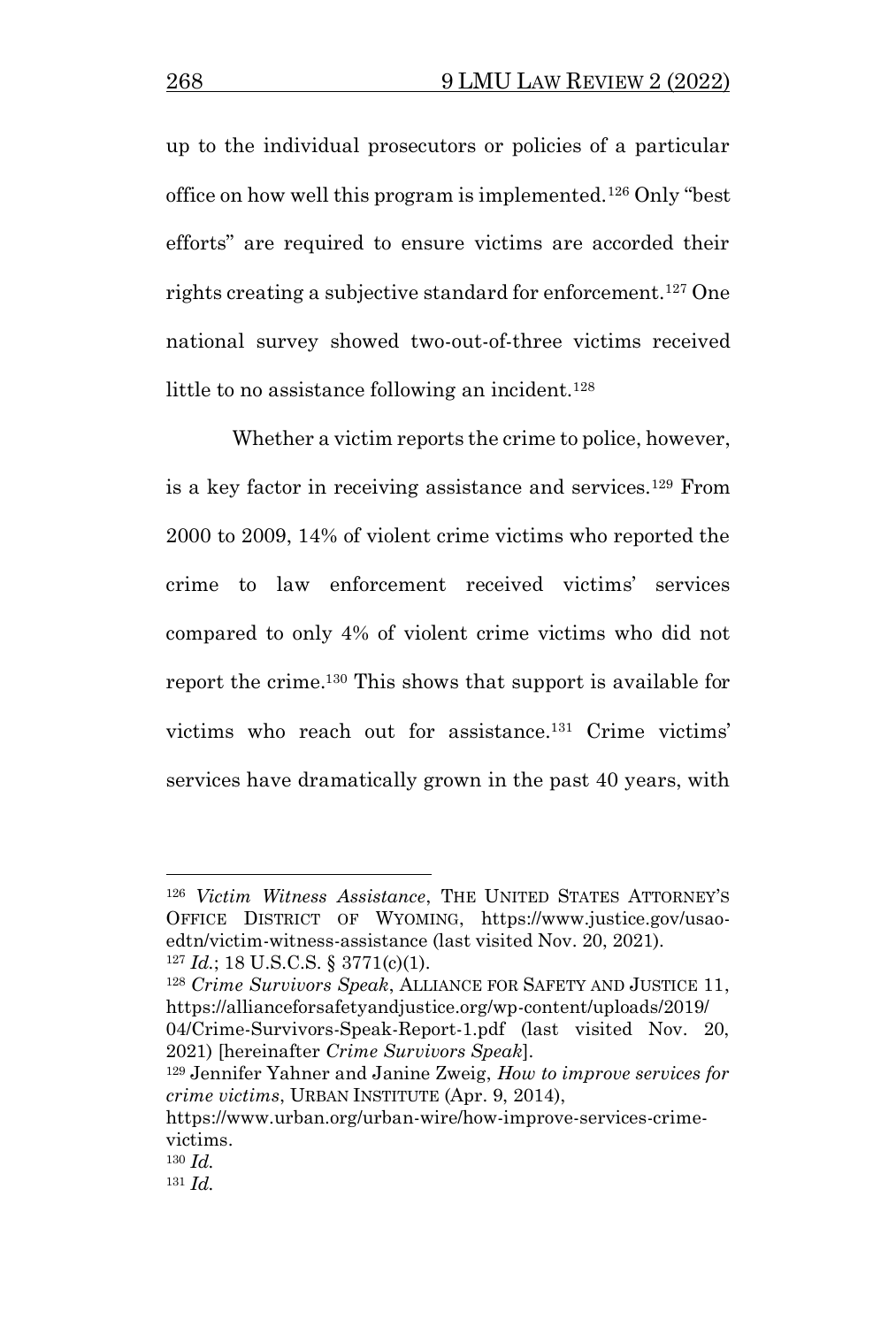nearly every community in the United States offering victims' assistance along with numerous resource and crisis centers available by phone and online.<sup>132</sup> This increase in victims' services reveals a steady increase in women willing to seek assistance.<sup>133</sup> Additionally, the Department of Justice has awarded grants totaling over \$144 million to enhance services for victims of crime across the United States within the past year, showing the United States' continual efforts to support victims of crime, specifically enhancing support for crimes affecting women such as rape, domestic violence, and female genital mutilation.<sup>134</sup>

Despite great improvement in the enactment of both victims' service rights and victims' procedural rights, victims' descriptions of their involvement with the criminal

<sup>132</sup> *Id.*

<sup>133</sup> *Id.* 

<sup>134</sup> *Justice Department Awards \$144 Million to Improve Services for Crime Victims*, THE UNITED STATES DEPARTMENT OF JUSTICE (Oct. 6, 2020), https://www.justice.gov/opa/pr/justice-departmentawards-144-million-improve-services-crime-victims; Howard Goldberg et al., *Female Genital Mutilation/Cutting in the United State: Updated Estimate of Women and Girls at Risk, 2012,* PUBLIC HEALTH REPORTS (Jan. 14, 2016), https://www.ncbi.nlm.nih.gov/ pmc/articles/PMC4765983/pdf/phr131000340.pdf (estimating that 513,000 girls and women in the United States have experienced or at risk of Female Genital Mutilation).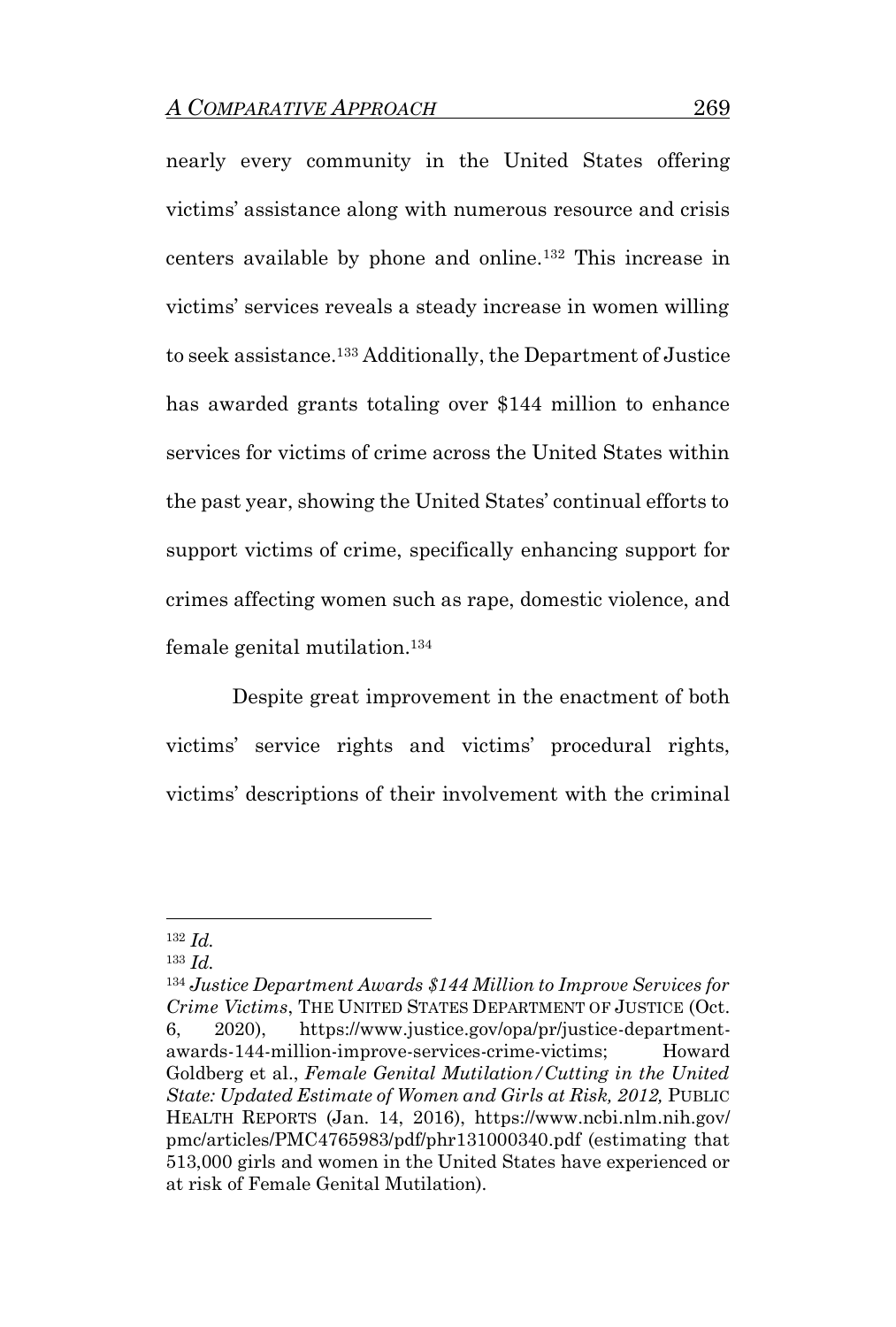justice system range from positive to hostile.<sup>135</sup> Studies show that half of victims surveyed stated their experience with the legal system was hurtful and caused secondary victimization, the harm suffered by victims after the primary harm from the criminal offender. <sup>136</sup> Further, while studies indicate that victims desire to be included in their cases, those who experience this secondary victimization become reluctant to fight for involvement. <sup>137</sup> Victims have a right to address the court at sentencing and to consult with the prosecuting attorney, however, many victims struggle accessing these rights despite entitlement to this participation and a desire to be involved. <sup>138</sup> The more these rights are implemented consistently, the greater empowerment victims feel and the greater involvement law enforcement will receive from victims.<sup>139</sup>

<sup>135</sup> Zulkifl M. Zargar**,** Note, *Secret Faits Accomplis: Declination Decisions, Nonprosecution Agreements, and the Crime Victims' Right to Confer*, 89 FORDHAM L. REV. 343, 352 (2020).

<sup>136</sup> Kyle Haney, *Increasing Victim Satisfaction with Traditional Criminal Justice Systems: Lessons Learned From Restorative Justice*, UNIV. OF OREGON 9-10 (June 2016), https://scholarsbank. uoregon.edu/xmlui/bitstream/handle/1794/20457/Haney\_oregon\_0 171N\_11539.pdf?sequence=1.

<sup>137</sup> Zargar, *supra* note 135.

<sup>138</sup> Zargar, *supra* note 135.

<sup>139</sup> Zargar, *supra* note 135.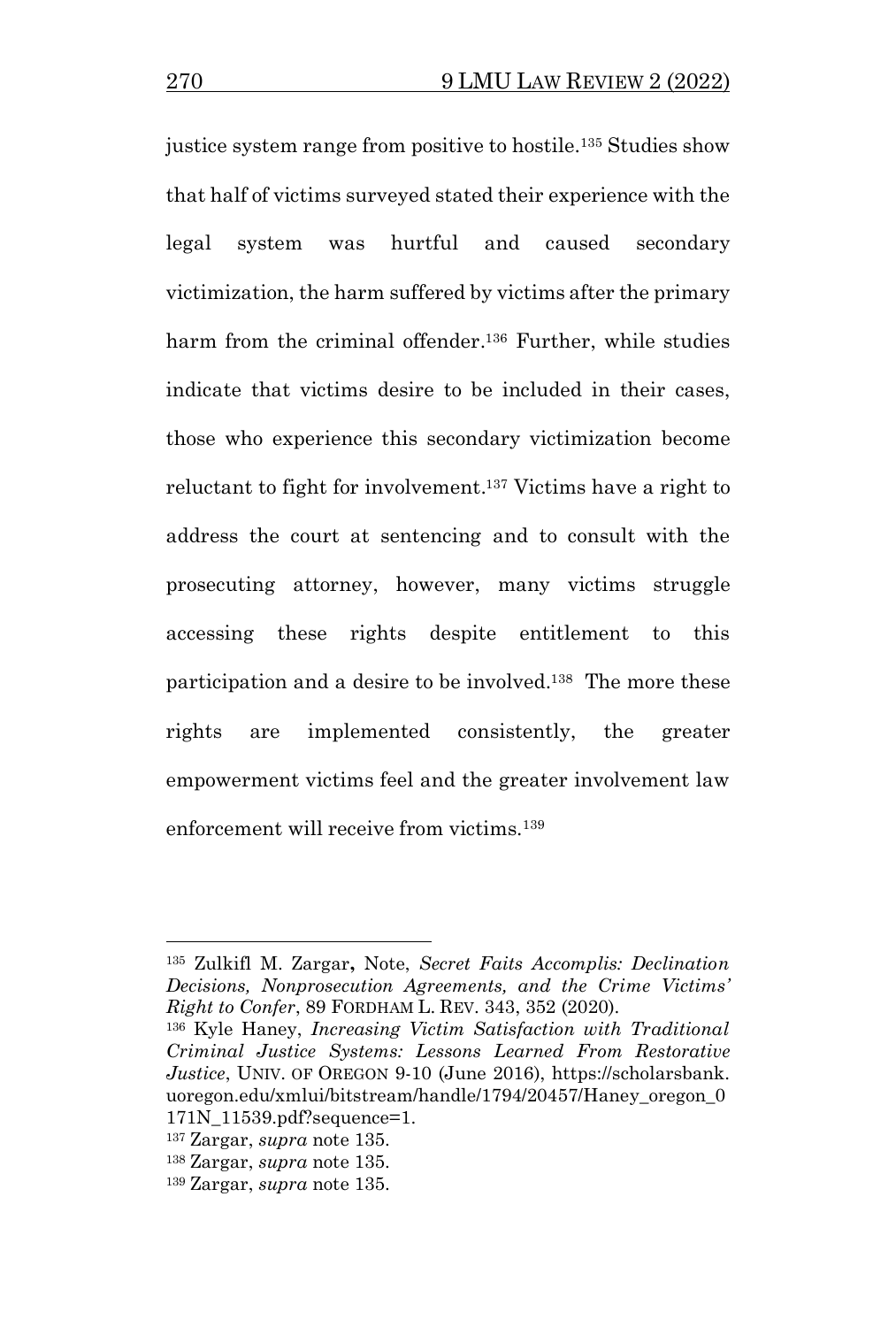Overall, victims' rights legislation has had a positive impact on violence against women. Victims must know that what they think and feel matters. Advocacy groups have successfully lobbied the federal government to enact these rights and victim participation has increased, thus increasing offender accountability. While victims' rights laws are consistent, implementation and interpretation of victims' rights by individual law enforcement officers, prosecutors, and courts remain inconsistent. It is the increased awareness concerning the importance of victims' rights that has had a positive impact on violence against women. The attitudes and opinions on violence against women from the individuals responsible for ensuring these rights, however, control whether a victim's experience is positive or negative. Though inconsistency in enforcement is prevalent, the federal government has shown continual accountability to its citizens and continual action towards improving and prioritizing victims' rights, including a willingness to debate and expand these rights.

B. PORTUGAL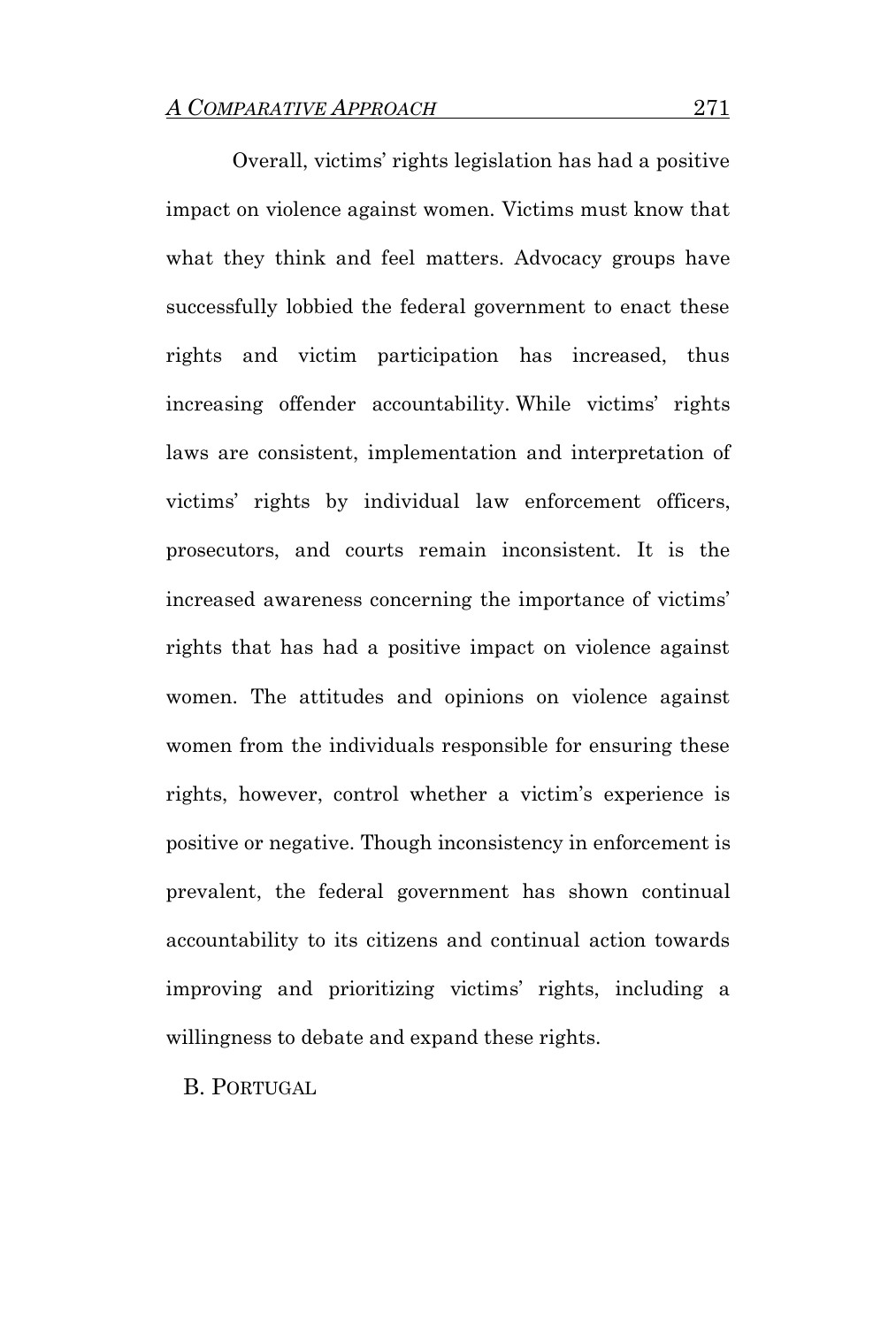Portugal is a reflection of European reality. Progress has been accomplished, but much work remains to raise awareness of the seriousness of violence against women. Due to this continuing struggle, the European Union placed gender equality as one of its priorities for Member States. The number of reports of crime and arrests has generally increased since implementation of victims' rights, including crimes against women.<sup>140</sup> This increase is the result of greater police efficiency resulting from mandatory victims' rights and violence against women training and of greater public understanding of what rights victims are entitled to resulting from public victims' assistance program initiatives. <sup>141</sup> Though awareness has increased within communities, law enforcement agencies, and the courts, compliance with victims' rights depends on a variety of factors including societal and political norms. <sup>142</sup> Compliance, as with the United States, continues to be a hurdle for victims and intertwines heavily with societal and political

<sup>140</sup> Isabel Baptista, *Rights of crime victims to have access to justice – a comparative analysis*, FRA: EUROPEAN UNION AGENCY FOR FUNDAMENTAL RIGHTS 13 (2017), https://fra.europa.eu/sites/ default/files/fra\_uploads/portugal-rights-of-crime-victimsjustice\_en.pdf.

<sup>141</sup> *Id.*

<sup>142</sup> Holder et al., *supra* note 47, at 7-8.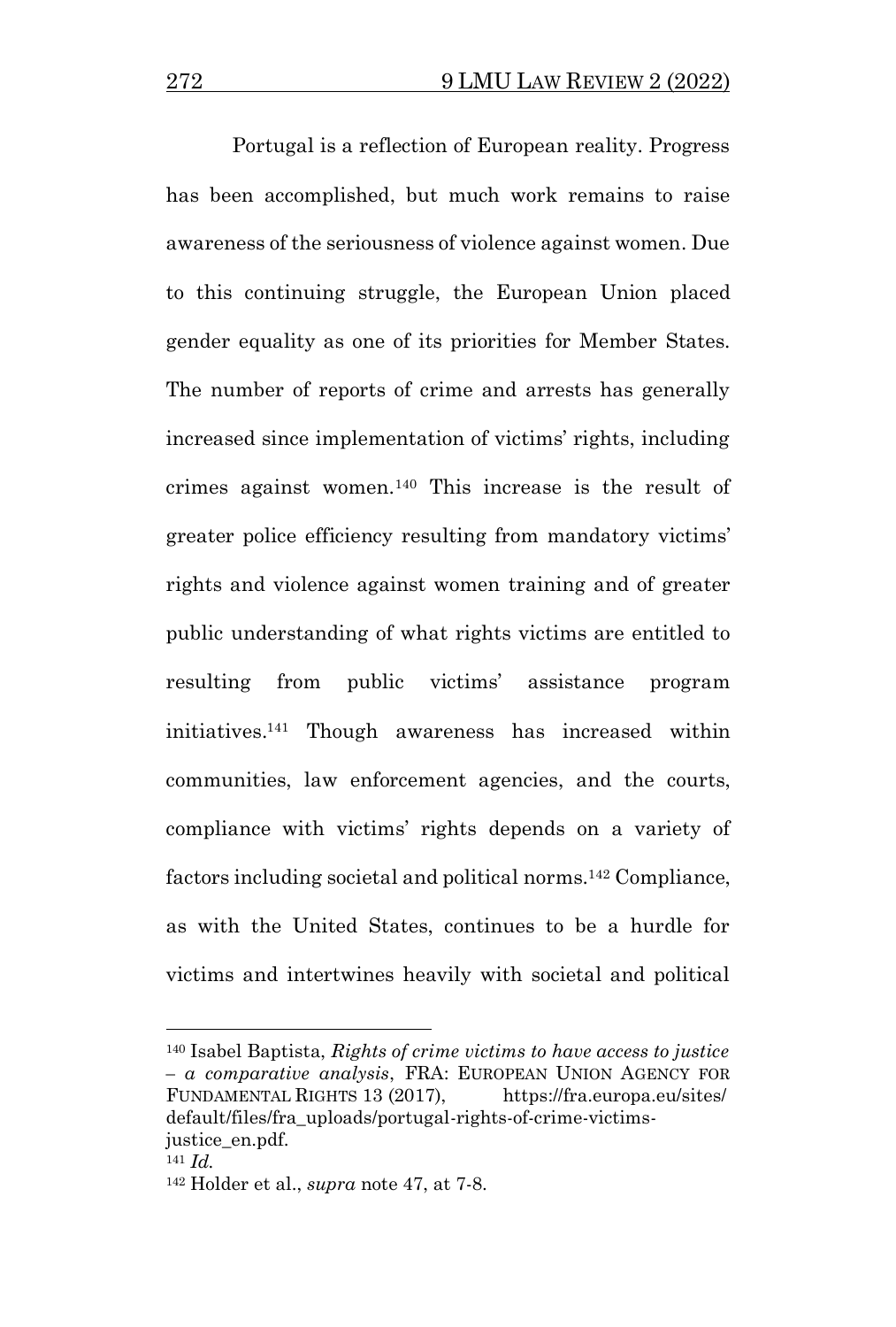views, particularly how these views relate to women.<sup>143</sup> The greatest struggle is combating resistant mindsets held not only by citizens but by those responsible for ensuring victims' rights compliance.<sup>144</sup> Victims' assessments of how police carried out the investigation in their cases reveal a clear divide between domestic violence victims, primarily women, and victims of other violent crimes, (i.e. the former expressing a much more negative opinion than the latter).<sup>145</sup> "Compliance is 'as much about informal practice as formal process'" and has occurred in conjuncture with social movements, like the feminist movement.<sup>146</sup> Increased compliance with victims' rights must occur the same way creation of these rights occurred- by citizens talking about these rights, expecting them, and demanding them.<sup>147</sup> In addition to combating these mindsets, victims' rights advocates face challenges from offenders' rights advocates, concerned with offenders' rights to due process and a fair

<sup>143</sup> Holder et al., *supra* note 47, at 7-8.

<sup>144</sup> Holder et al.*, supra* note 47, at 7-9.

<sup>145</sup> *Sanctions that do justice: Justice for victims of violent crime*, FRA: EUROPEAN UNION AGENCY FOR FUNDAMENTAL RIGHTS 2 (2019), https://fra.europa.eu/sites/default/files/fra\_uploads/fra-2019-justice-for-victims-of-violent-crime-part\_3-sanctions\_en.pdf. <sup>146</sup> Holder et al., *supra* note 47, at 8.

<sup>147</sup> Holder et al.*, supra* note 47, at 2.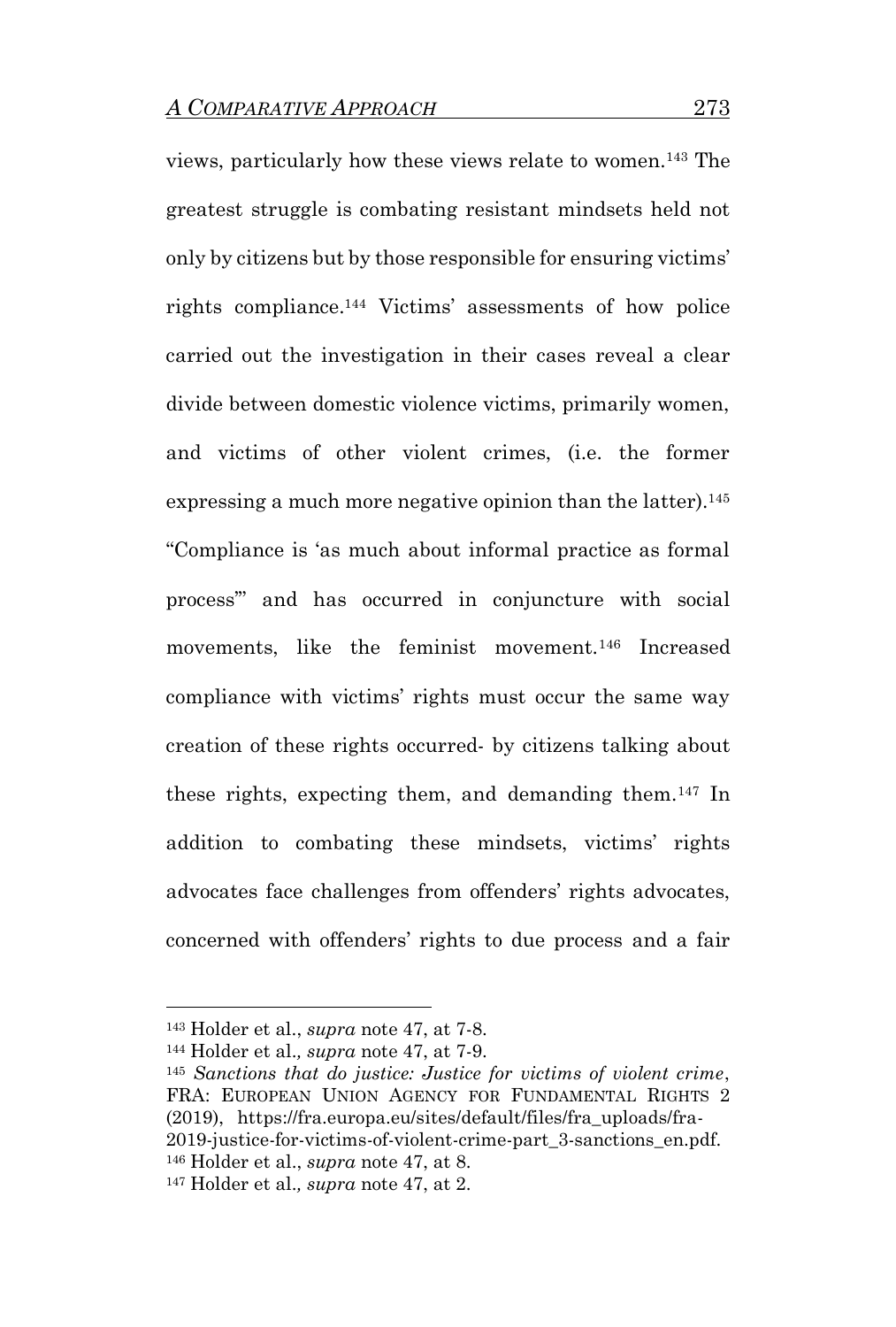trial.<sup>148</sup> These groups object to the continued expansion and mandatory implementation of victims' rights as an infringement on offenders' rights.<sup>149</sup> Despite these continual challenges, continued education, periodic review, and increased mandatory compliance have all worked to create an ever-growing normative victims' rights framework covering crimes against women that have been historically disregarded.<sup>150</sup>

A 2016 report provided 24% of women experienced violence in Portugal, 9% lower than the European Union as a whole.<sup>151</sup> Additionally, Portugal was the first European Union member to ratify the Istanbul Convention on preventing and combating violence against women and domestic violence.<sup>152</sup> Though resistance still remains, external accountability of being a Member State of the European Union has forced victims' rights legislation on Portugal, creating an ever-increasing supportive culture for victims.

<sup>148</sup> Holder et al.*, supra* note 47, at 5.

<sup>149</sup> Holder et al.*, supra* note 47, at 5.

<sup>150</sup> Holder et al.*, supra* note 47, at 7-10.

<sup>151</sup> *Combating violence, supra* note 48, at 1.

<sup>152</sup> *Combating violence, supra* note 48, at 3.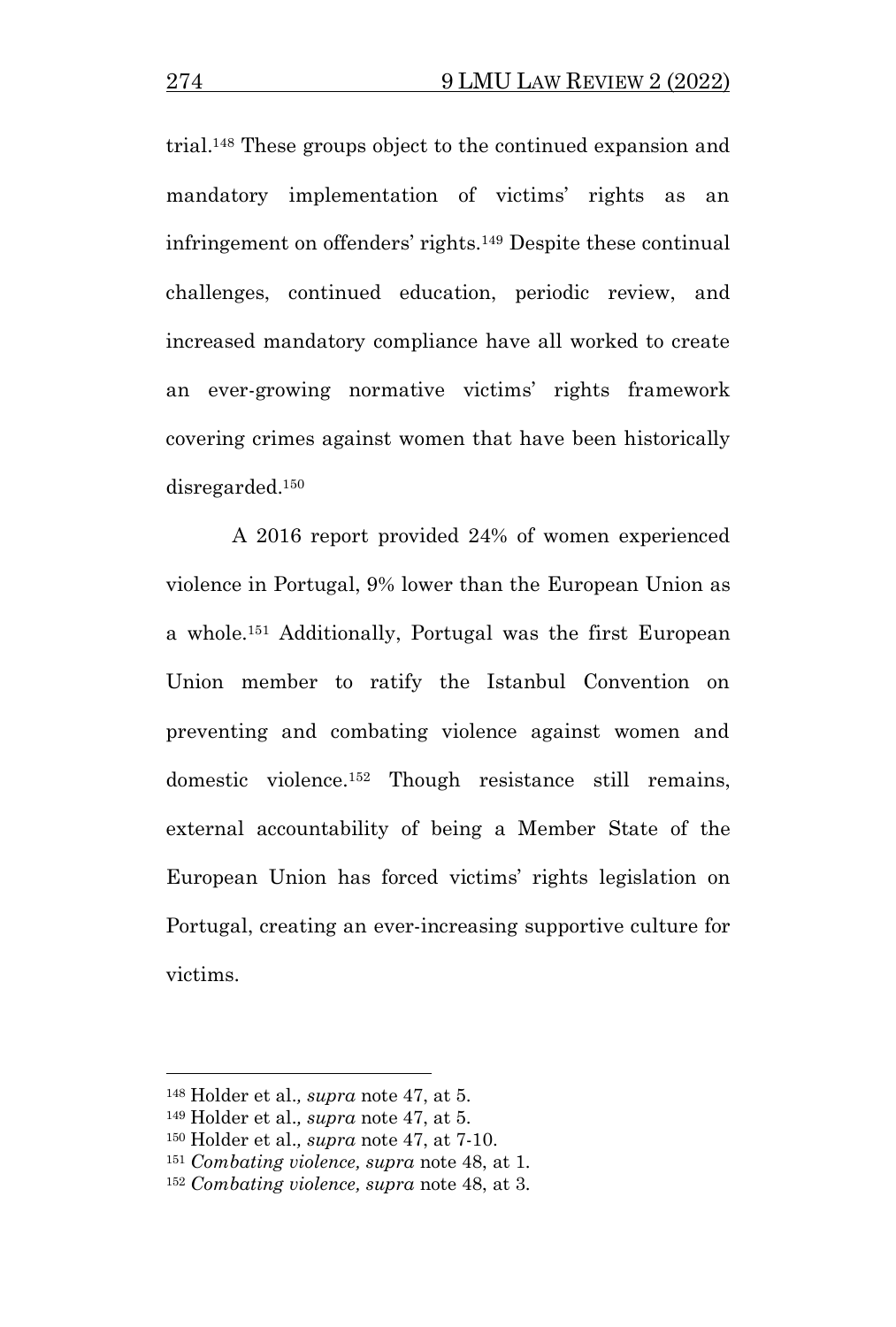#### C. PAKISTAN

It is difficult to see the impact of victims' rights on violence against women in Pakistan because of the inconsistent application of rights and unreliable crime data. Since the 1960s, the Pakistani government has enacted legislation protecting women's rights and promoting gender equality.<sup>153</sup> Despite these efforts, reports of violence against women have increased, particularly in the past decade.<sup>154</sup> The Pakistani criminal justice system creates obstacles for expansion and enforcement of victims' rights due to forgiveness and compensation laws. Laws allowing for the forgiveness of bodily harm were introduced in the 1990s to reduce burdens on the courts.<sup>155</sup> Studies show, however, the conviction rate for murder dropped 17% since the introduction of these laws, particularly affecting cases of

<sup>153</sup> Mohsin Khan, *Combating Institutionalized Discrimination and Gender-Based Violence in Pakistan*, CORNELL POLICY REVIEW 1-2, https://www.cornellpolicyreview.com/gbv-pakistan/?pdf=4838 (last visited Nov. 21, 2021).

<sup>154</sup> Id.; Hamida Khatri, *Domestic Violence in Pakistan from 1990- 2020: A Mixed Method Approach*, HARRISBURG UNIVERSITY OF SCIENCE AND TECHNOLOGY 44 (Aug. 10, 2020), https://digitalcommons.harrisburgu.edu/cgi/viewcontent.cgi?articl e=1002&context=isem\_dandt. <sup>155</sup> Kermani*, supra* note 92.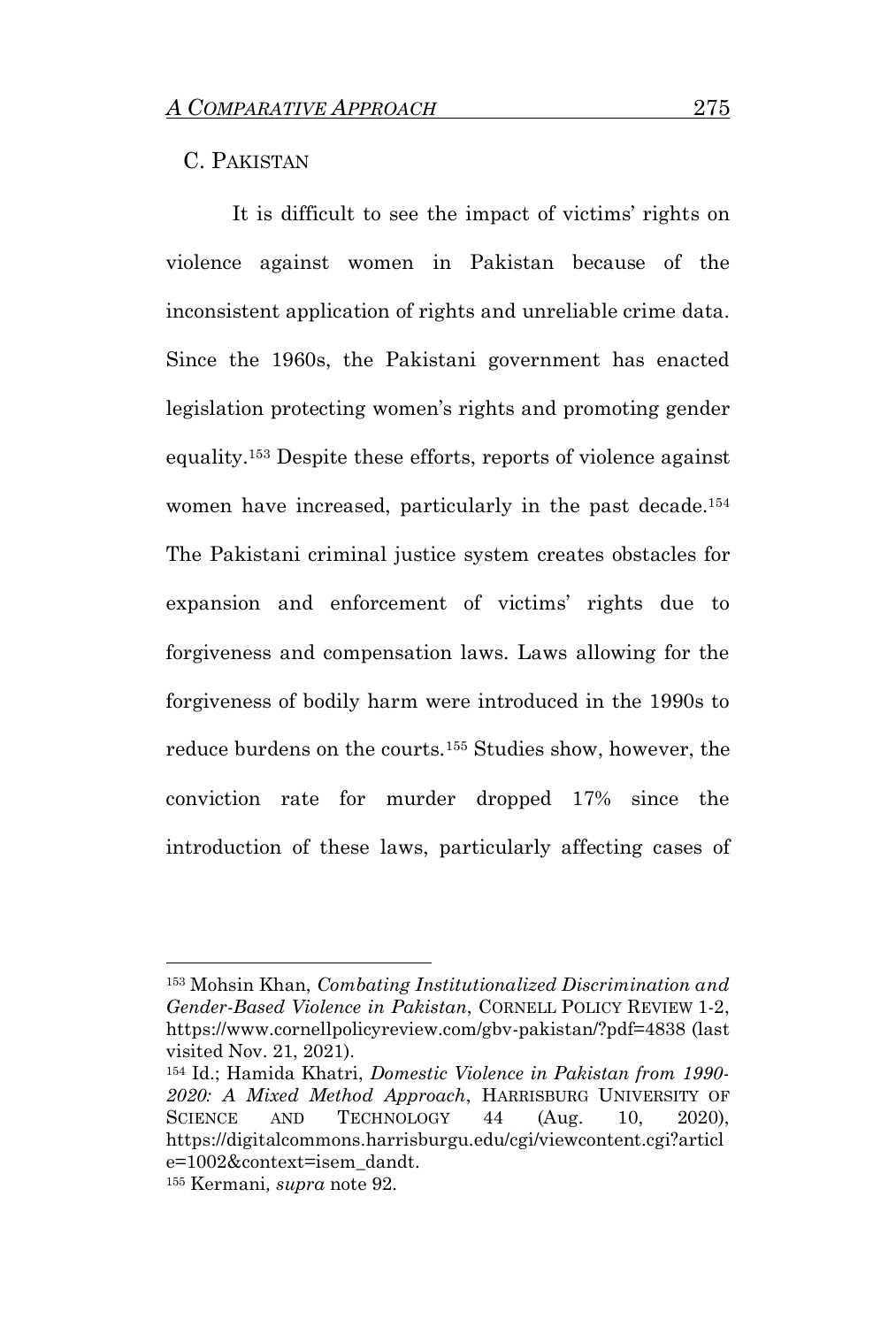femicide.<sup>156</sup> Additionally, compensation settlements to victims are rarely thoroughly investigated by the courts, contributing to victims' rights being disregarded.<sup>157</sup> Strong resistance toward overhauling these laws results in frustrated and burned-out law enforcement officers and decreased attempts to help victims of crime. These officers witness the continual violent cycle involving the same offenders being forgiven and compensating victims only to re-offend.<sup>158</sup> Worse yet, some rape allegations are made toward police officers while other officers are recipients of compensation settlements.<sup>159</sup> In recent years, however, a number of violent attacks on women have sparked outrage and protests, demanding better enforcement of women's rights and treatment of women victims. <sup>160</sup> Even with the growing outrage concerning victims' treatment, and women in particular, harsh opposition still confronts efforts to call attention to violence against women and opposes the

<sup>156</sup> *See* Kermani*, supra* note 92.

<sup>157</sup> Kermani*, supra* note 92.

<sup>158</sup> Kermani*, supra* note 92.

<sup>159</sup> Saroop Ijaz*, Blaming the Victim for Sexual Violence in Pakistan,*  HUMAN RIGHTS WATCH (Sept., 14, 2020, 9:32 AM*),*

*https://www.hrw.org/news/2020/09/14/blaming-victim-sexualviolence-pakistan#;* Kermani*, supra* note 92. <sup>160</sup> Ijaz*, supra* note 160.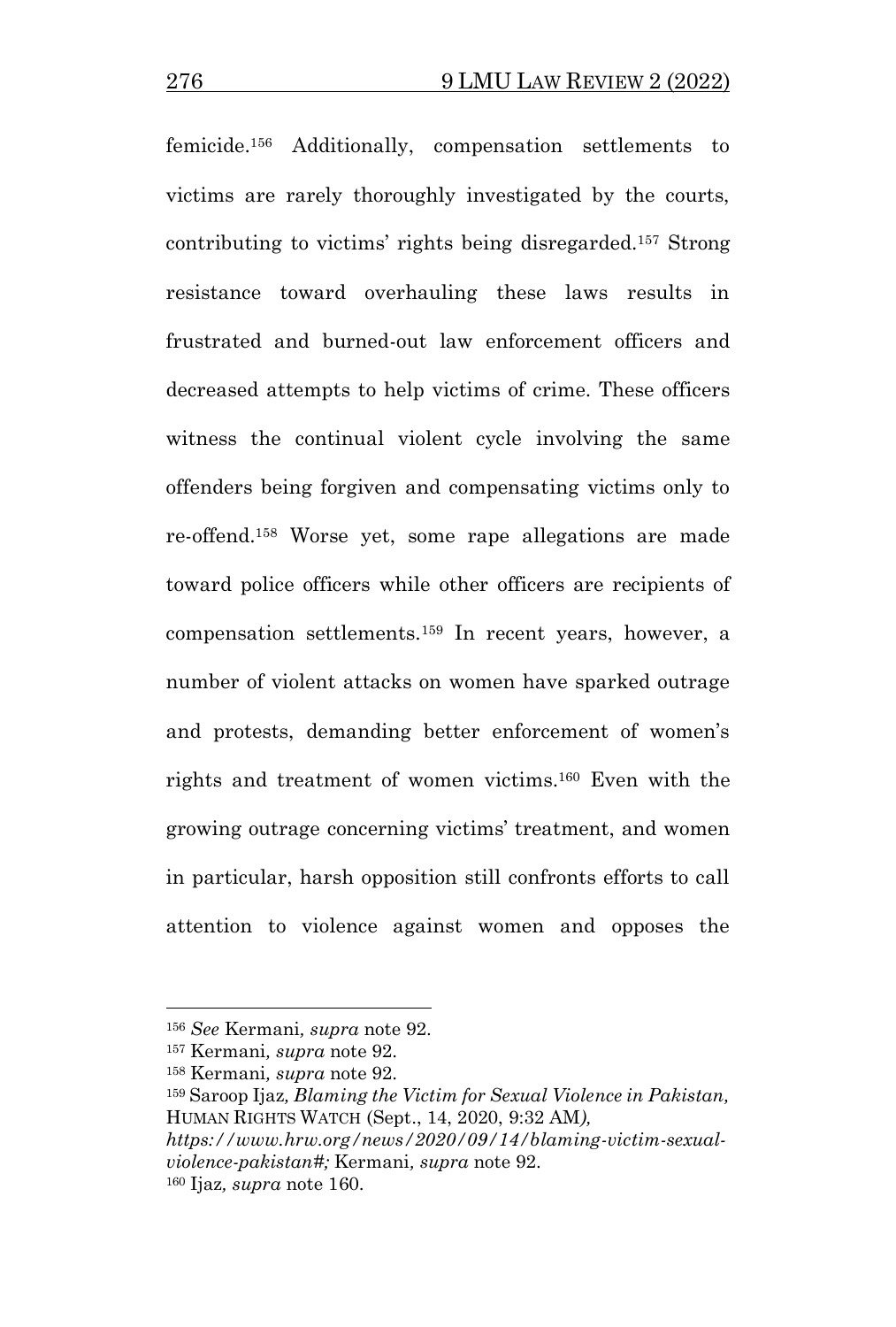enforcement of victims' rights. <sup>161</sup> Women in Pakistan face "honor violence,"<sup>162</sup> danger on transit mediums, abuse at home, and sexual harassment in the workplace.<sup>163</sup> These women have very few avenues for protection. <sup>164</sup> Domestic violence shelters generally require women to have a court order to reside there and these shelters report lacking necessary resources and staff.<sup>165</sup> In 2019, the Pakistani government announced a reform aimed at improving women's access to justice.<sup>166</sup> This reform includes implementing over 1,000 courts specifically for addressing violence against women.<sup>167</sup> These courts will allow women victims to testify privately and hold domestic violence hearings separately.<sup>168</sup> These initiatives, however, appear to

<sup>161</sup> *Pakistan 2020*, AMNESTY INTERNATIONAL,

https://www.amnesty.org/en/countries/asia-and-the-

pacific/pakistan/report-pakistan/ (last visited Nov. 20, 2021) [hereinafter *Pakistan 2020*].

<sup>162</sup> Daniele Selby & Leah Rodriguez, *How Activist Helped Change Pakistan's Honor Killing Law*, GLOBAL CITIZEN (Apr. 9, 2019), https://www.globalcitizen.org/en/content/honor-killings-case-

study/ (honor killings persisting despite being outlawed in 2004 and the passing of the Anti-Honor Killing Bill of 2016 which closed the legal loophole allowing family member to forgive perpetrators). <sup>163</sup> Ijaz*, supra* note 160.

<sup>164</sup> *Country Policy and Information, supra* note 98, at 13.

<sup>165</sup> *Country Policy and Information, supra* note 98, at 13.

<sup>166</sup> *Country Policy and Information, supra* note 98, at 12.

<sup>167</sup> *Country Policy and Information, supra* note 98, at 12.

<sup>168</sup> *Country Policy and Information, supra* note 98, at 12.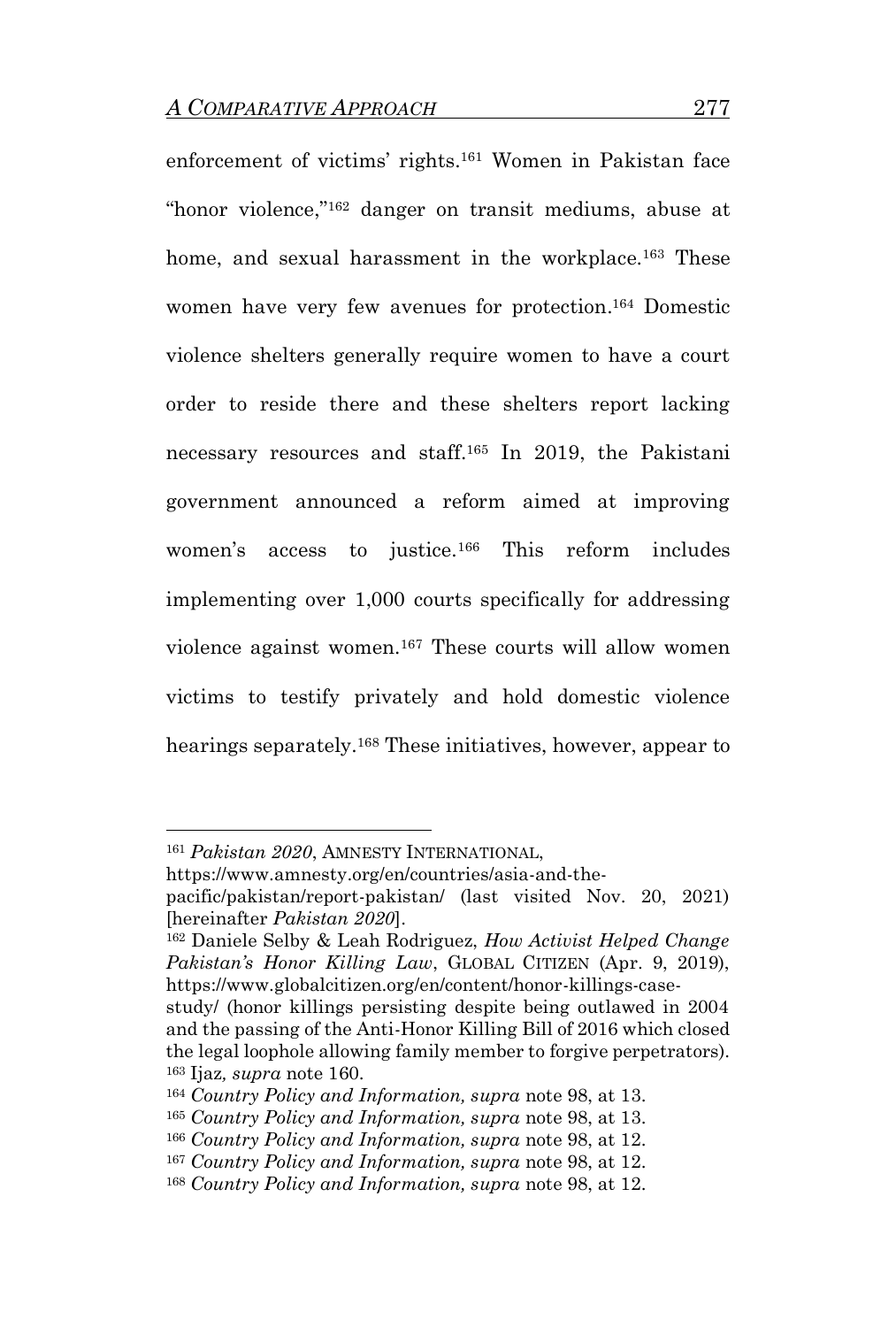be inconsistent nationwide.<sup>169</sup> Informal legal protections and traditional criminal justice systems remain strong in rural areas.<sup>170</sup> In 2020, hundreds of cases of violence against women were reported, but few offenders have been held accountable.<sup>171</sup>

Pakistan's overall response to victims, at best, is inconsistent. Demand for reform, however, is growing despite conservative politicians referring to these efforts as "vulgar." <sup>172</sup> There is very little accountability for government actors, internally from citizens or externally from international organizations, to prioritize enacting or enforcing victims' rights in response to violence against women. With the renewed outrage and promised reforms, human rights organizations will continue to monitor Pakistani's progress in women's rights and victims' rights for any measurable impact on violence against women.

IV. ANALYSIS OF NEEDED IMPROVEMENTS IN EACH COUNTRIES' LEGAL FRAMEWORK TARGETING THE PREVENTION AND RESPONSE TO VIOLENCE AGAINST **WOMEN** 

<sup>169</sup> *Country Policy and Information, supra* note 98, at 13.

<sup>170</sup> *Country Policy and Information, supra* note 98, at 13.

<sup>171</sup> *See Pakistan 2020*, *supra* note 162.

<sup>172</sup> Ijaz, *supra* note 160; *See Pakistan 2020*, *supra* note 162.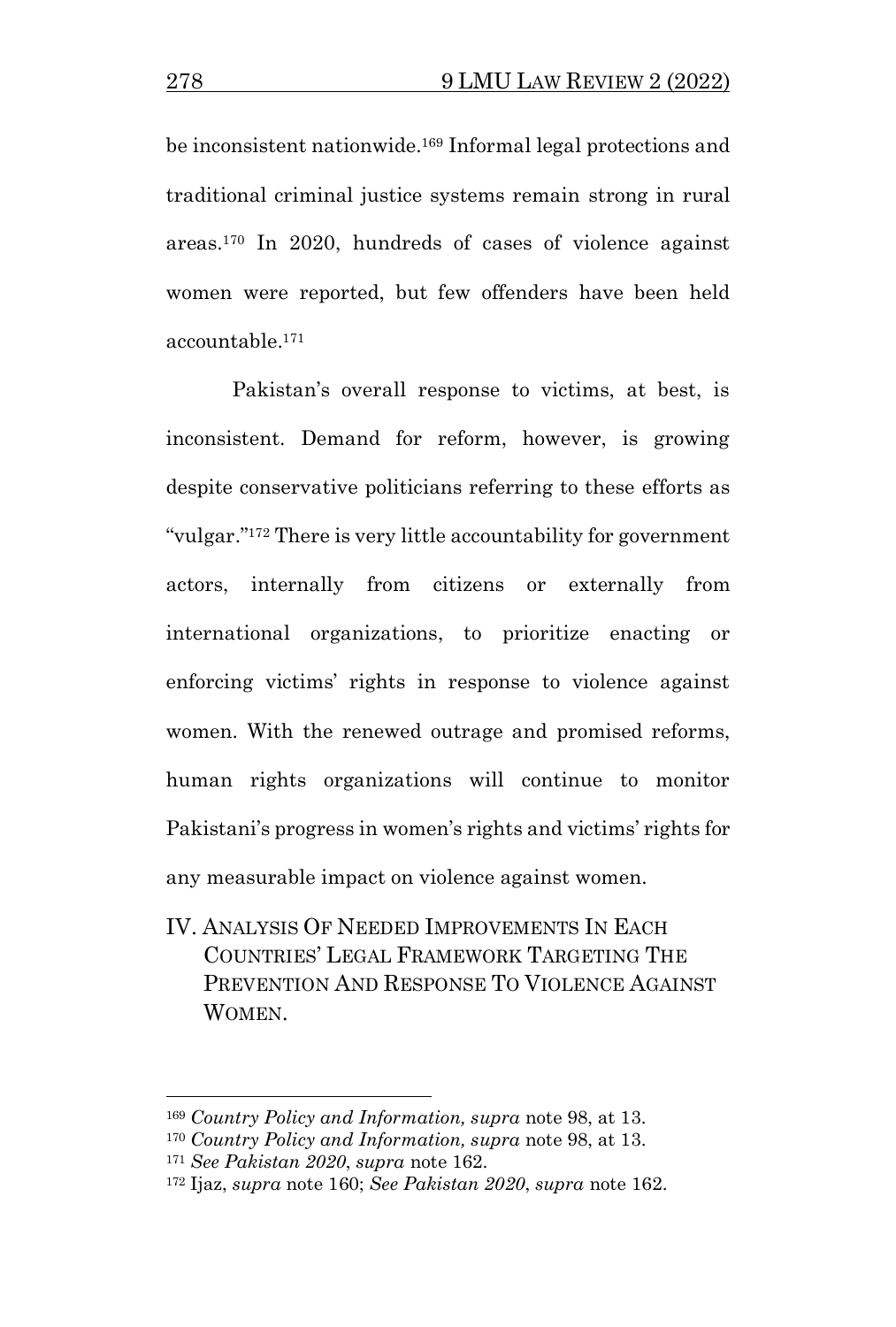Overall, the implementation of victims' rights in all three countries has had a positive impact on violence against women. Portugal has the best victims' rights legislation scheme due to expansive victim participation and control in criminal prosecutions and victims' services that activate earlier than the United States or Pakistan. However, enforcement of these rights and services appear no better than those offered in the United States, with crime rates against women being approximately the same in both countries.<sup>173</sup> Pakistan lags significantly behind both the United States and Portugal in both legislation and enforcement. Each of these three governments, however, must learn from each other to create improved legal frameworks that most effectively combat violence against women. This framework can be achieved through (1) implementing initiatives aimed at the prevention of violence against women and (2) implementing stronger victims' rights responses when violence occurs against women. The preventative initiative requires each government to prioritize social welfare policies aimed at elevating women's

<sup>173</sup> Thomas, *supra* note 9; *Domestic Violence Statistics*, *supra* note 9.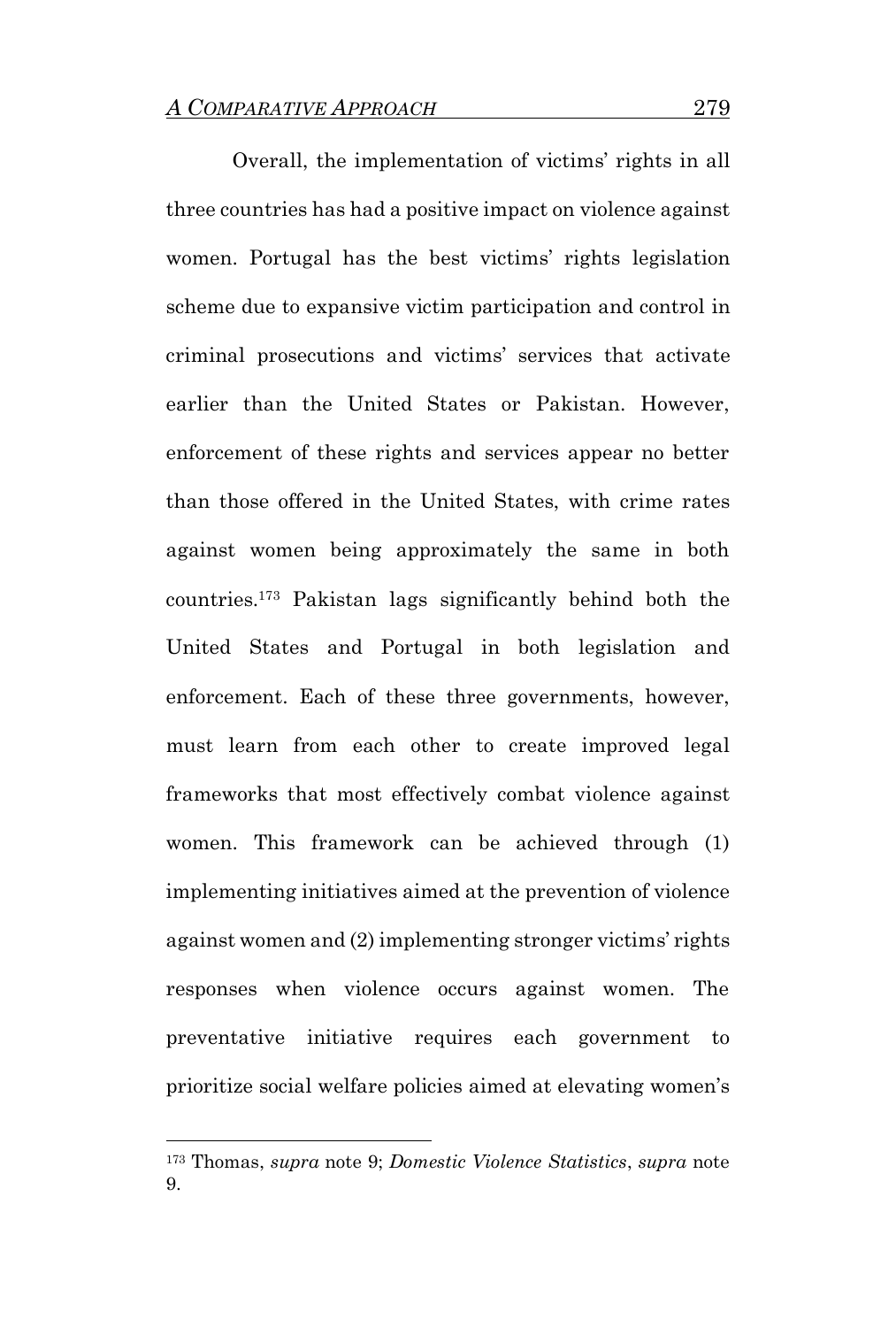status and respect in society by increasing the number of women in corporate and political leadership positions. The responsive initiative is two-fold. The first initiative requires that each government increase its accountability to victims' demands for the expansion of sexual assault laws. The second initiative requires that each government expand victims' rights to guarantee victim participation and control in criminal cases during both the investigative and adjudicative phases.

#### A. PREVENTATIVE INITIATIVE

Women's status in society is critical to raising public awareness of violence against women.<sup>174</sup> Higher status correlates to greater respect and greater respect leads to greater outrage and stronger, united demands for change.<sup>175</sup> Women in the United States, Portugal, and Pakistan must be integrated into more decision-making roles to achieve both widespread awareness of the violence perpetrated against them and its eradication. Achieving this will require the United States and Pakistan to take Portugal's lead in implementing stronger social welfare policies such as equal

<sup>174</sup> Khan, *supra* note 154, at 5.

<sup>175</sup> Khan, *supra* note 154, at 3-5.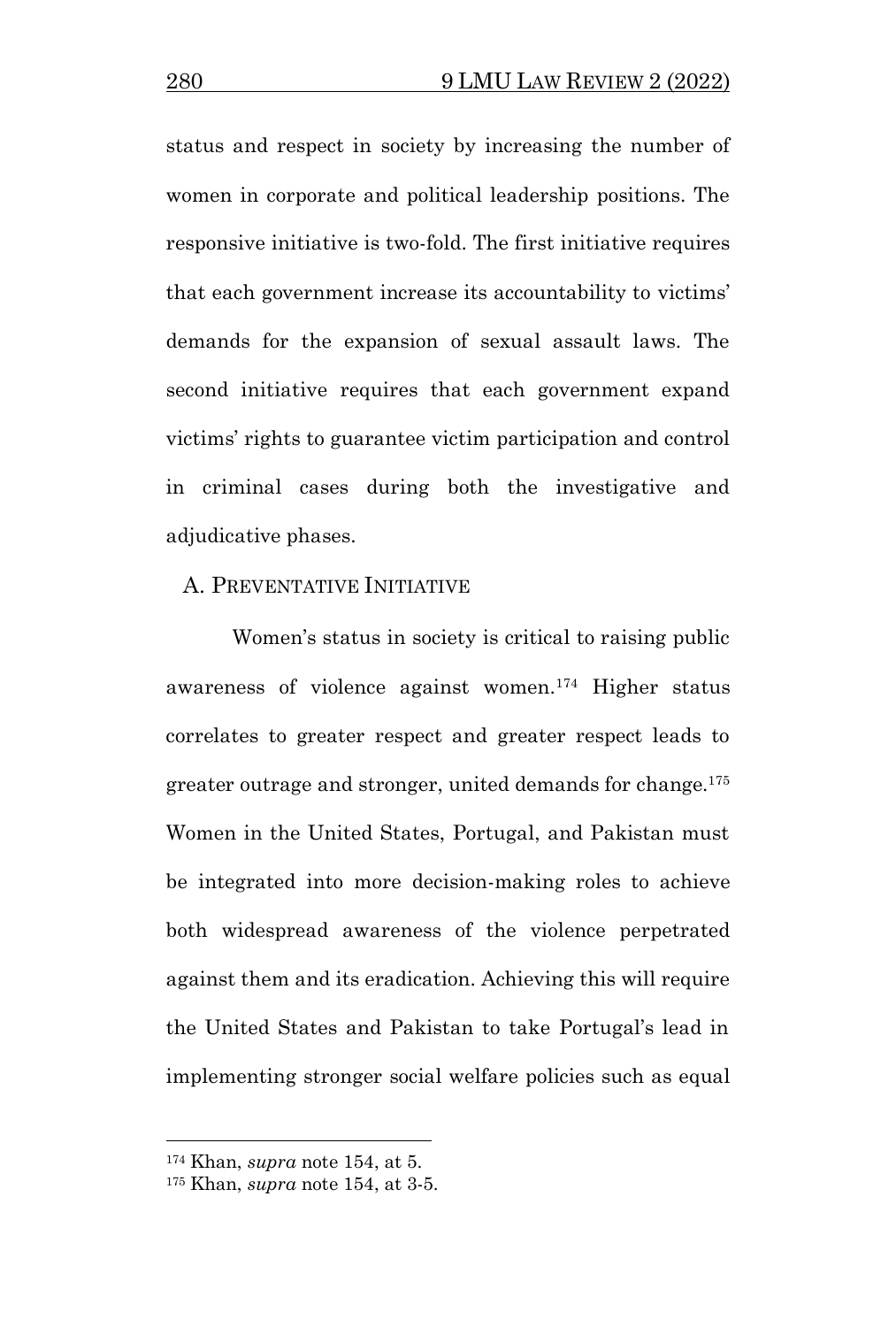pay, maternity leave, and access to abortions, which help women pursue and accept leadership positions in their community.<sup>176</sup> Though Portugal's welfare policies are more expansive than the United States', both countries far exceed Pakistan's welfare policies.<sup>177</sup> Further, both the United States and Portugal have more women in leadership roles in corporate and political fields leading these countries to stronger victim rights legislation and enforcement of this legislation.<sup>178</sup> Both Portugal and Pakistan, however, have mandated gender quotas for women in corporate and political leadership roles.<sup>179</sup> Regardless of implementation, though, these quotas have not appeared to increase women's status in society in relation to attitudes on violence against women or in relation to women in general.<sup>180</sup> In fact, in the United States, the debate surrounding mandated quotas has sparked backlash against women in leadership positions.<sup>181</sup> Rather than forced quota mandates for women's inclusion,

<sup>176</sup> *See* discussion *infra* Part IV. A.

<sup>177</sup> *See* discussion *infra* Part IV. A.

<sup>178</sup> Holder et al., *supra* note 47, at 7-10; Zargar, *supra* note 136, at 352; *Pakistan 2020*, *supra* note 162; *See* discussion *infra* Part IV. A.

<sup>179</sup> *See* discussion *infra* Part IV. A.

<sup>180</sup> Waheed, *supra* note 72, at 140; *See* discussion *infra* Part IV. A.

<sup>181</sup> *See* discussion *infra* Part IV. A.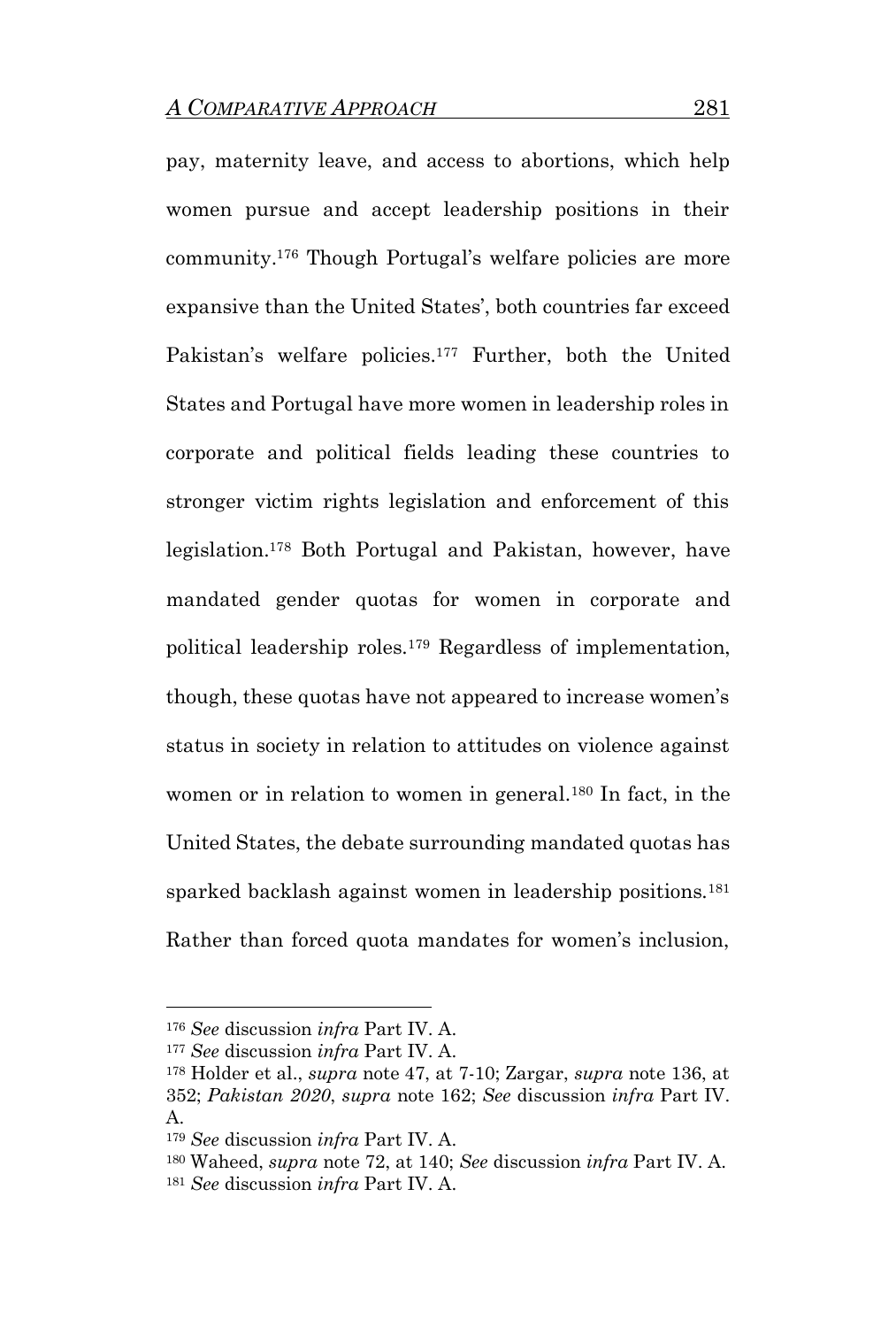Pakistan, and the United States to a lesser degree, must follow Portugal in implementing strong social welfare policies that actually address obstacles women face in accessing leadership roles.

In each country, women's participation in corporate and political leadership roles has increased in recent years, but their participation still lags behind men.<sup>182</sup> Portugal and Pakistan have required quotas for women in corporate and political leadership while the United States leaves these decisions to each state.<sup>183</sup> Currently, California is the only state with a mandated corporate leadership quota for women while other states only incentivize this leadership.<sup>184</sup> Portugal exceeds the United States and Pakistan in terms of successful implementation of women in corporate and political leadership.<sup>185</sup> Portugal is nearing its goal of a gender-balanced society by complying with the "Strategic Engagement for Gender Equality 2016-2019," which promotes economic independence for women, the passage of

<sup>182</sup> *Facts and figures: Women's leadership and political participation*, UN WOMEN, https://www.unwomen.org/en/what-wedo/leadership-and-political-participation/facts-and-figures (last visited Nov. 21, 2021).

<sup>183</sup> *See* discussion *infra* Part IV. A.

<sup>184</sup> *See* discussion *infra* Part IV. A.

<sup>185</sup> *See* discussion *infra* Part IV. A.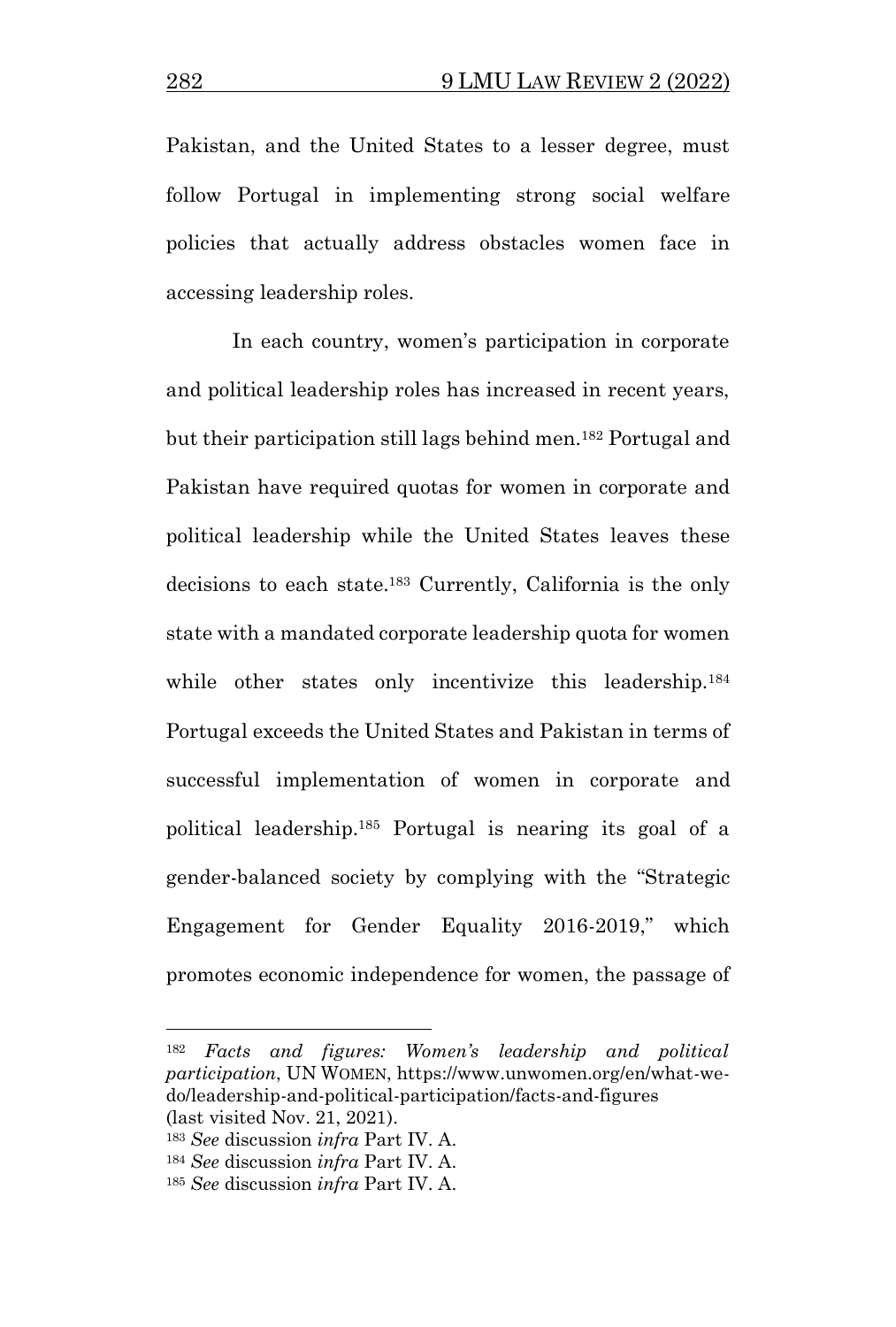Law 62/2017, which mandates 33.3% of board and supervisory positions be held by women, and by legislative quotas mandating women hold 40% of parliament. <sup>186</sup> Women hold 29.1% of non-executive positions and 10% of executive positions as of 2018. <sup>187</sup> Moreover, women represent 40% of the Portuguese Parliament showing significant progress in reaching its target goal of a gender-balanced legislature.<sup>188</sup> Even with this surface success, however, women still face sexist attitudes regarding their status in society. In a 2017 written ruling, a panel of male judges expressed understanding for a man convicted of assaulting his wife

https://op.europa.eu/en/publication-detail/-/publication/24968221 eb81-11e5-8a81-01aa75ed71a1; Decree-Law no. 62/2017 of 1 Aug.; Bettina C.K. Binder et al., *The Plight of the Women in Positions of Corporate Leadership in the United States, the European Union, and Japan: Differing Laws and Cultures, Similar Issues*, 26 Mich. J. Gender & L. 279, 292-93 (2019); 2018 Report on equality between women and men in the EU, European Commission 34 (2018), file:///Users/briannawilliams/Downloads/DSAU18001ENN.en.pdf.; *Gender Quotas Database*, INTERNATIONAL IDEA,

<sup>186</sup> Eur. Comm'n, Strategic Engagement for Gender Equality 2016- 2019, EUROPEAN UNION (2015),

[https://www.idea.int/data-tools/data/gender-quotas/country](https://www.idea.int/data-tools/data/gender-quotas/country-view/247/35)[view/247/35](https://www.idea.int/data-tools/data/gender-quotas/country-view/247/35) (last visited Nov. 21, 2021).

<sup>187</sup> *2019 Report on equality between women and men in the EU*, EUROPEAN COMMISSION 30 (2019),

https://ec.europa.eu/info/sites/default/files/aid\_development\_coope ration fundamental rights/annual report ge 2019 en.pdf.

<sup>188</sup> *Id*. at 32; *Portugal: Women in Parliament*,

GLOBALECONOMY.COM,

https://www.theglobaleconomy.com/Portugal/Women\_in\_parliame nt/ (last visited Nov. 21, 2021).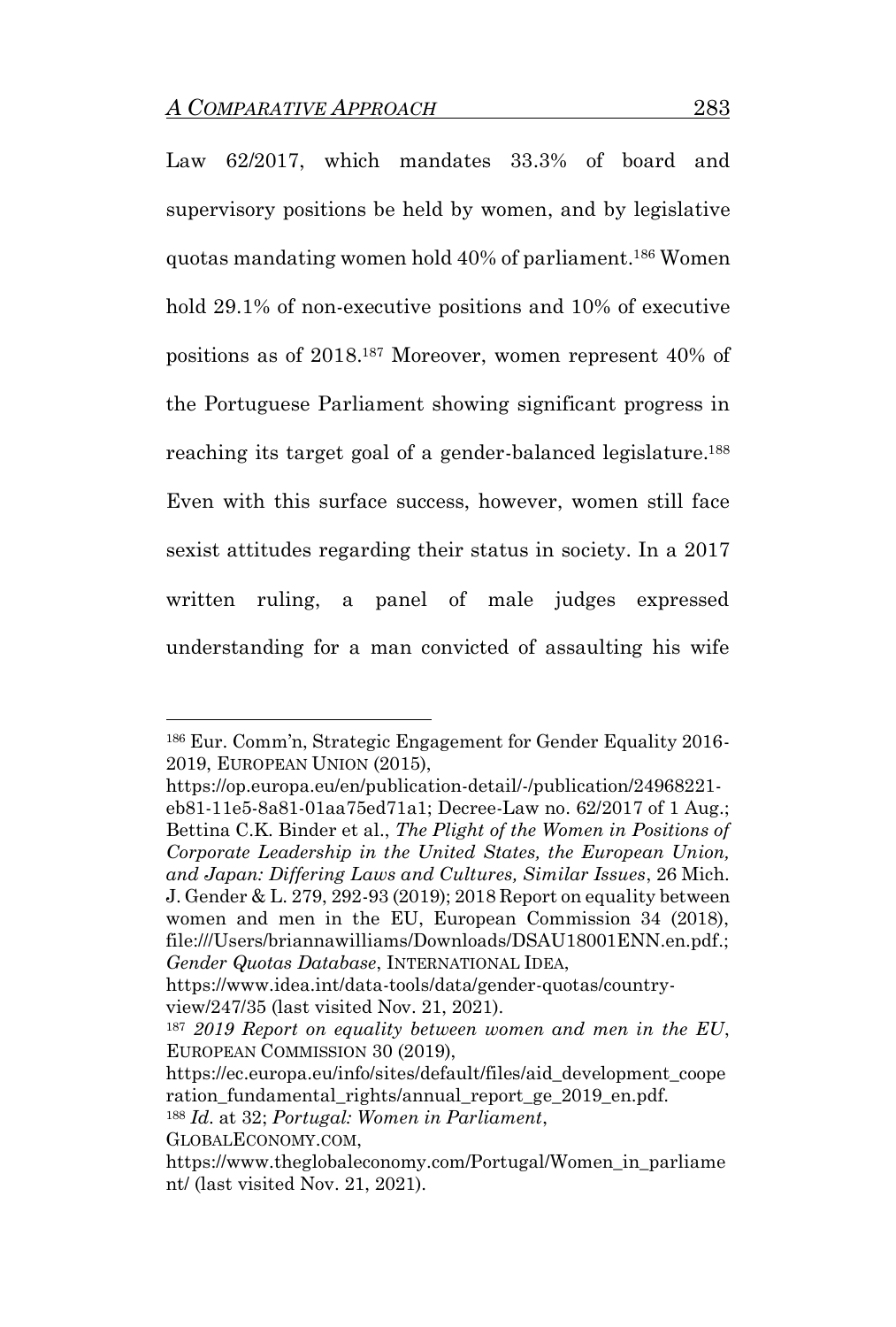with a nail-covered bat over allegedly committing adultery and gave him only a fifteen-month suspended sentence and a  $\epsilon$ 1,750 fine.<sup>189</sup> The judges wrote adultery was a "serious" offense against a man's honor" and stated the Bible allowed adulterous women to be put to death.<sup>190</sup> Though still fighting for greater respect in society, strong social policies exist that address women's societal disadvantages.<sup>191</sup> Women have greater access to abortions across the country than either the United States or Pakistan.<sup>192</sup> Abortions are available from ten to twenty-four weeks, with no limitation for lifethreatening situations to the mother.<sup>193</sup> Further, Portugal provides up to five months of parental leave and an additional four months whenever a child needs essential care.<sup>194</sup> Portugal additionally has laws requiring equal pay through pay transparency and a presumption that any

<sup>189</sup> Barry Hatton, *Outrage after Portugal court quotes Bible in woman's assault*, AP NEWS (Oct. 24, 2017),

https://apnews.com/article/portugal-international-news-europewomens-rights-95d467894724406195e841b889b75515.

<sup>190</sup> *Id.*

<sup>191</sup> Binder et al., *supra* note 187, at 293.

<sup>192</sup> *See* discussion *infra* Part IV. A.

<sup>193</sup> *Portugal*, ABORTREORT.EU,

https://abort-report.eu/portugal/ (last visited Nov. 21, 2021).

<sup>194</sup> *Portugal-Maternity, paternity, and adoption benefits*, EUROPEAN COMMISSION,

https://ec.europa.eu/social/main.jsp?catId=1125&langId=en&intP ageId=4733 (last visited Nov. 21, 2021).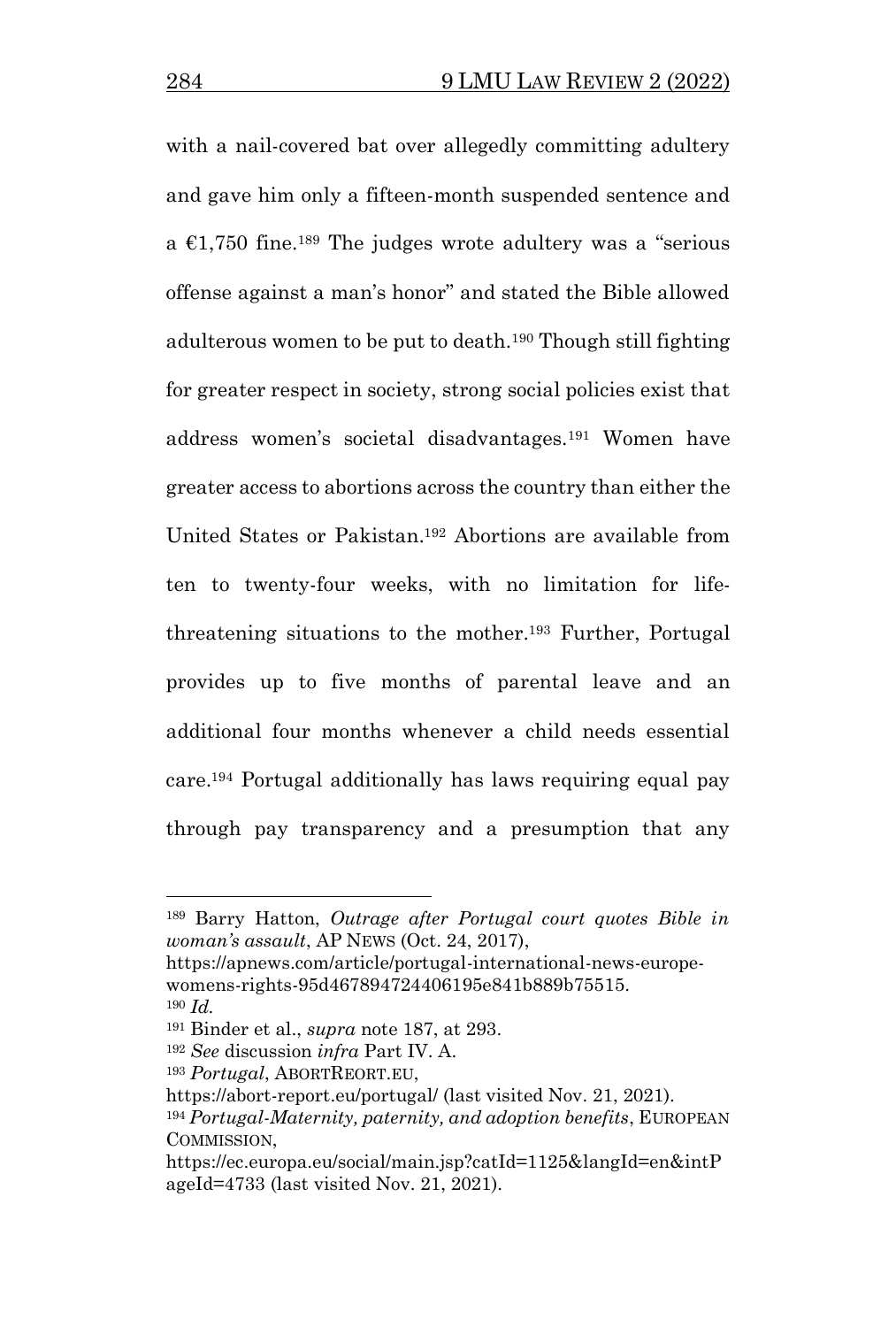unjustified pay gaps are discriminatory.<sup>195</sup> Portugal sets a proactive social policy framework for the United States and Pakistan for equalizing societal disadvantages women have historically faced.

A different, graver picture is painted in Pakistan. Despite a regulation issued by the Securities and Exchange Commission Pakistan mandating every listed company have at least one female director, compliance is slow and, in some companies outright disregarded.<sup>196</sup> Due to strong patriarchal prejudices, women make up only 24% of the entire workforce in Pakistan while women in executive positions are substantially lower.<sup>197</sup> Further, women in Pakistan only account for 5% of leadership roles in government.<sup>198</sup> This low

https://www.willistowerswatson.com/en-US/Insights/2019/07/gnbportugal-law-bolsters-enforcement-of-equal-pay-for-equal-work. <sup>196</sup> Listed Companies (Code of Corporate Governance) Regulations, 2019 (2019), 1163 S.R.&O. 1, 3 (Pak.),

https://www.law.ox.ac.uk/business-law-blog/blog/2020/07/genderdiversity-pakistani-corporate-boardroom.

<sup>195</sup> *Portugal: Law bolsters enforcement of equal pay for equal work*, WILLISTOWERSWATSON (July 10, 2019),

https://www.psx.com.pk/psx/themes/psx/uploads/SRO\_1163(I)201 9-

ListedCompanies(CodeofCorporateGovernance)Regulations\_2019. pdf; Rafae Saigal, *Gender Diversity in the Pakistani Corporate Boardroom*, UNIVERSITY OF OXFORD (Jul. 21, 2020),

<sup>197</sup> Saigal, *supra* note 197.

<sup>198</sup> *Strengthening Women's Political Participation in Pakistan*, OXFAM 7 (Nov. 2020),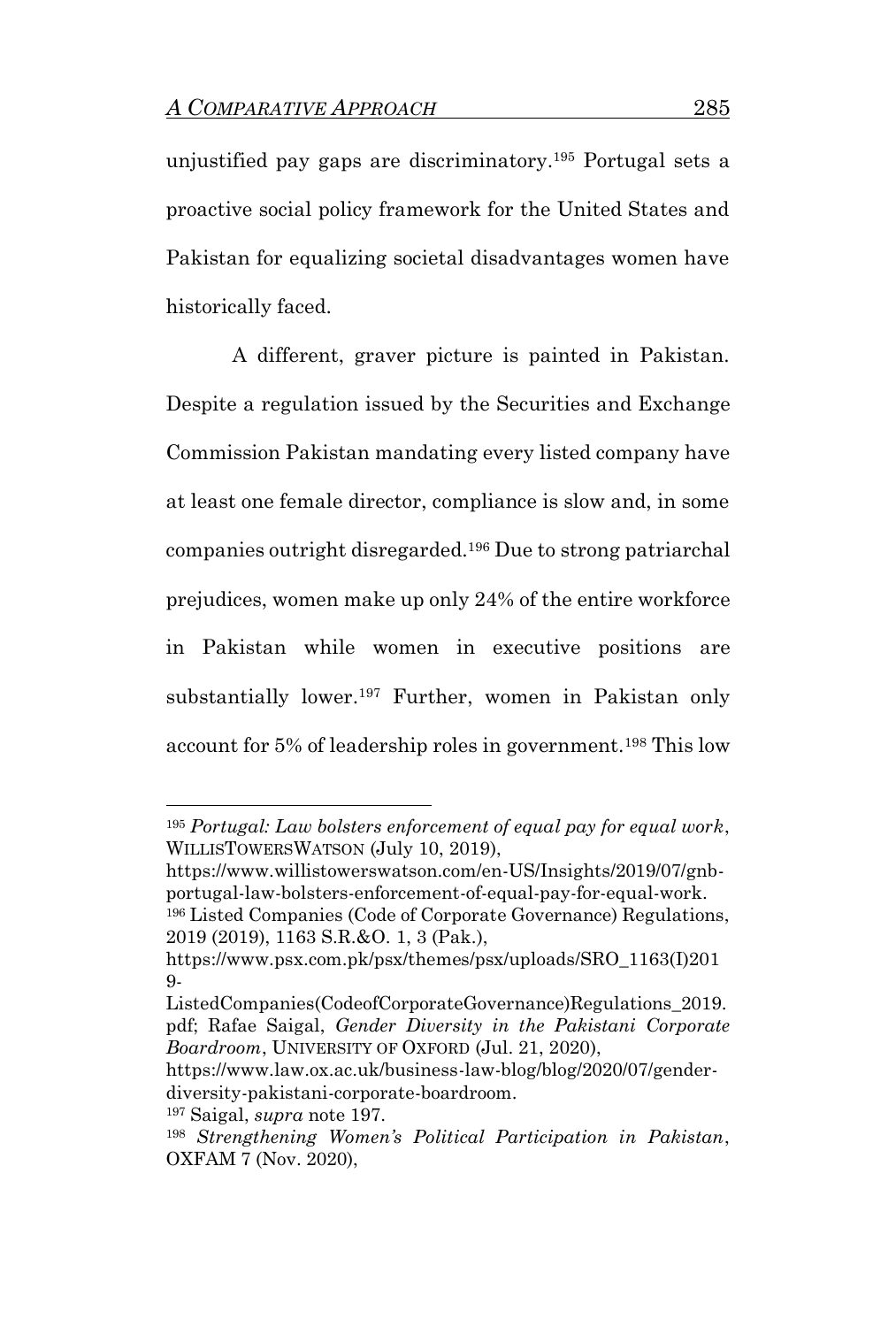number, however, is double the rate since the implementation of the Election Act of 2017, which mandates women comprise 5% of all candidates for contested general seats.<sup>199</sup> Moreover, Pakistan has very few social policies aimed to help women. Abortion is criminalized in most situations and often, if allowed, doctors will refuse to perform it.<sup>200</sup> Despite facing imprisonment, Pakistan has one of the highest abortion rates in the world and, with little legal access to it, women are forced to rely on back-alley providers.<sup>201</sup> In 2021, Amin Mashi, a twenty-seven-year-old woman, died as a result of a botched abortion, a result not

https://oxfamilibrary.openrepository.com/bitstream/handle/10546/ 621107/cs-strengthening-womens-political-participation-pakistan-241120-en.pdf?sequence=1.

<sup>199</sup> Elections Act, 2017, No. 33 of 2017, THE GAZETTE OF PAKISTAN EXTRAORDINARY, Oct. 2, 2017,

https://www.ecp.gov.pk/Documents/laws2017/Election%20Act%20 2017.pdf; Myra Imran, *Only eight women won general seats out of 464 contestants in NA*, THE NEWS INTERNATIONAL (Jul. 28, 2018), https://www.thenews.com.pk/print/347236-only-eight-women-

won-general-seats-out-of-464-contestants-in-na; Ayesha Khan & Sana Naqvi, *Dilemmas of Representation: Women in Pakistan's Assemblies*, 51 ASIAN AFFAIRS 2, 298-99 (May 5, 2020),

https://www.tandfonline.com/doi/pdf/10.1080/03068374.2020.1748 414.

<sup>200</sup> 16 PAK. PENAL CODE § 338 (A)-(C) (1860); Diaa Hadid, *Why The Abortion Rate In Pakistan Is One Of The Word's Highest*, NPR (Nov. 28, 2018, 5:02 AM),

https://www.npr.org/sections/goatsandsoda/2018/11/28/661763318 /why-the-abortion-rate-in-pakistan-is-one-of-the-worlds-highest. <sup>201</sup> Hadid, *supra* note 201.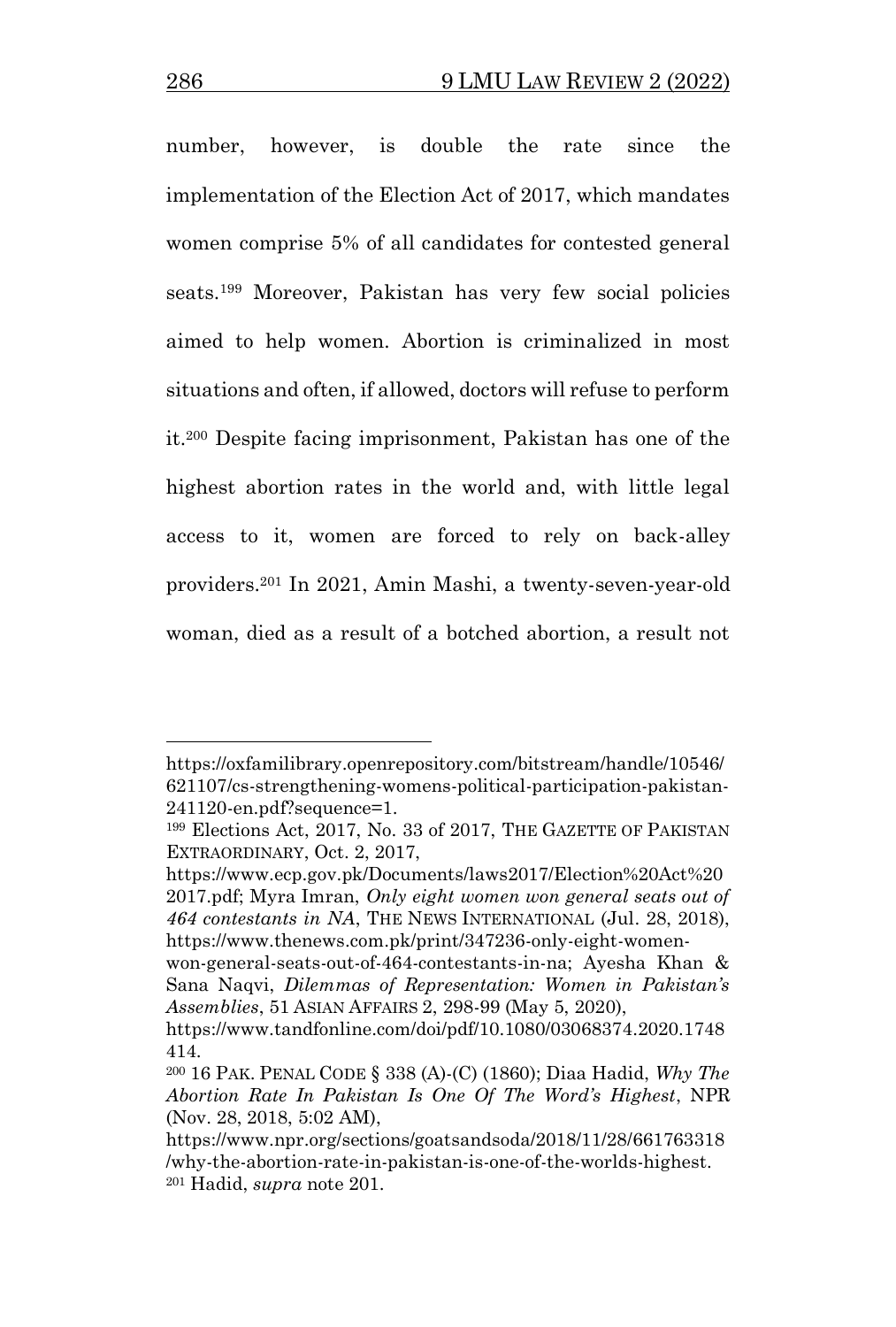uncommon in Pakistan.<sup>202</sup> Mehnaz, another Pakistani woman and mother of four daughters, has undergone multiple partially self-administered abortions due to her husband's threats to throw her out if she had another daughter.<sup>203</sup> Moreover, women in Pakistan suffer substantial economic disadvantage by earning 36% less than men and having no femininized occupations in the country, meaning no job fields in Pakistan have more women than men.<sup>204</sup> Pakistan has no equal pay laws, however; after efforts by activists, the Companies Act was amended in 2020 to eliminate the requirement that women give the name of their father or husband when incorporating their companies, equalizing the procedure for women opening a business.<sup>205</sup> In

<sup>202</sup> Betsy Joles, *Why Deadly Abortions Keep Killing Women in Pakistan*, PULITZER CENTER (Jul. 15, 2021),

https://pulitzercenter.org/stories/why-deadly-abortions-keepkilling-women-pakistan.

<sup>203</sup> Hadid, *supra* note 201.

<sup>204</sup> *Women are paid less than men-and that hits harder in an economic crisis*, LEAN IN, https://leanin.org/equal-pay-data-aboutthe-gender-pay-gap (last visited Nov. 21, 2021); *The Gender Wage Gap*, UN WOMEN,

https://asiapacific.unwomen.org/en/countries/pakistan/wee/weeparticipant/the-gender-wage-gap (last visited Nov. 21, 2021).

<sup>205</sup> The Companies Act, 2017 Ordinance, No. 5 of 2020, THE GAZETTE OF PAKISTAN EXTRAORDINARY, May 5, 2020,

http://www.na.gov.pk/uploads/documents/1595862792\_559.pdf;

Iva Hamel et al., *Legal Reform in Pakistan: One More Step Towards Gender Equality*, WOMEN ENTREPRENEURS FINANCE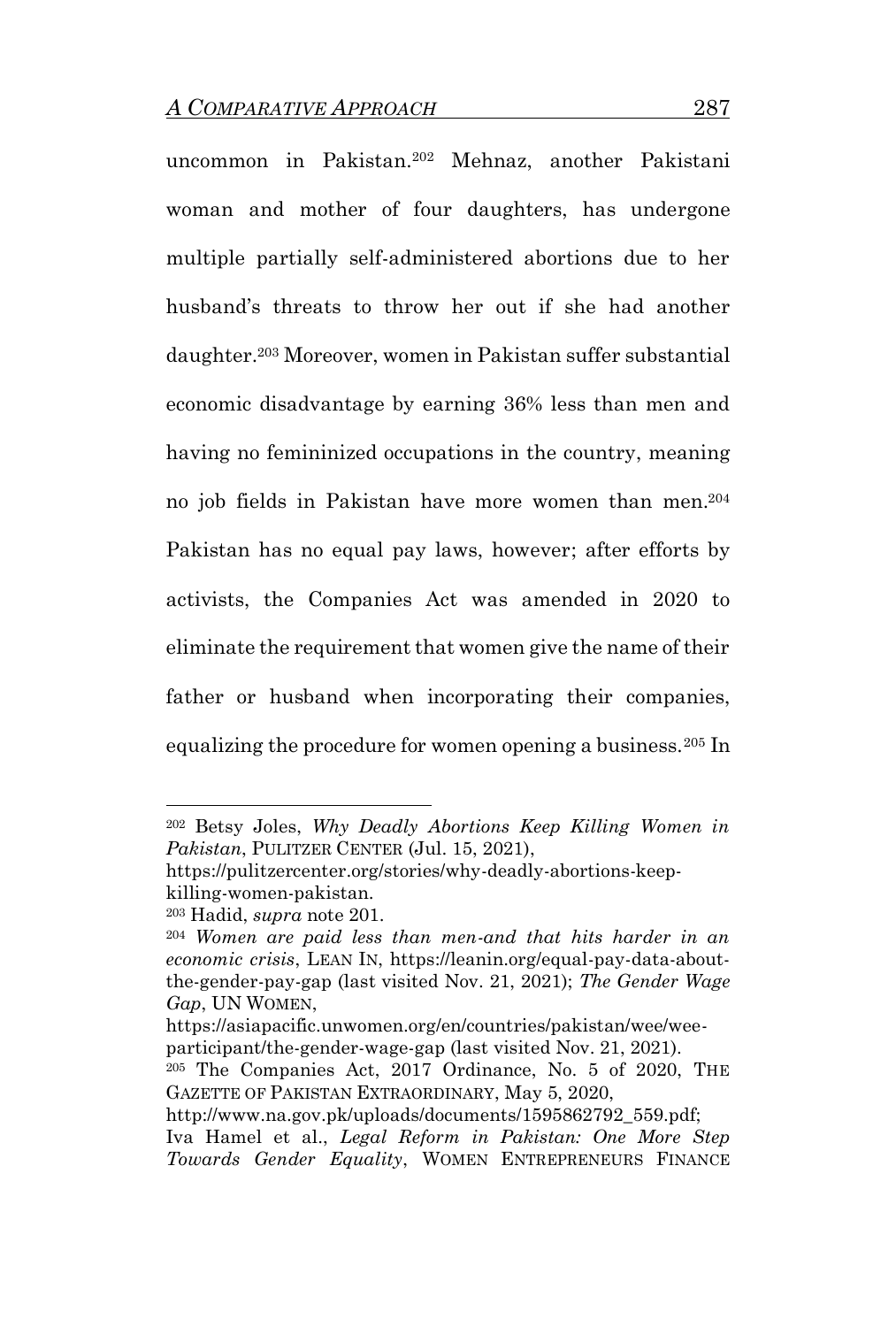a progressive step, Pakistan enacted the Maternity and Paternity Leave Act, 2020, mandating maternity leave for up to six months for a first child, four months for a second child, and three months for a third child for any employer under the administrative control of Pakistani government.<sup>206</sup> Pakistan is a prime example that even with mandated quotas for women in leadership positions, without social policies to support women's access to these leadership positions, women's status will not increase and violence perpetrated against them will not decrease. Pakistan must follow Portugal's lead in providing women access to abortion and mandating equal pay for women.

In the United States, with only California mandating a quota for women in corporate leadership, women hold nearly 40% of managerial roles, but only 5% hold CEO positions.<sup>207</sup> While many progressives urge a mandated or

https://senate.gov.pk/uploads/documents/1580369887\_449.pdf; Fiona Webster & Stephanie Rosseau, *Pakistan: Paid maternity, paternity leave mandated*, MERCER (Dec. 1, 2020),

INITIATIVE, https://we-fi.org/legal-reform-in-pakistan/ (last visited Nov. 21, 2021).

<sup>206</sup> The Maternity and Paternity Leave Act, 2020, THE GAZETTE OF PAKISTAN EXTRAORDINARY, Jan. 27, 2020,

https://www.mercer.com/our-thinking/law-and-policy-

group/pakistan-paid-maternity-paternity-leave-mandated.html. <sup>207</sup> CAL. CORP. CODE § 301.3 (Deering 2020); Binder et al., *supra* note 187, at 285.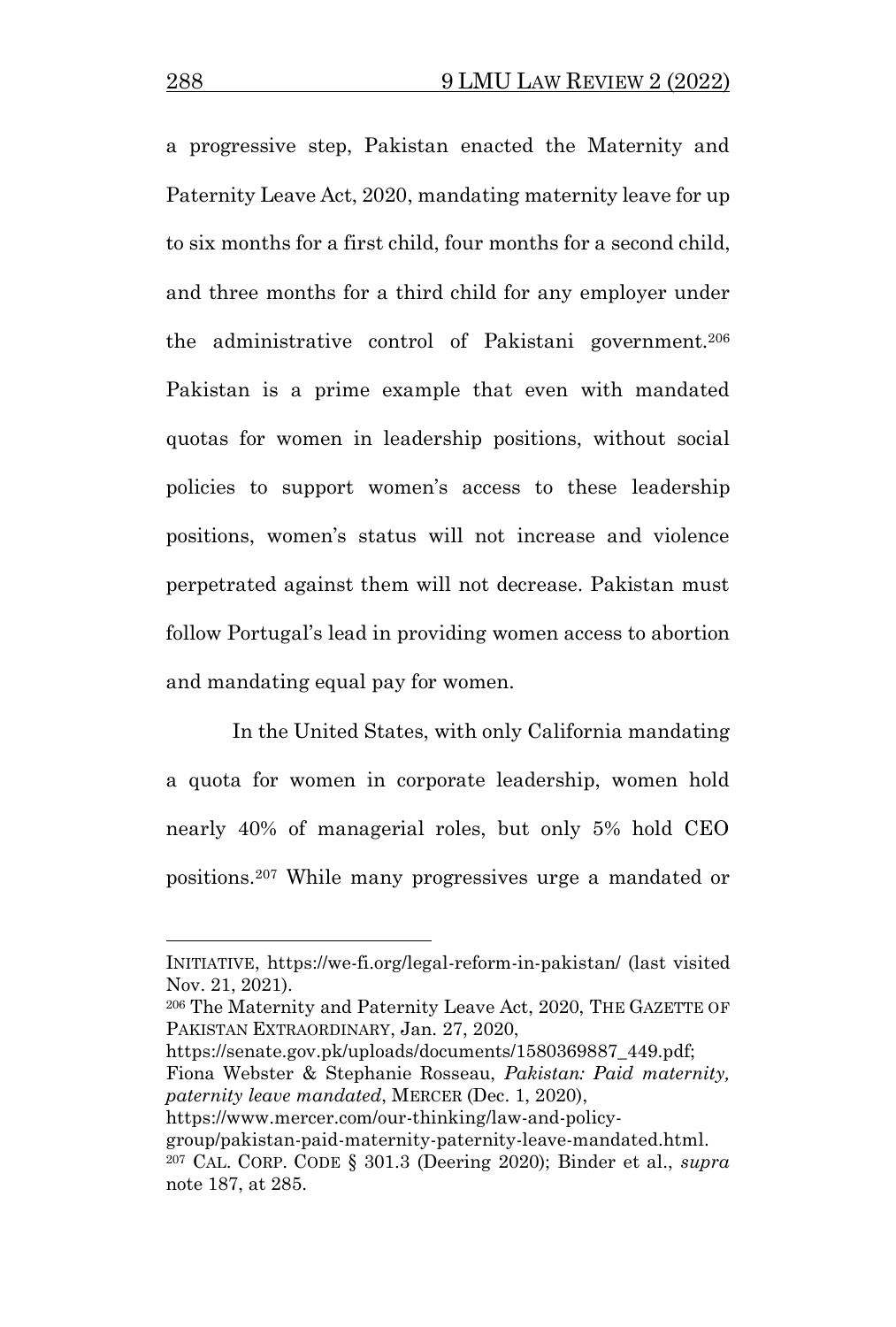incentivized corporate quota for women, a heated debate has erupted over the issue.<sup>208</sup> The corporate leadership positions women achieved due to these incentives and mandates, however, were women filling added roles rather than filling existing roles, contributing to the concern that these were token positions.<sup>209</sup> Moreover, the increase in women being promoted to CEO positions has recently been dubbed the "glass cliff" as these promotions are to failing companies or those in the mists of a reputation crisis.<sup>210</sup> The United States, in contrast to both Portugal and Pakistan, has no political candidate quota but has still seen an increase in women representatives.<sup>211</sup> A record number of women ran for office in 2020 and women currently hold 26.9% of Congressional seats. <sup>212</sup> Despite women's improved numbers in political

<sup>208</sup> Malathi Nayak, *California's Board Gender Quota Faces Conservative Showdown*, BLOOMBERG EQUALITY (Sept. 28, 2021, 1:45 PM), https://www.bloomberg.com/news/articles/2021-09- 28/california-s-battle-over-gender-quotas-for-boards-heads-to-

trial; *Women on Corporate Boards (Quick Take)*, CATALYST (Nov. 5, 2021), https://www.catalyst.org/research/women-on-corporateboards/.

<sup>209</sup> Binder et al., *supra* note 187, at 284.

<sup>210</sup> Binder et al., *supra* note 187, at 287.

<sup>211</sup> Kelly Dittmar, *What You Need to Know About the Record Numbers of Women Candidates in 2020*, RUTGERS EAGLETON INSTITUTE OF POLITICS (Aug. 10, 2020),

https://cawp.rutgers.edu/election-analysis/record-numberswomen-candidates-2020. <sup>212</sup> *Id.*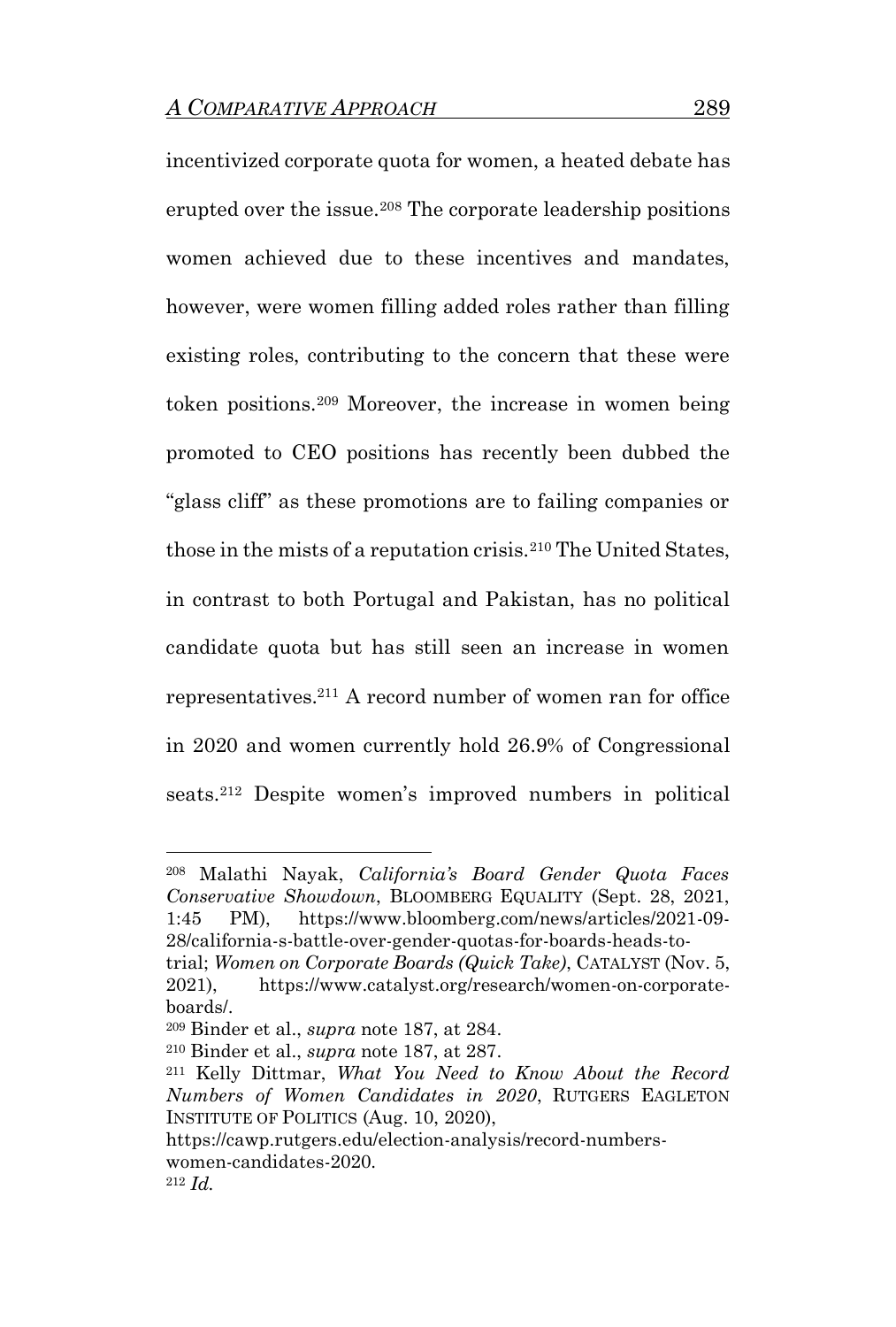leadership, they still face strong misogynistic resistance. Women in both political parties have faced name-calling and threats from men outside and within the United States Congress.<sup>213</sup> Women in Congress and their allies argue these threats are the equivalent of "workplace harassment" and a "global phenomenon meant to silence women from seeking political office." <sup>214</sup> Moreover, social policies helping women's liberation, like abortion access, are under attack.<sup>215</sup> Laws

<sup>213</sup> Barbara Sprunt, *'I Could Not Allow That To Stand': Ocasio-Cortez Rebukes Republican For Vulgar Insult*, NPR (Jul. 23, 2020, 12:34 PM), https://www.npr.org/2020/07/23/894596598/i-could-notallow-that-to-stand-ocasio-cortez-rebukes-republican-for-vulgar-

insu (Representative Ted Yoho calls Representative Alexandria Ocasio-Cortez "disgusting" and a "f\*\*\*\*\* bitch"); John L. Dorman, *Liz Cheney is surrounded by a security detail after death threats over her Trump criticism: NYT*, INSIDER (Jun. 21, 2021, 10:09 AM), https://www.businessinsider.com/liz-cheney-security-detail-deaththreats-trump-impeachment-criticism-2021-6 (Representative Liz Cheney faces death threats over Trump impeachment vote); Mariam Khan et al., *House votes to censure GOP Rep. Gosar, remove from committees over violent video*, ABC NEWS (Nov. 17, 2021, 4:40 PM), https://abcnews.go.com/Politics/house-plans-votewednesday-censure-gop-rep-gosar/story?id=81212617

<sup>(</sup>Representative Paul Gosar censured after posting video showing him stabbing President Biden and killing Representative Alexandria Ocasio-Cortez).

<sup>214</sup> Rebecca Shabad & Teaganne Finn*, House votes to censure GOP Rep. Paul Gosar over video depicting killing of AOC*, NBC NEWS (Nov. 17, 2021, 4:32 PM),

https://www.nbcnews.com/politics/congress/house-votes-censuregop-rep-paul-gosar-over-video-depicting-n1284008.

<sup>215</sup> *Abortion laws in the US-10 things you need to know*, AMNESTY INTERNATIONAL (June 11, 2019, 10:35 AM),

https://www.amnesty.org/en/latest/news/2019/06/abortion-laws-inthe-us-10-things-you-need-to-know/ [hereinafter *Abortion laws in the US*].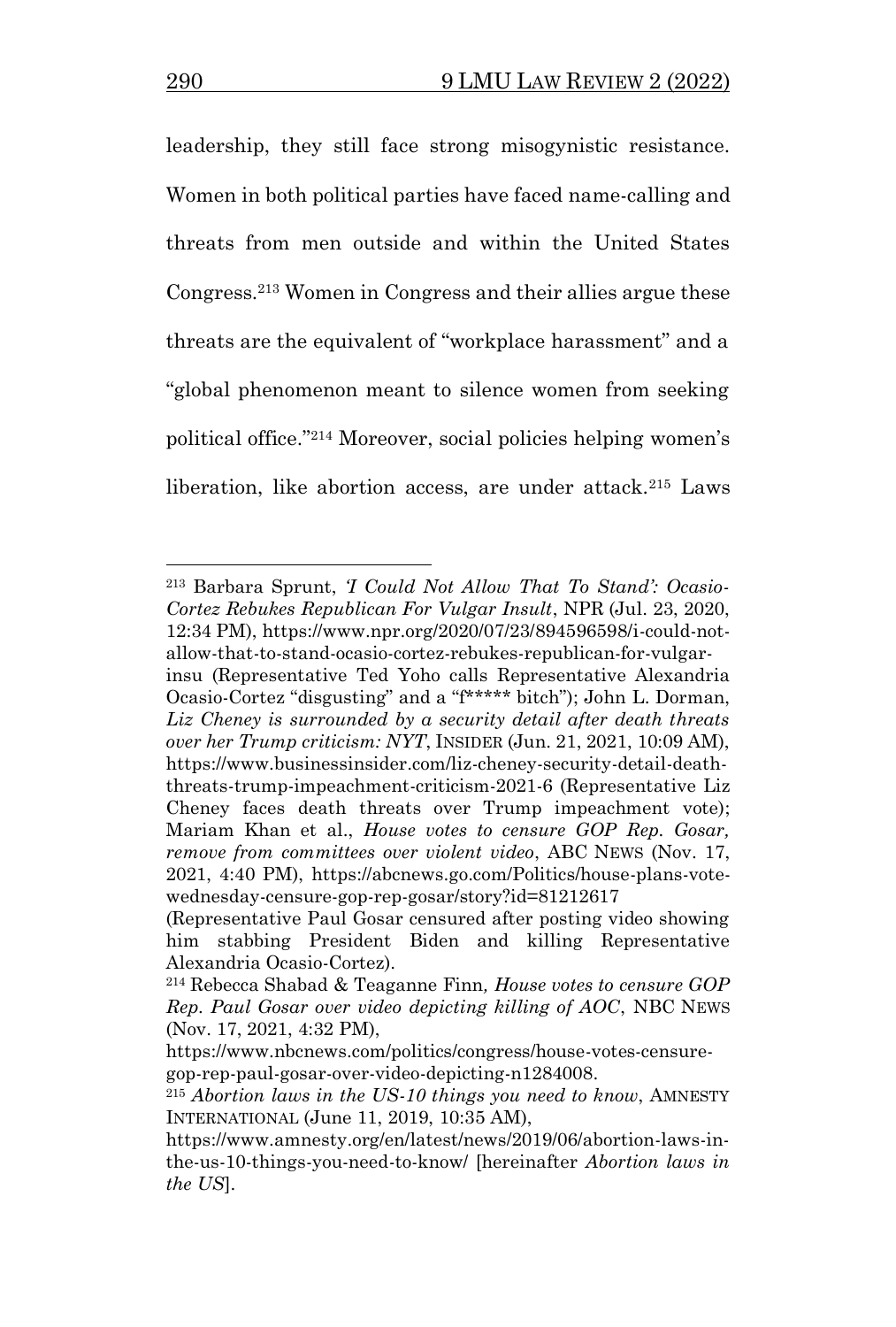restricting abortions were declared unconstitutional in the landmark Supreme Court case, Roe v. Wade. <sup>216</sup> Since then, anti-choice activists have attempted to overturn this decision.<sup>217</sup> Several states have passed laws that virtually ban abortion, drastically reduce women's access to it, and criminalize doctors who perform it.<sup>218</sup> In addition to attacks on abortion rights, women are only guaranteed three months of maternity leave, a much lower amount than both Portugal and Pakistan.<sup>219</sup> Both the United States and Portugal mandate equal pay for equal work, though a wage gap between the sexes continues.<sup>220</sup> Studies have shown that in

<sup>216</sup> Roe v. Wade, 410 U.S. 113, 154 (1973) (striking down laws that criminalized abortion as unconstitutional).

<sup>217</sup> *Abortion laws in the US, supra* note 216.

<sup>218</sup> K.K. Rebecaa Lai, *Abortion Bans: 9 States Have Passed Bills to Limit the Procedure This Year*, THE NEW YORK TIMES, https://www.nytimes.com/interactive/2019/us/abortion-laws-

states.html (last updated May 29, 2019); *Abortion laws in the US, supra* note 215; Ashley Lopez, *How the Texas ban on most abortions is harming survivors of rape and incest*, NPR (Nov. 15, 2021, 5:00 AM), https://www.npr.org/sections/health-

shots/2021/11/15/1054710917/texas-abortion-law-harm-sexualassault-survivors.

<sup>219</sup> Family Medical Leave Act (FMLA) of 1993, 29 U.S.C.S. § 2612(a) (2021); *Paid Parental Leave*, U.S. DEPT. OF LAB.,

https://www.dol.gov/general/jobs/benefits/paid-parental-leave (last visited Nov. 21, 2021).

<sup>220</sup> 29 U.S.C.S. § 206(d) (2021); J. Andrew Morgan, Note, *How to Close the Gender Pay Gap: Transparency in Data Regarding Compensation is the Key*, 35 CONN. J. INT'L L. 407, 416 (2020); *Equal Pay/Compensation Discrimination,* U.S. EQUAL EMP'T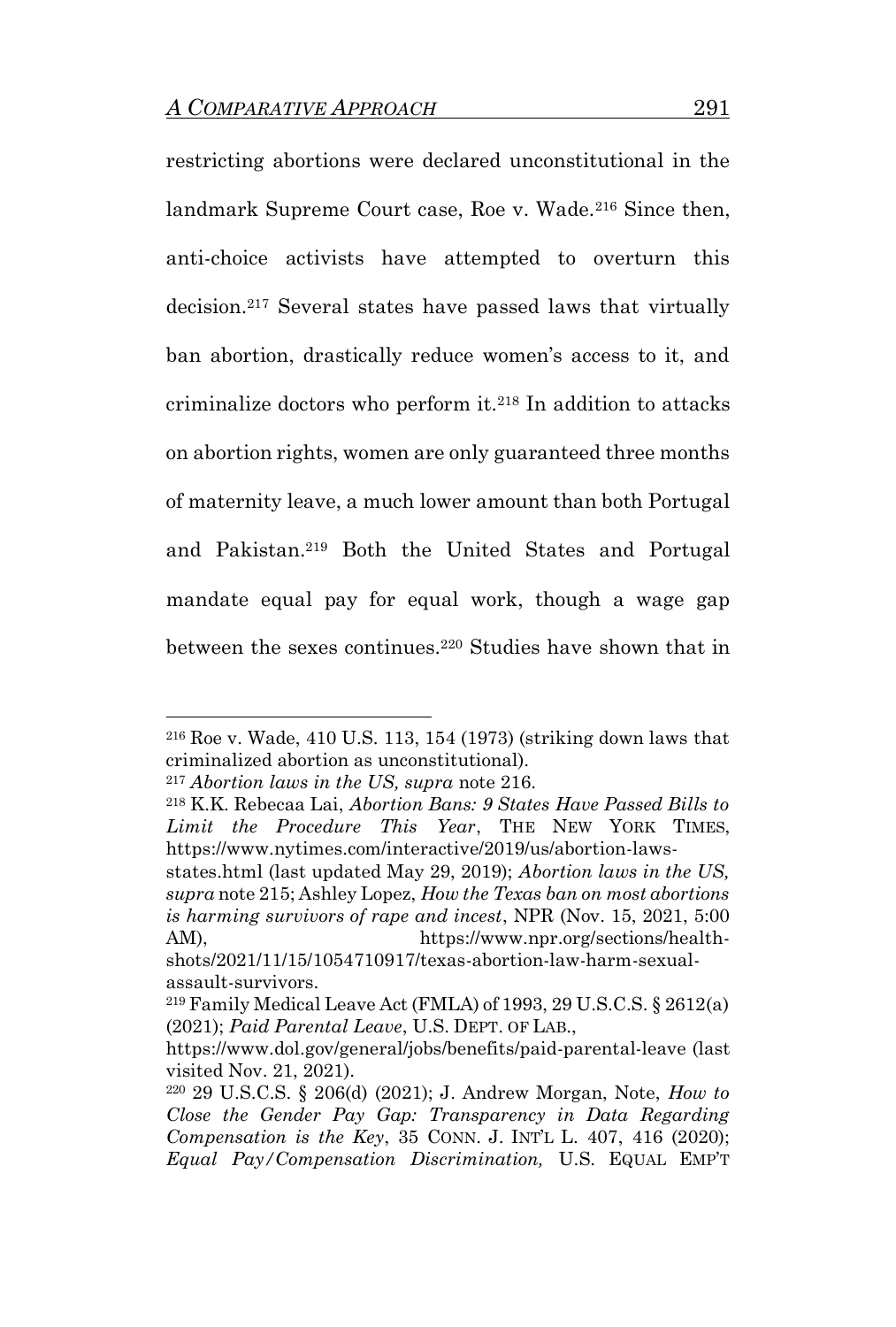addition to an equal pay mandate, pay transparency should be required, as the pay gap was virtually eliminated in companies that implemented a transparent pay process.<sup>221</sup> Though the United States has relatively steady social policies to assist women's access to leadership positions, its laws are not on par with Portugal. The United States must push for longer family leave, establish stronger protections for abortion rights, and implement a wage transparency mandate.

The bitter, misogynistic resistance women have recently faced proves that when more women are leaders, attention becomes focused on violence against women. Sexist comments and violent actions become top news stories and momentum builds for progress. Women must continue to increase their corporate and political leadership numbers for progress to build. Achieving this goal, however, will not be accomplished through mandated quotas that only help some women and only fuel stronger resistance to women's

OPPORTUNITY COMM'N,

https://www.eeoc.gov/equal-paycompensation-discrimination (last visited Nov. 21, 2021).

<sup>221</sup> Stephen Miller, *Transparency Shrinks Gender Pay Gap*, SHRM (Jan. 31, 2020), https://www.shrm.org/resourcesandtools/hrtopics/compensation/pages/transparency-shrinks-gender-paygap.aspx.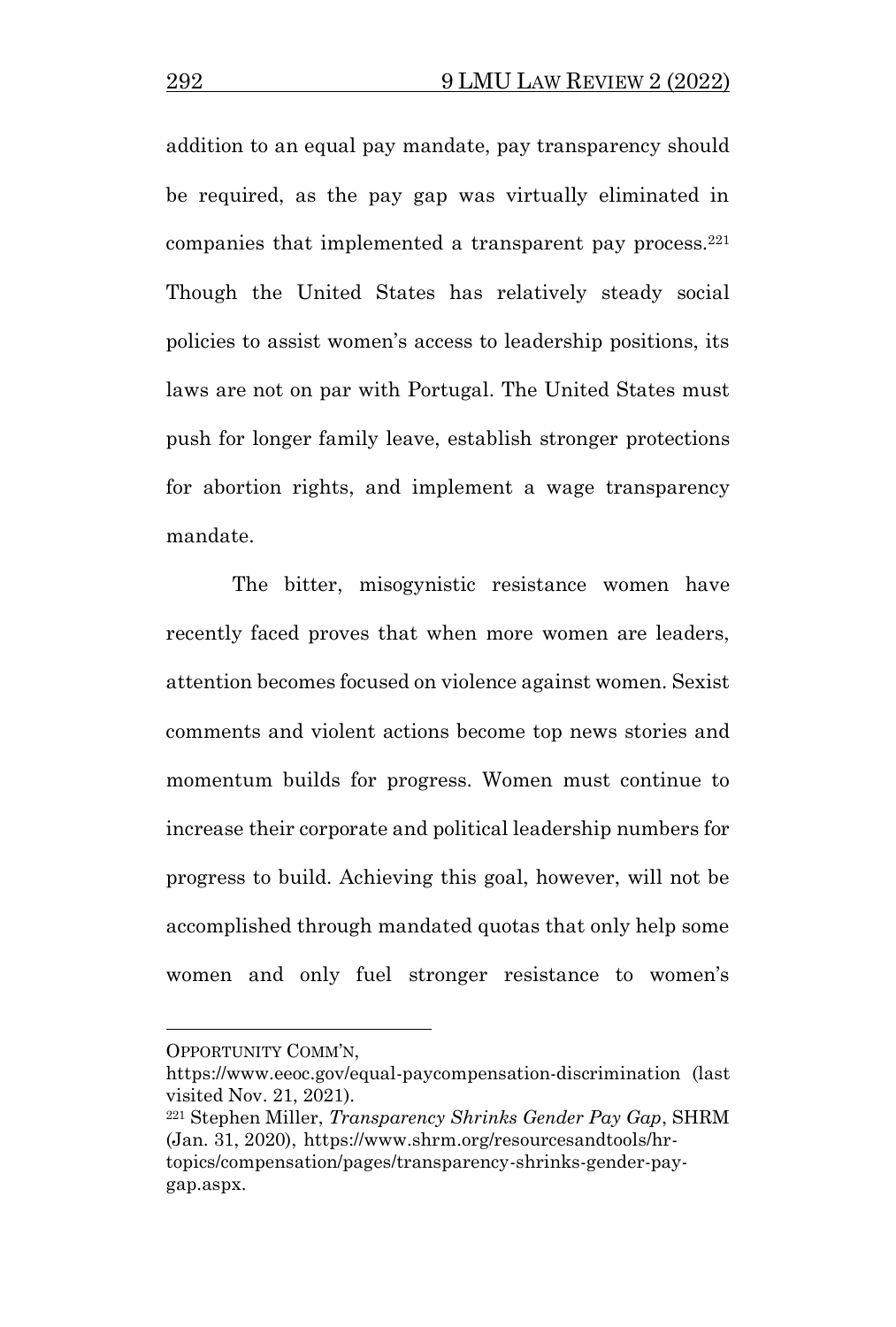progress. Rather, implementing social welfare policies aimed at expanding all women's abilities to pursue and take leadership positions will result in a stronger and longerlasting increase in women's status.

B. RESPONSIVE INITIATIVE

1. GOVERNMENTS' INCREASED ACCOUNTABILITY TO VICTIMS' DEMANDS FOR THE EXPANSION OF SEXUAL ASSAULT LAWS.

The United States and Portugal have historically been successful in implementing progressive social initiatives expanding the rights and protections of minority groups.<sup>222</sup> The United States has generally accomplished this implementation through internal accountability, by the demands of its citizens.<sup>223</sup> Portugal's implementation, however, has been largely due to external accountability, by compliance with European Union treaties.<sup>224</sup> Pakistan has shown little consistency with any implementation of

*<sup>222</sup> Group of Experts, supra* note 55, at 6. *See* discussion *infra* Part IV. B.1.

<sup>223</sup> *See* John Halpin & Marta Cook, *Social Movements and Progressivism*, CENTER FOR AMERICAN PROGRESS 1 (Apr. 2010), https://cdn.americanprogress.org/wp-

content/uploads/issues/2010/04/pdf/progressive\_social\_movements \_execsumm.pdf?\_ga=2.189077291.1098805321.1637520743- 115804231.1636058739.

<sup>224</sup> *Group of Experts, supra* note 55, at 6.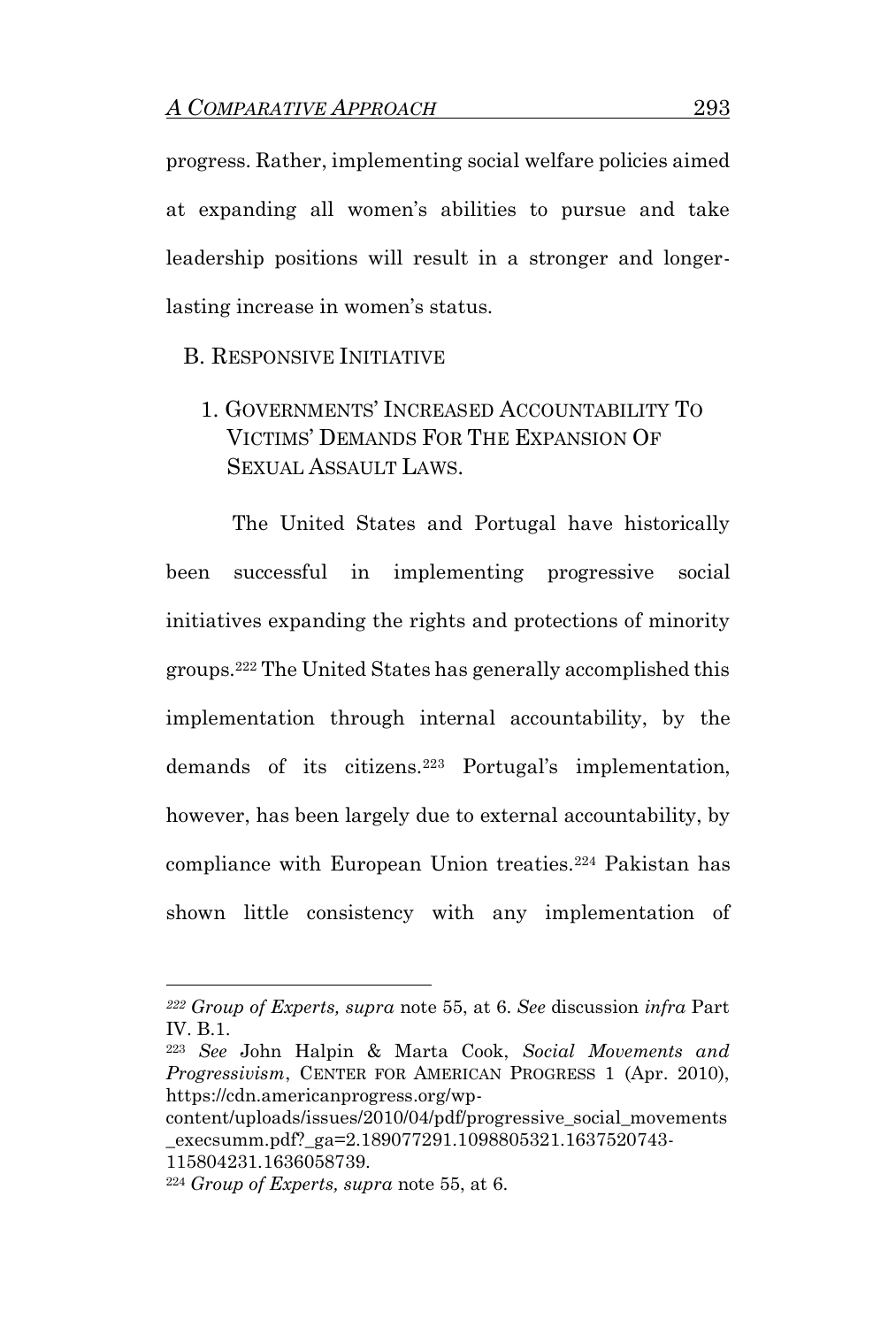progressive initiatives whether from internal or external sources.<sup>225</sup> Both Portugal and Pakistan must follow the United States in internal accountability to their citizens by implementing change at the demand of citizens, specifically as it relates to the enforcement and expansion of sexual assault laws. The United States must go further in its efforts to hold sexual predators accountable by eliminating the statute of limitations in rape cases. Portugal and Pakistan must also strive for the same.

Sexual assault women face daily was historically ignored in the United States but was catapulted into the spotlight through the #MeToo social movement that demanded the accountability of sexual predators.<sup>226</sup> In the cases of Bill Cosby and Harvey Weinstein, dozens of women accused both men of sexual assault ranging from intimidation to rape.<sup>227</sup> Though these accusations had been

<sup>225</sup> *See* discussion *infra* Part IV. B.1.

<sup>226</sup> Helen Hershkoff & Elizabeth M. Schneider, Symposium, *Sex, Trump, and Constitutional Change*, 34 CONST. COMMENTARY 43, 45-46 (2019).

<sup>227</sup> *Bill Cosby: The rise, fall and release of 'America's Dad'*, BBC NEWS, https://www.bbc.com/news/entertainment-arts-30194819 (last visited Nov. 21, 2021) [hereinafter *Bill Cosby*]; Colin Dwyer, *The Harvey Weinstein Trial: A Brief Timeline of How We Got Here*, NPR (Jan. 22, 2020, 1:06 PM),

https://www.npr.org/2020/01/22/798222176/the-harvey-weinstein-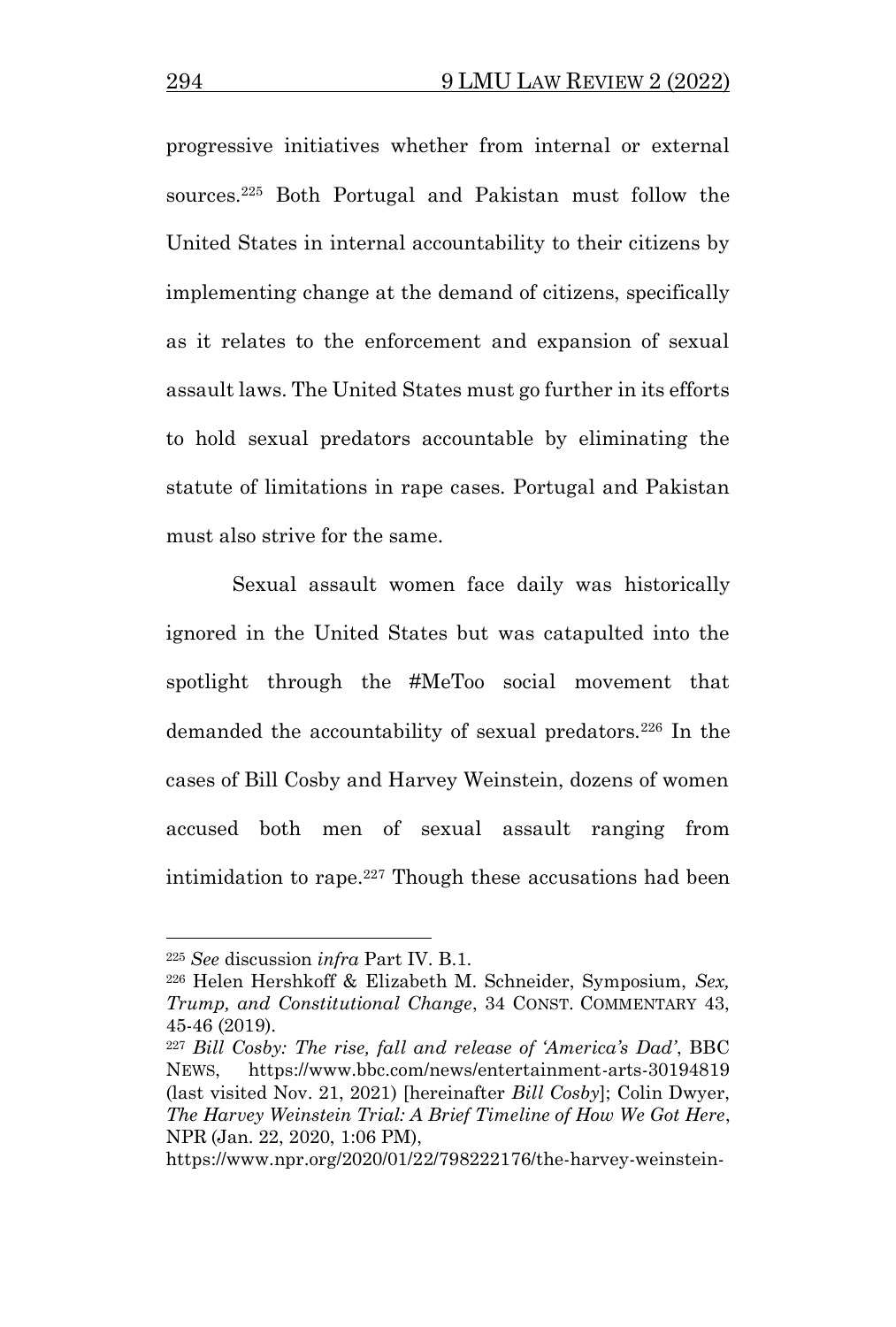around for years, it was not until a collective of women shared their experiences with sexual assault publicly and demanded accountability that the government took action.<sup>228</sup> However, only a fraction of these cases were able to be criminally prosecuted because the statute of limitation had expired.<sup>229</sup> Only at the judge's discretion were some of these women able to testify to establish a sexual predator pattern.<sup>230</sup> Further, in Mr. Cosby's case, only one victim was able to be criminally prosecuted and that sentence was vacated due to a technicality.<sup>231</sup> Had more women's cases not been barred, this sexual predator would likely still be in jail. Further, Mr. Weinstein only received twenty-three years in prison. If more victims' cases had not been barred, it is possible he would have received a life sentence.<sup>232</sup> In both Portugal and Pakistan, #MeToo, unfortunately, sparked

trial-a-brief-timeline-of-how-we-got-here [hereinafter *The Harvey Weinstein Trial*].

<sup>228</sup> *#MeToo: A timeline of events*, CHICAGO TRIBUNE (Feb. 4, 2021), https://www.chicagotribune.com/lifestyles/ct-me-too-timeline-20171208-htmlstory.html.

<sup>229</sup> *Bill Cosby, supra* note 228; *The Harvey Weinstein Trial, supra* note 228.

<sup>230</sup> *Bill Cosby, supra* note 228; *The Harvey Weinstein Trial, supra* note 228.

<sup>231</sup> *Bill Cosby, supra* note 228 (Court overturned Cosby's conviction after finding he was denied protection against self-incrimination). <sup>232</sup> *The Harvey Weinstein Trial, supra* note 228.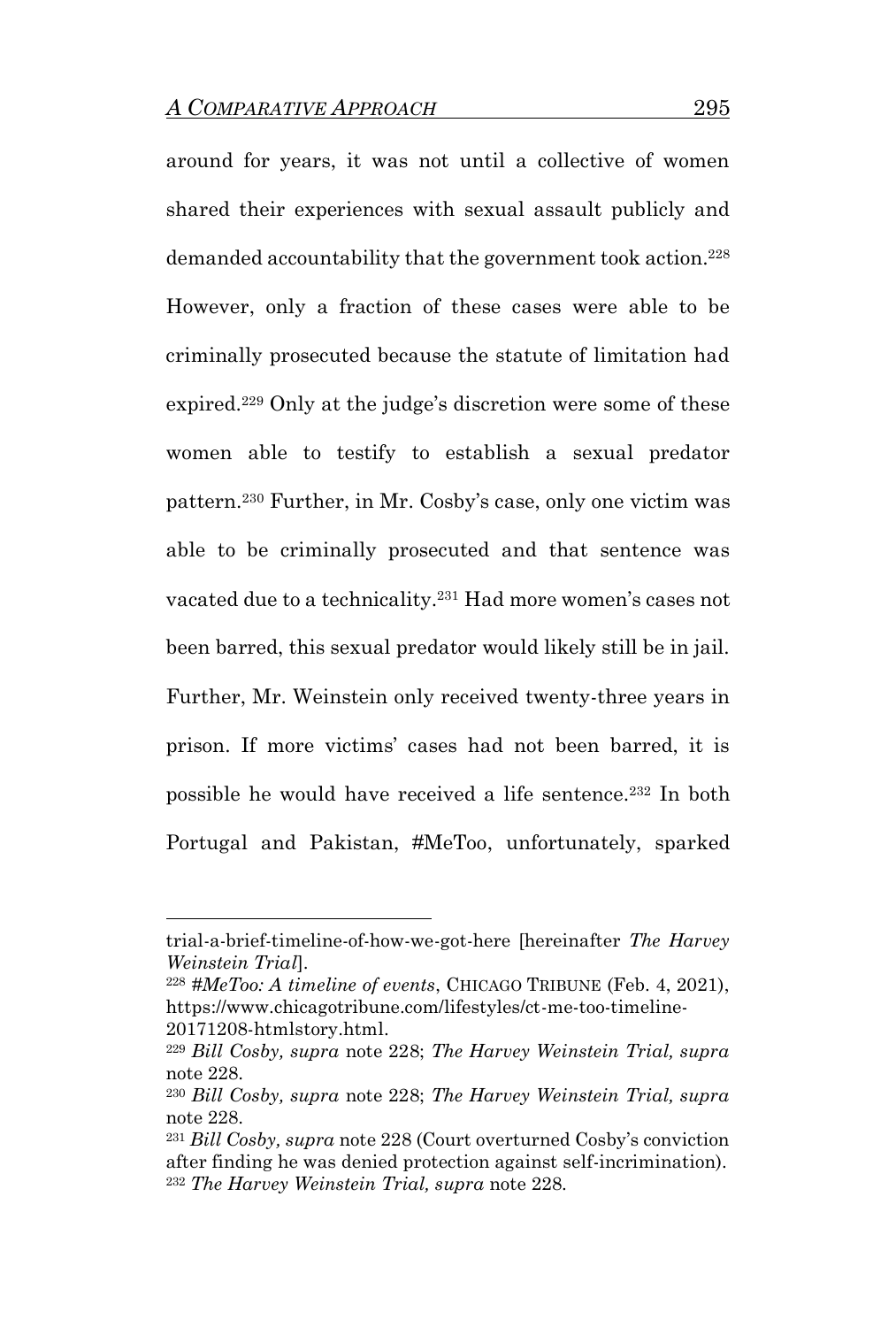harsh debate over false rape allegations rather than focusing the discussion on believing victims' stories of rampant sexual assault.<sup>233</sup> In Pakistan, some women who came forward through the #MeToo movement faced criminal defamation charges and eventually agreed to gag order settlements preventing them from discussing their allegations publicly.<sup>234</sup> #MeToo advocates argued that the cyber defamation laws passed to protect women from online harassment were used to silence these sexual assault victims.<sup>235</sup> Though the United States experienced similar oppositional debate as Portugal and Pakistan over the #MeToo movement, government officials believed the victims and pursued criminal accountability despite the high profiles of the perpetrators. A willingness to enforce sexual assault laws against high-profile offenders, however, was curtailed by statutes of limitations.

<sup>233</sup> Joanne Sweeny, *The #MeToo Movement in Comparative Perspective*, 29 AM. U.J. GENDER SOC. POL'Y & L. 33, 84-85 (2020); Hannah Ellis Petersen, *Pakistan's #MeToo movement hangs in the balance over celebrity case*, THE GUARDIAN (Jan. 1, 2021), https://www.theguardian.com/global-

development/2021/jan/01/pakistans-metoo-movement-hangs-inthe-balance-over-celebrity-case.

<sup>234</sup>Peterson*, supra* note 234.

<sup>235</sup> Peterson*, supra* note 234.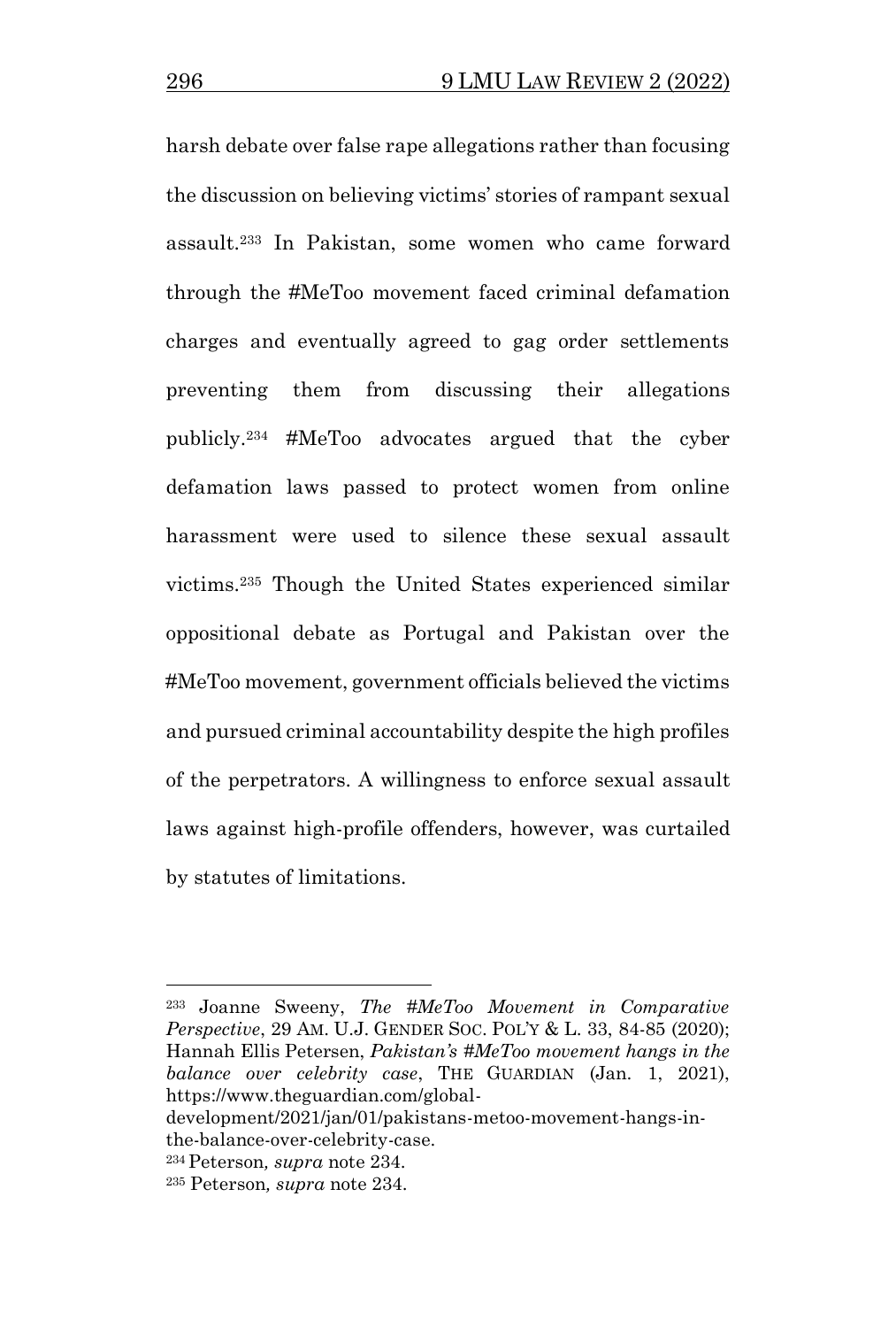Portugal and Pakistan must further expand their sexual assault laws by working with victims on how to best improve these laws. In Portugal, rape laws were recently expanded to focus on lack of consent rather than the use of violence. This expansion was ordered to comply with the Istanbul Convention, and the case which called attention to this lack of compliance involved a judge suspending the sentence of four men who raped an unconscious woman in a bar.<sup>236</sup> The judge stated no force was used and that the bar was a "mutually seductive" atmosphere.<sup>237</sup> The new expansive law will now cover unconscious and coerced victims.<sup>238</sup> In Pakistan, a woman gang-raped on a motorway in front of her two children sparked international outrage and called attention to Pakistan's dismal response to violence against women, specifically victims of sexual assault.<sup>239</sup> In response to this outrage, The Anti-Rape

<sup>236</sup> Sweeny, *supra* note 234, at 79; Helen Battaglini, *Portugal finally expands the legal definition of rape*, AMICUS INFO (Feb. 21, 2019), https://info.amicus-curiae.net/europe/portugal-finallyexpands-the-legal-definition-of-rape/.

<sup>237</sup> Sweeny, *supra* note 234, at 79.

<sup>238</sup> Battaglini, supra note 237.

<sup>239</sup> Hamza Fareed Malik, *Legal reforms, not hollow punishments, will deliver justice for rape victims in Pakistan*, THE BOAR (Feb. 9, 2021), https://theboar.org/2021/02/pakistan-laws/.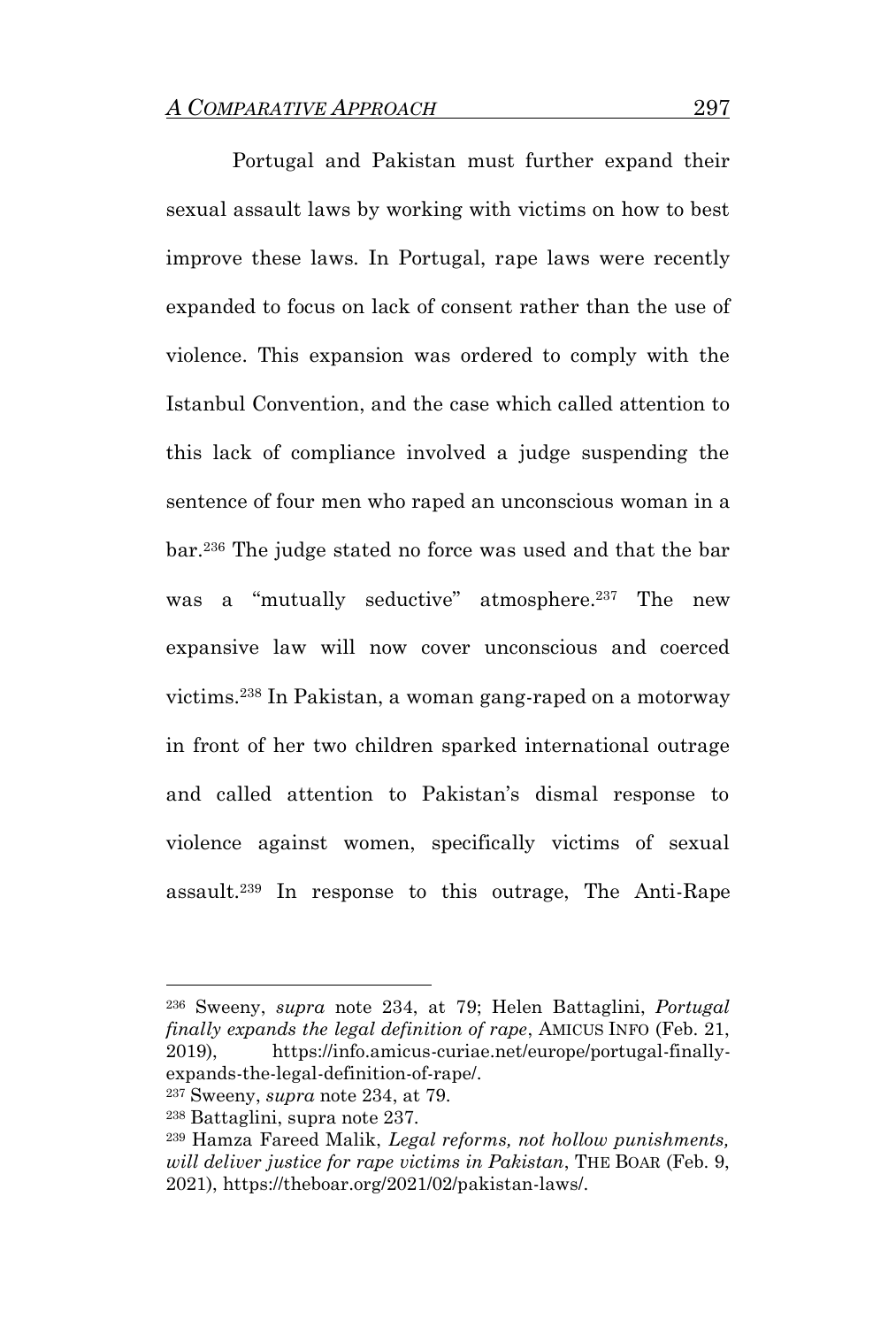Ordinance 2020 was signed into law and is a complete overhaul of Pakistan's sexual assault laws.<sup>240</sup> The new law will include expedited rape trials, improved rape kit procedures, the creation of a sex-offender registry, and chemical castration of rapists.<sup>241</sup> Advocacy groups, however, are hesitant to label this a success because of Pakistan's past lack of enforcement issues, its dismal rape conviction rate of below 3%, and the concerns of human rights violations associated with chemical castration.<sup>242</sup>

Sexual assault is a complex crime that has a high psychological, economic, and social cost to victims.<sup>243</sup> Victims often feel shame or confusion which prevents timely reporting.<sup>244</sup> In the United States, some states have recently extended their statute of limitations to allow victims more time to report in response to #MeToo, but these reforms do

<sup>240</sup> *Id.*

<sup>241</sup> *Id.*; Anti-Rape (Investigation and Trial) Ordinance, 2020, THE GAZETTE OF PAKISTAN EXTRAORDINARY, Dec. 15, 2020, http://www.mohr.gov.pk/SiteImage/Misc/files/Anti-

Rape%20(Investigation%20and%20Trial)%20Ordinance%2C%202 020.pdf.

<sup>242</sup> Malik, *supra* note 240.

<sup>243</sup> Sammy Caiola, *How Rape Affects Memory And The Brian, And What More Police Need To Know About This*, NPR (Aug. 22, 2021, 7:00 AM), https://www.npr.org/sections/health-

shots/2021/08/22/1028236197/how-rape-affects-memory-and-thebrain-and-why-more-police-need-to-know-about-thi. <sup>244</sup> *Id.*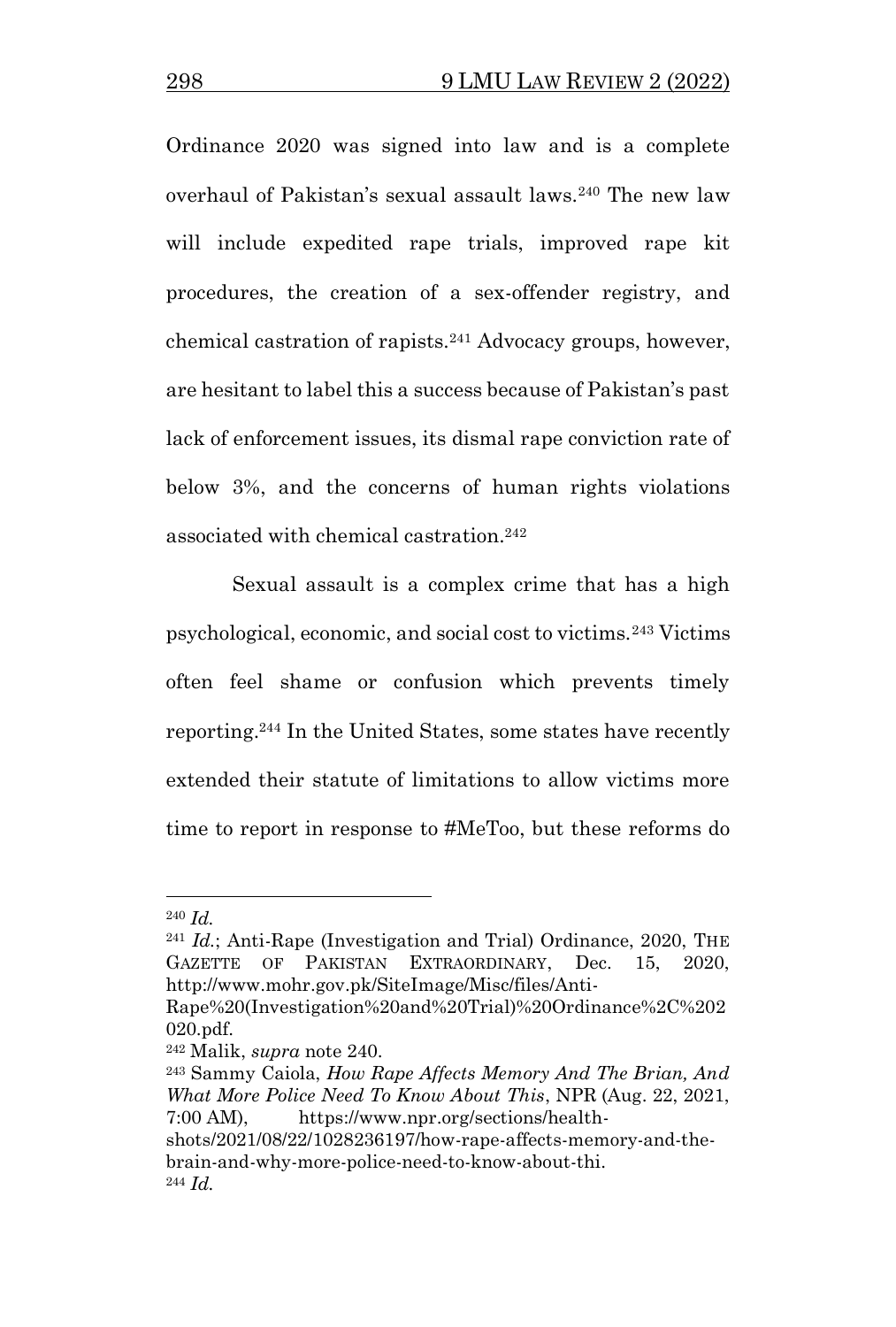not go far enough. <sup>245</sup> These statutes of limitations must be eliminated in recognition of the complex nature and social stigmas surrounding sexual assault. Though Portugal and Pakistan must take the United States' lead on believing victims in sexual assault cases and pursuing charges, the United States must eliminate statutes of limitations in rape cases. Further, Portugal and Pakistan must focus on improving their internal accountability to victims of sexual assault in addressing and expanding sexual assault laws. Portugal must focus its efforts on listening to victims' demands on how to improve their sexual assault laws rather than focus on external accountability to the European Union. Pakistan must focus on listening to victims' accounts on how to create meaningful legislation with a step-by-step plan to address enforcement of the new sexual assault laws.

2. GOVERNMENTS' EXPANSION OF VICTIMS' RIGHTS TO GUARANTEE VICTIM PARTICIPATION AND CONTROL IN CRIMINAL CASES DURING BOTH THE INVESTIGATIVE AND ADJUDICATIVE PHASES.

<sup>245</sup> Rebecca Beitsch, *High-Profile Cases Spur States to Reconsider Statutes of Limitations for Rape*, PEW (May 18, 2016), https://www.pewtrusts.org/en/research-and-

analysis/blogs/stateline/2016/05/18/high-profile-cases-spur-statesto-reconsider-statutes-of-limitations-for-rape.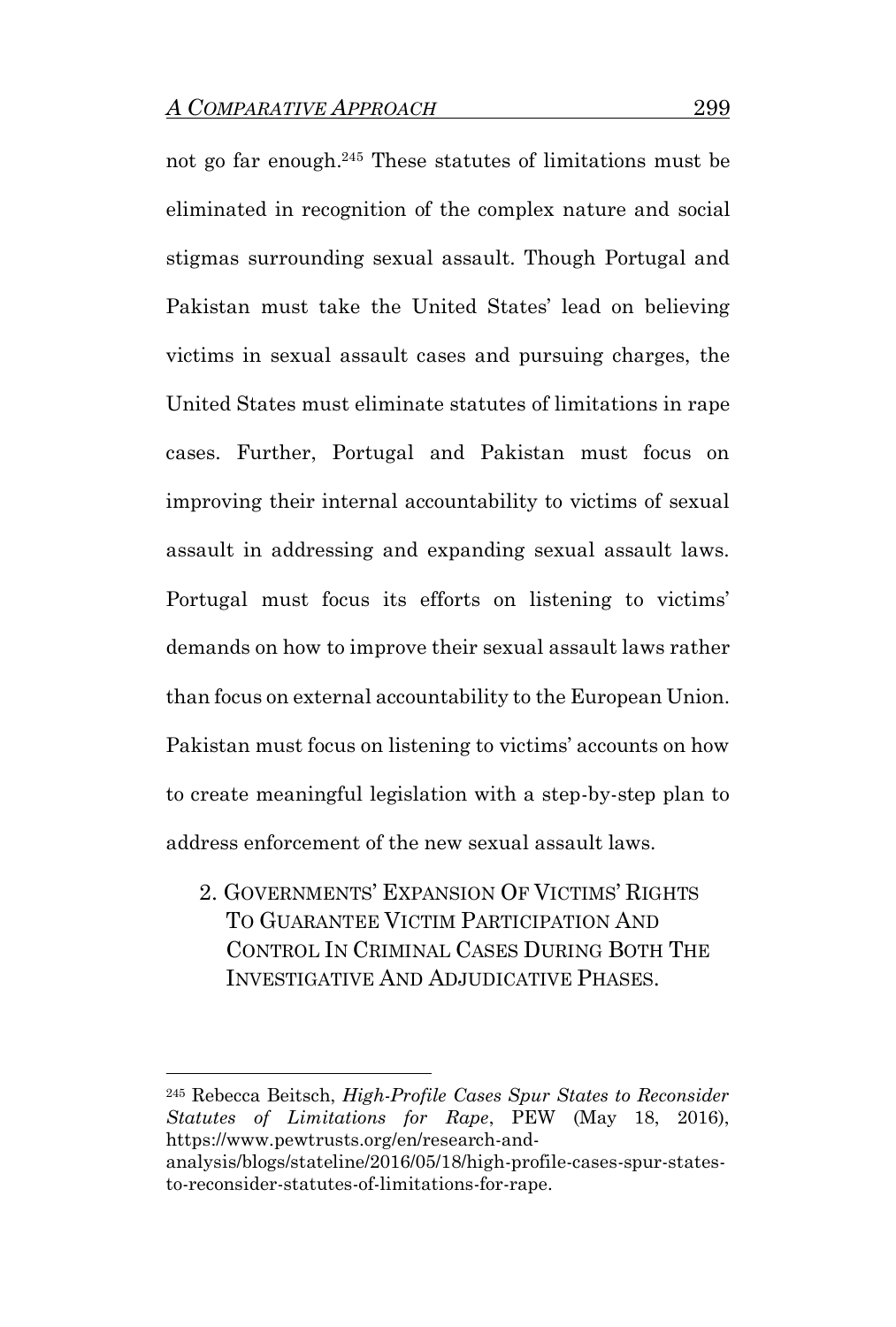The United States, Portugal, and Pakistan must all commit to safeguarding victims' rights once a crime has occurred. Portugal has the most comprehensive victim rights framework for both the investigative and adjudicative phases, including automatic attachment of rights once a triggering event occurs, control of the investigation, legal representation during trial, and rights to appeal a verdict.<sup>246</sup> Portugal, however, struggles with the enforcement of these rights and thus a victim's experience in a criminal case is roughly the same as in the United States, which guarantees fewer rights to victims. Both the United States and Portugal report victim dissatisfaction with victims' services received. Kate Juby, who was raped in Portugal by Tiago Curado de Sousa, publicly shared her story to prevent other women from having to face the same ordeal she did "at the hands of the Portuguese legal system."<sup>247</sup> During her rape examination, she was held down, told to "man up," to stop crying, and to "stop being a baby."<sup>248</sup> Katie had to wait

<sup>246</sup> *Victims' rights-by country Portugal, supra* note 37.

<sup>247</sup> *British rape victim describes horror as "laughing culprit" walks free*, PORTUGAL RESIDENT (Feb. 27, 2019),

https://www.portugalresident.com/british-rape-victim-describeshorror-as-laughing-culprit-walks-free/ [hereinafter *British rape victim*]. <sup>248</sup> *Id*.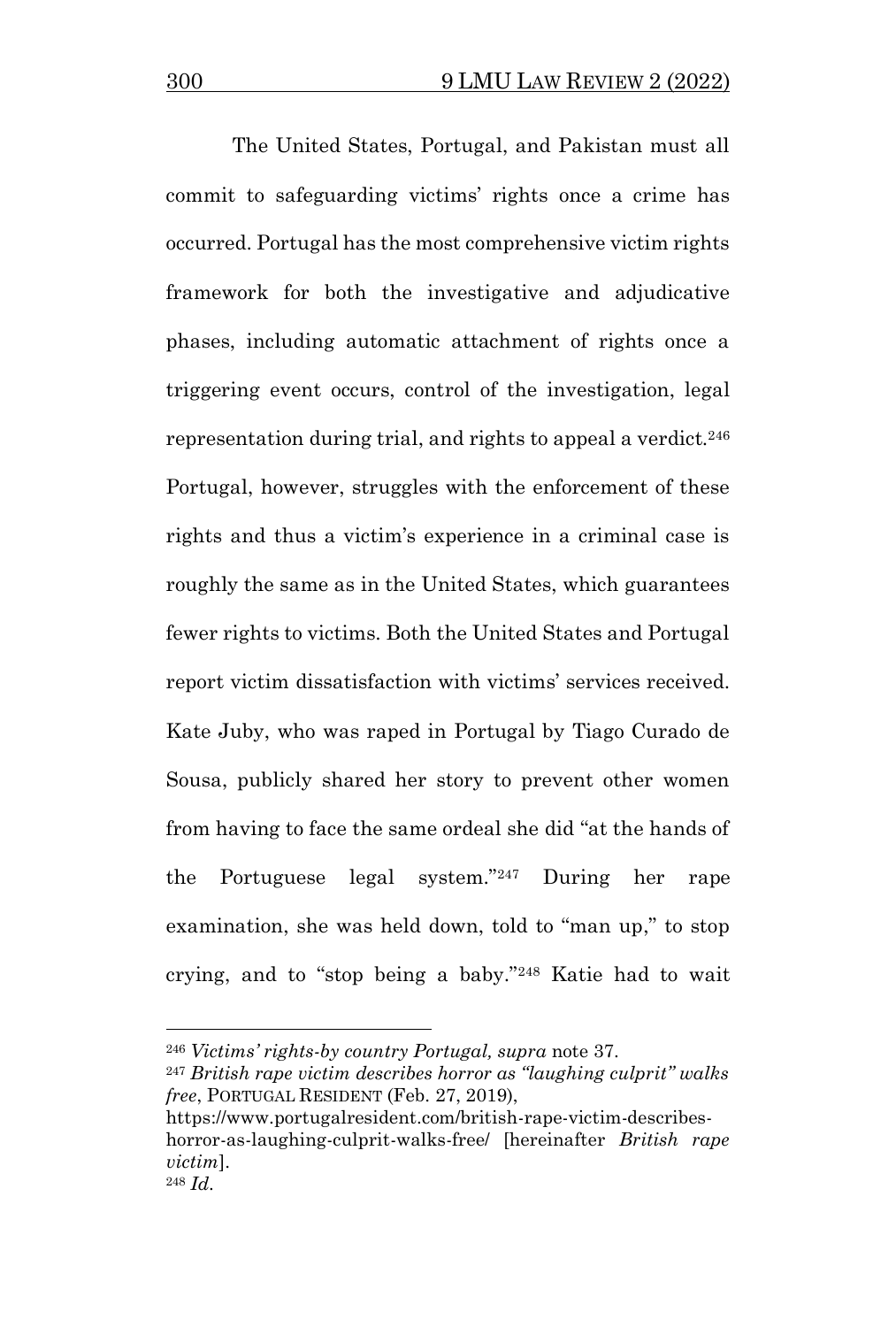eighteen months for the trial and was only able to meet with her victim's attorney two hours before the trial.<sup>249</sup> Worse yet, Curado de Sousa received only a four-and-a-half-year suspended sentence and was only required to pay  $\epsilon$ 2,000 compensation to Katie despite fully confessing to the crime.<sup>250</sup> This case mirrors the concern Portuguese women have been voicing for years: the Portuguese criminal system is a sexist institution that delivers lenient sentences for crimes committed against women.<sup>251</sup> At least Katie has the opportunity to appeal in Portugal, a right denied to victims in the United States and Pakistan.<sup>252</sup> In the United States, a victim's family was not informed that their daughter was killed as a result of domestic violence until days after the incident.<sup>253</sup> Moreover, this family was only offered minimal participation in the trial and was kept in the dark regarding

<sup>249</sup> Emily Hall, *Hitch-hiking Brit raped side of road-but laughing culprit walks free*, MIRROR (Feb. 23, 2019),

https://www.mirror.co.uk/news/uk-news/hitch-hiking-brit-tourist-23-14041679.

<sup>250</sup> *British rape victim, supra* note 248.

<sup>251</sup> *Portugal registers 11,000 domestic violence cases*, PORTUGAL RESIDENT (Oct. 24, 2020),

https://www.portugalresident.com/portugal-registers-11000 domestic-violence-cases/.

<sup>252</sup> *British rape victim, supra* note 248.

<sup>253</sup> *See Crime Survivors Speak, supra* note 129, at 14.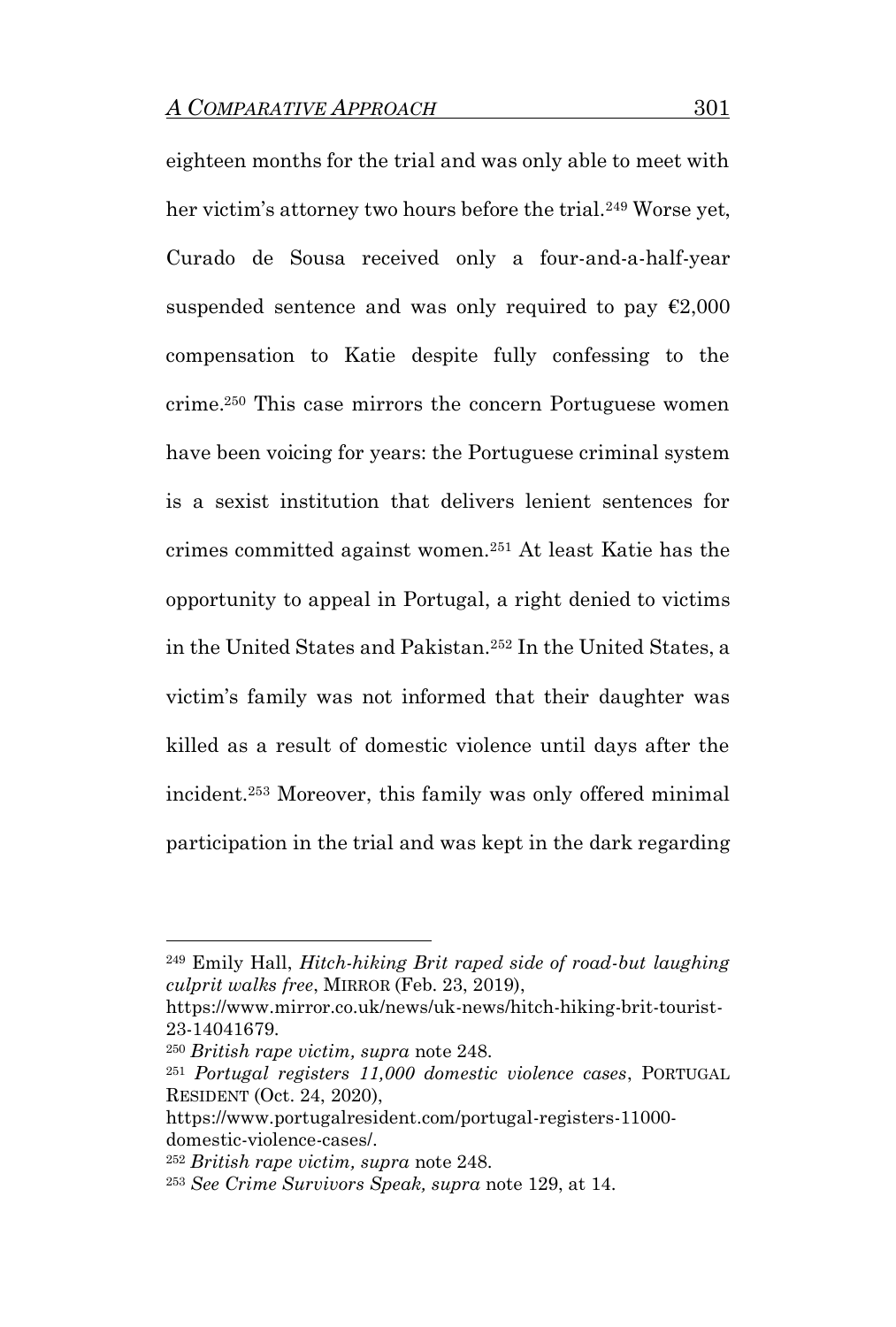the full details of the incident until after the trial.<sup>254</sup> Though victims in both Portugal and the United States express dissatisfaction, these examples reveal a stark contrast in victim involvement and control. Victims in Portugal have more rights than victims in the United States, even when enforced poorly.

Pakistan's victims' rights legislation provides that victims' rights activate once a triggering event occurs, and those victims can control the investigation, but strong patriarchal prejudices combined with forgiveness and compensation laws make these rights virtually useless.<sup>255</sup> Saba Qaiser, the subject of the Oscar-winning documentary, A Girl in the River: The Price of Forgiveness, was shot, put in a bag, and thrown into the river by her male family members after secretly eloping.<sup>256</sup> Saba miraculously survived.<sup>257</sup> Despite the brutality of the attack, Pakistani courts did not pursue charges because Saba forgave her

<sup>254</sup> *See Crime Survivors Speak, supra* note 129, at 14.

<sup>255</sup> Waheed, *supra* note 72, at 146.

<sup>256</sup> *She Survived An 'Honor Killing': Oscar-Winning Documentary Airs Tonight,* NPR (Feb. 29, 2016), https://www.npr.org/sections/ goatsandsoda/2016/02/29/468582341/this-oscar-winning-filmcould-help-end-honor-killings-in-pakistan. <sup>257</sup> *Id.*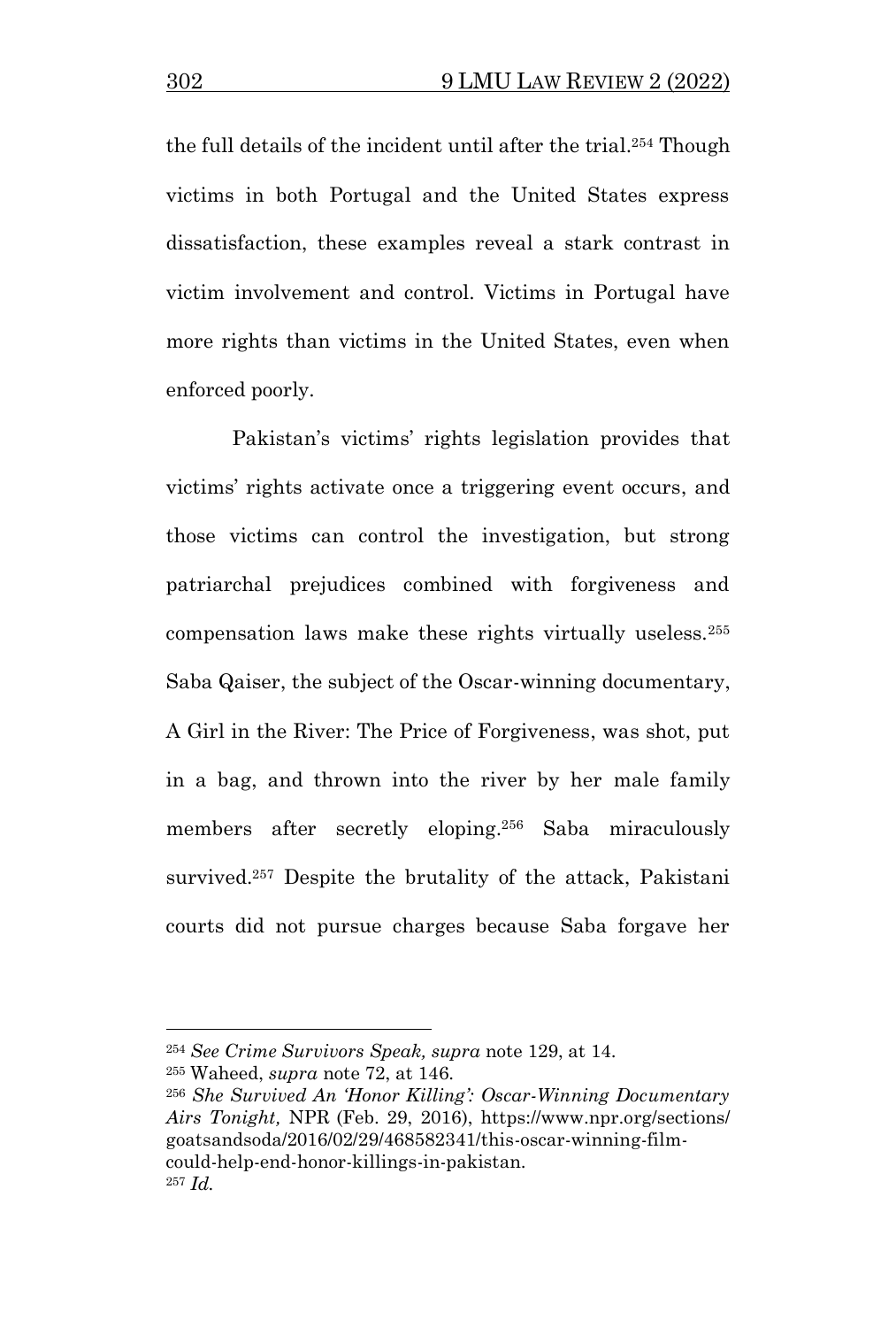attackers.<sup>258</sup> Initially determined for them to face justice, Saba faced great pressure and threats of ostracization from her family and community.<sup>259</sup> Saba ultimately declared in court that she forgave her attackers.<sup>260</sup> However, she stated she forgave them because of the pressure she faced, but that they remain unforgiven in her heart.<sup>261</sup> This case highlights the coercive nature of Pakistani's forgiveness and compensation laws and how great an obstacle they present to victims' fight for justice.

Following Portugal's example, the United States and Pakistan must enact and enforce express legislation that attaches victims' rights once a triggering event occurs. Further, the United States and Pakistan must guarantee legal representation of victims during the investigative and adjudicative phases and guarantee victims post-trial remedies. Pakistan must also address forgiveness and compensation laws by either eliminating them or requiring thorough investigation when settlements are reached to ensure victims are not coerced. Portugal, though leading in

<sup>258</sup> *Id.*

<sup>259</sup> *Id.* 

<sup>260</sup> *Id.*

<sup>261</sup> *Id.*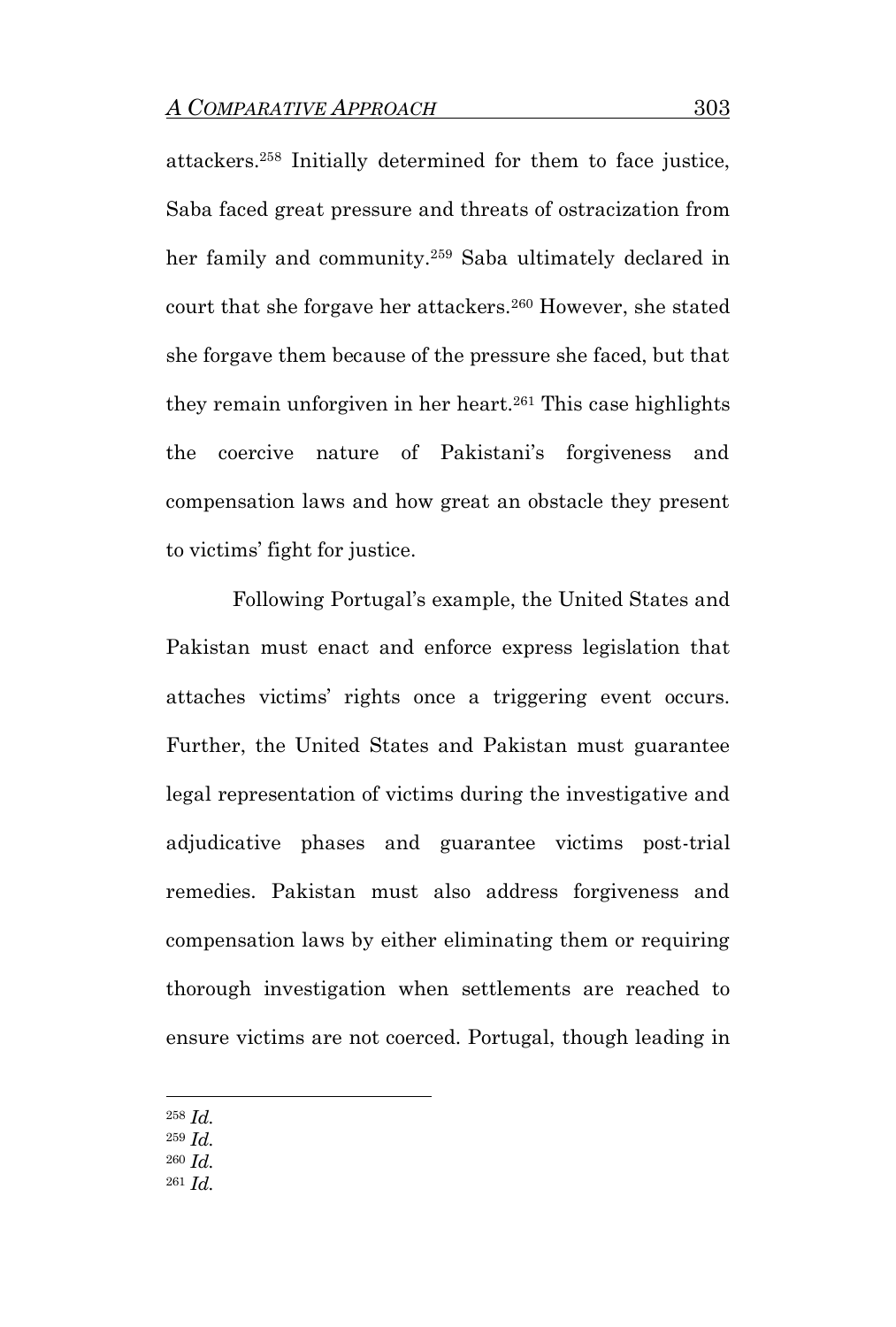victims' rights legislation, must address enforcement problems and ensure the rights guaranteed to victims are actually accessible. Each country must ensure these expanded rights are accompanied by systematic and sustained action as well as support for necessary funding.

V. CONCLUSION

The implementation of victims' rights in the United States, Portugal, and Pakistan has had an overall positive impact on violence against women. The victims' rights legal frameworks in each country, however, are utilized far less than their full potential, thus creating deficiencies within each system. While Portugal has the most expansive victims' rights legislation, crimes against women occur at a rate similar to the United States, where fewer victims' rights exist. Pakistan lags significantly behind the United States and Portugal in protection and enforcement, in particular concerning women victims. All three countries must learn from each other to discover their own system's deficiencies and how to create a truly effective legal framework that targets the elimination of violence against women. This framework must include both preventative and responsive initiatives. The preventative initiative must aim to elevate